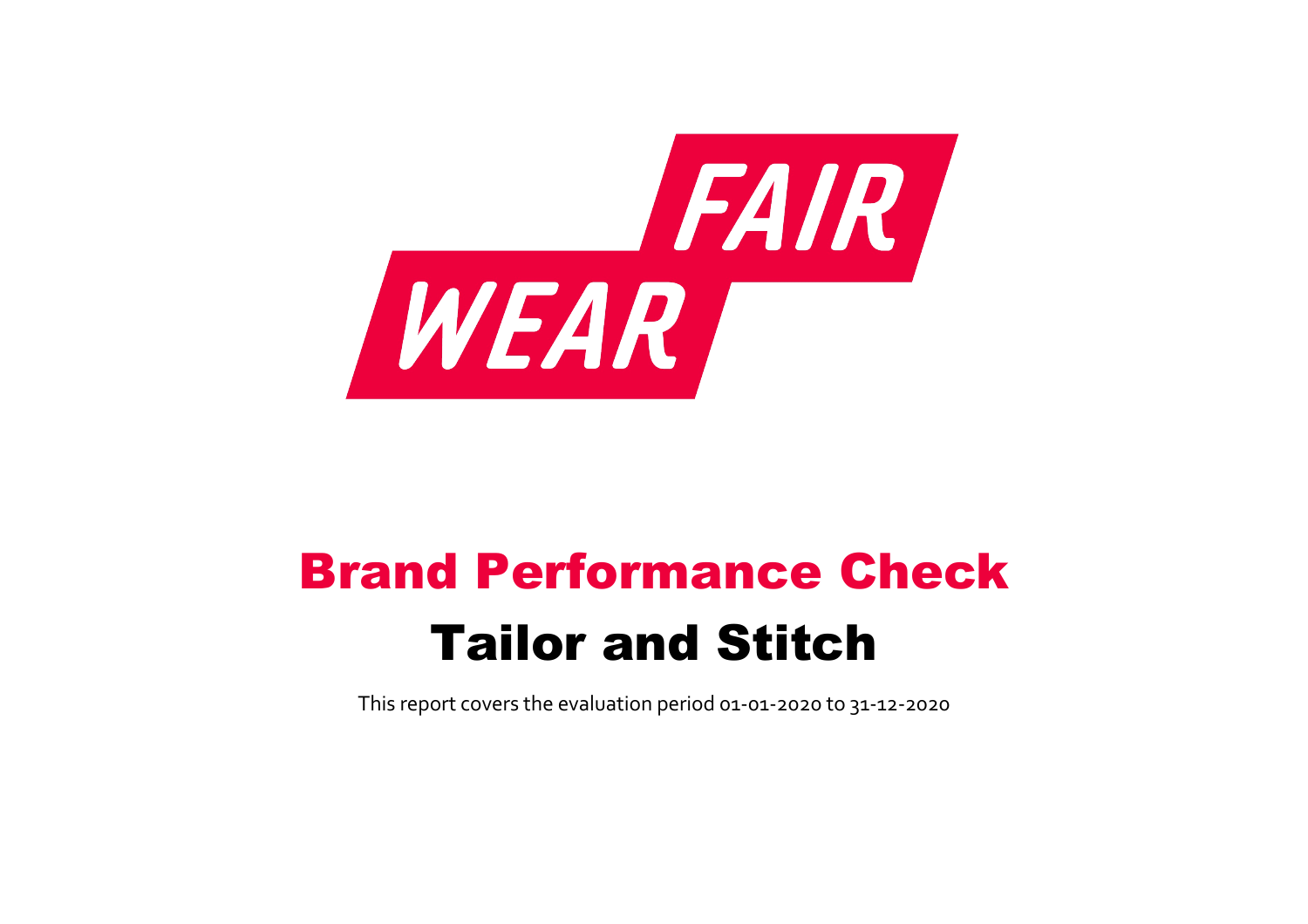#### About the Brand Performance Check

Fair Wear Foundation (Fair Wear) believes that improving conditions for apparel product location workers requires change at many levels. Traditional efforts to improve conditions focus primarily on the product location. Fair Wear, however, believes that the management decisions of clothing brands have an enormous influence for good or ill on product location conditions.

Fair Wear's Brand Performance Check is a tool to evaluate and report on the activities of Fair Wear's member companies. The Checks examine how member company management systems support Fair Wear's Code of Labour Practices. They evaluate the parts of member company supply chains where clothing is assembled. This is the most labour intensive part of garment supply chains, and where brands can have the most influence over working conditions.

In most apparel supply chains, clothing brands do not own product locations, and most product locations work for many different brands. This means that in most cases Fair Wear member companies have influence, but not direct control, over working conditions. As a result, the Brand Performance Checks focus primarily on verifying the efforts of member companies. Outcomes at the product location level are assessed via audits and complaint reports, however the complexity of the supply chains means that even the best efforts of Fair Wear member companies cannot guarantee results.

Even if outcomes at the product location level cannot be guaranteed, the importance of good management practices by member companies cannot be understated. Even one concerned customer at a product location can have significant positive impacts on a range of issues like health and safety conditions or freedom of association. And if one customer at a product location can demonstrate that improvements are possible, other customers no longer have an excuse not to act. The development and sharing of these types of best practices has long been a core part of Fair Wear's work.

The Brand Performance Check system is designed to accommodate the range of structures and strengths that different companies have, and reflects the different ways that brands can support better working conditions.

This report is based on interviews with member company employees who play important roles in the management of supply chains, and a variety of documentation sources, financial records, supplier data. The findings from the Brand Performance Check are summarized and published at [www.fairwear.org](http://www.fairwear.org/). The online [Brand Performance Check Guide](https://api.fairwear.org/wp-content/uploads/2020/03/FWF_BrandPerformanceCheckGuide-DEF.pdf) provides more information about the indicators.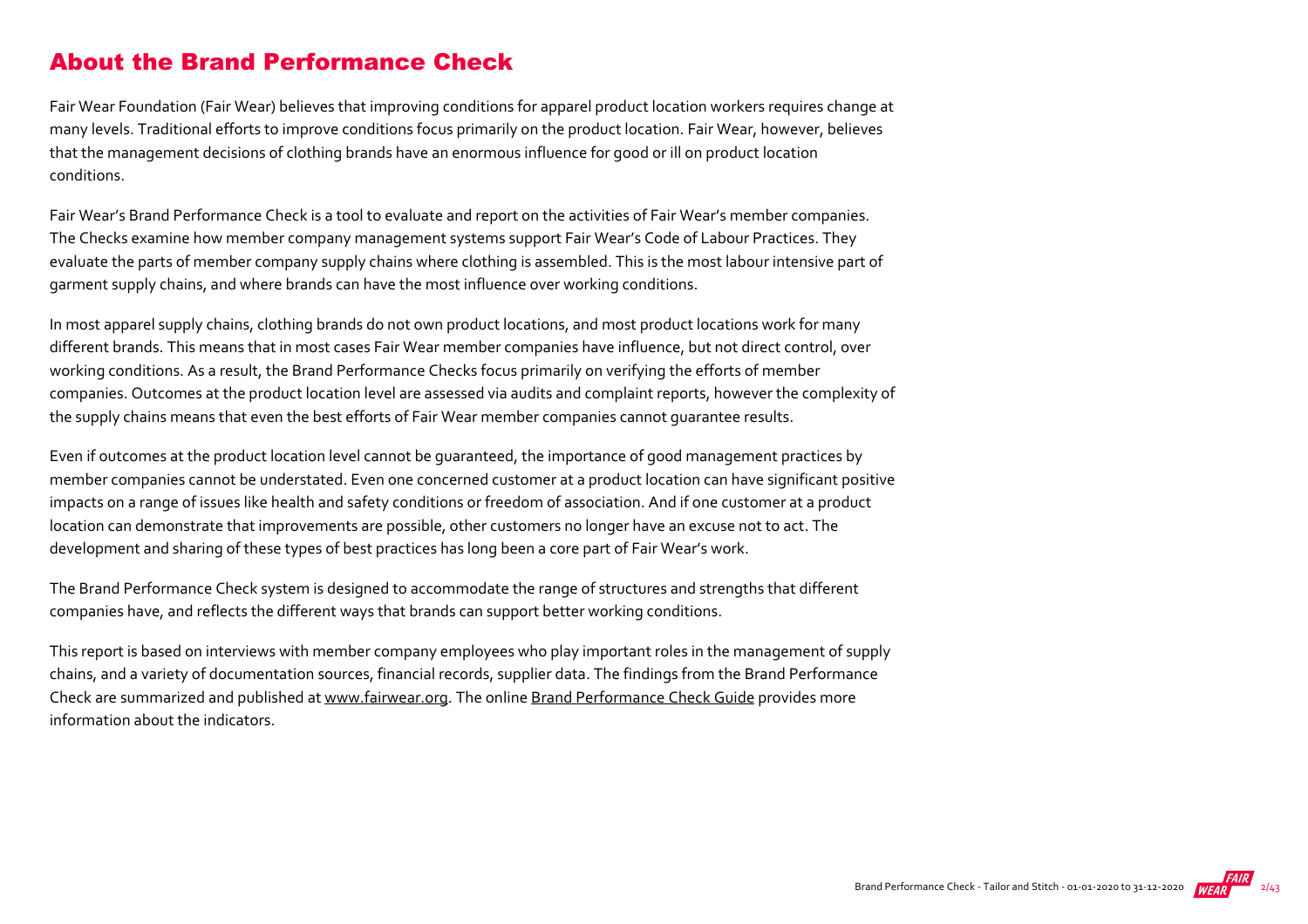#### On COVID‐19

This years' report covers the response of our members and the impact on their supply chain due to the Covid‐19 pandemic which started in 2020. The outbreak of the Covid‐19 pandemic limited the brands' ability to visit and audit factories. To ensure the monitoring of working conditions throughout the pandemic, Fair Wear and its member brands made use of additional monitoring tools, such as complaints reports, surveys, and the consultation of local stakeholders. These sources may not provide as detailed insights as audit reports. To assess outcomes at production location level, we have included all available types of evidence to provide an accurate overview of the brands' management systems and their efforts to improve working conditions. Nevertheless, brands should resume verifying working conditions through audits when the situation allows for.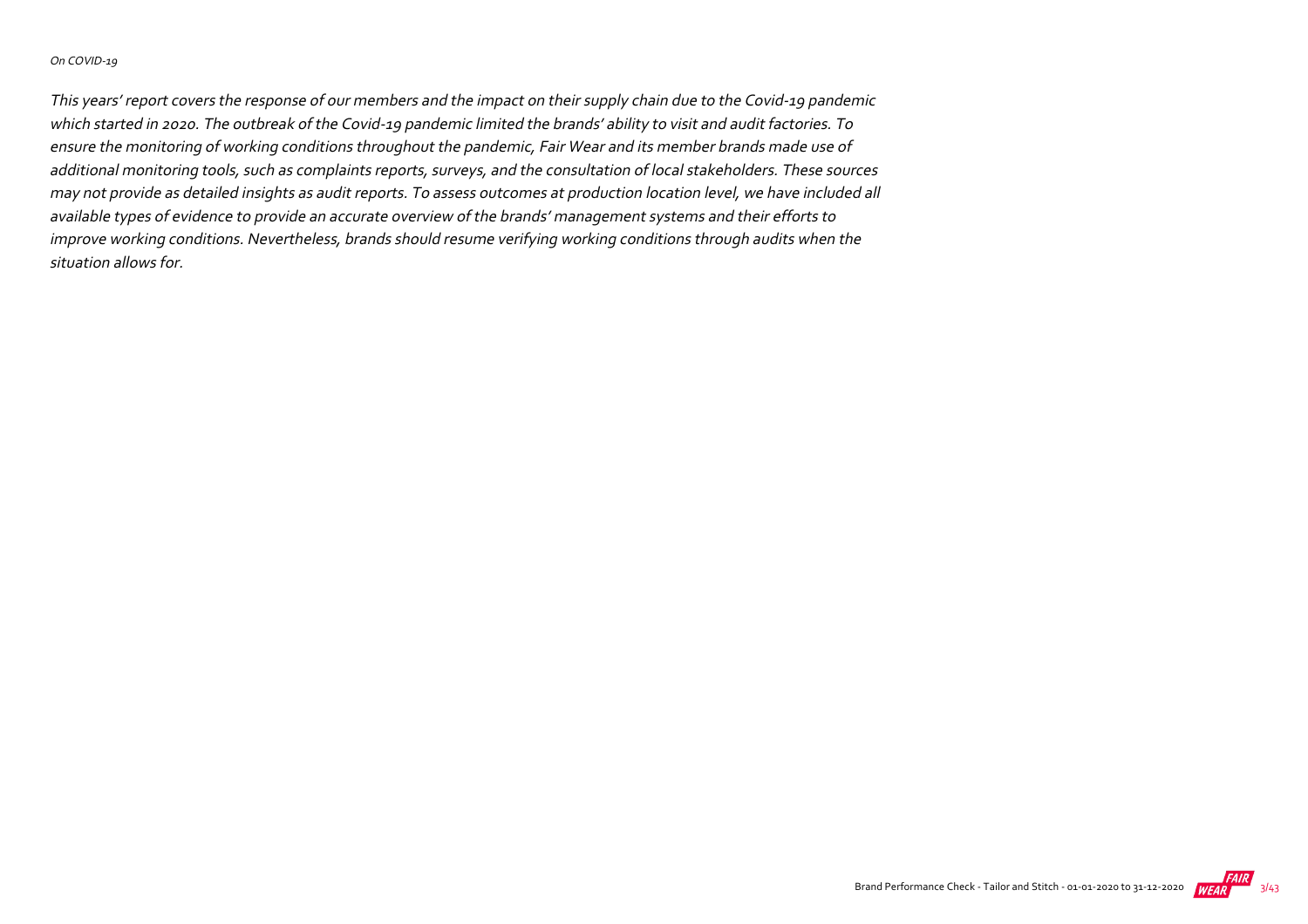### Brand Performance Check Overview

#### Tailor and Stitch

#### Evaluation Period: 01-01-2020 to 31-12-2020

| <b>Member company information</b>                                                         |                                       |
|-------------------------------------------------------------------------------------------|---------------------------------------|
| Headquarters:                                                                             | Sneek, Netherlands                    |
| Member since:                                                                             | 2013-01-27                            |
| Product types:                                                                            | fashion apparel merchandise, workwear |
| Production in countries where Fair Wear is active:                                        | China, India                          |
| Production in other countries:                                                            | Portugal                              |
| <b>Basic requirements</b>                                                                 |                                       |
| Workplan and projected production location data for upcoming year have been<br>submitted? | Yes                                   |
| Actual production location data for evaluation period was submitted?                      | Yes                                   |
| Membership fee has been paid?                                                             | Yes                                   |
| <b>Scoring overview</b>                                                                   |                                       |
| % of own production under monitoring                                                      | 97%                                   |
| Benchmarking score                                                                        | 68                                    |
| Category                                                                                  | Good                                  |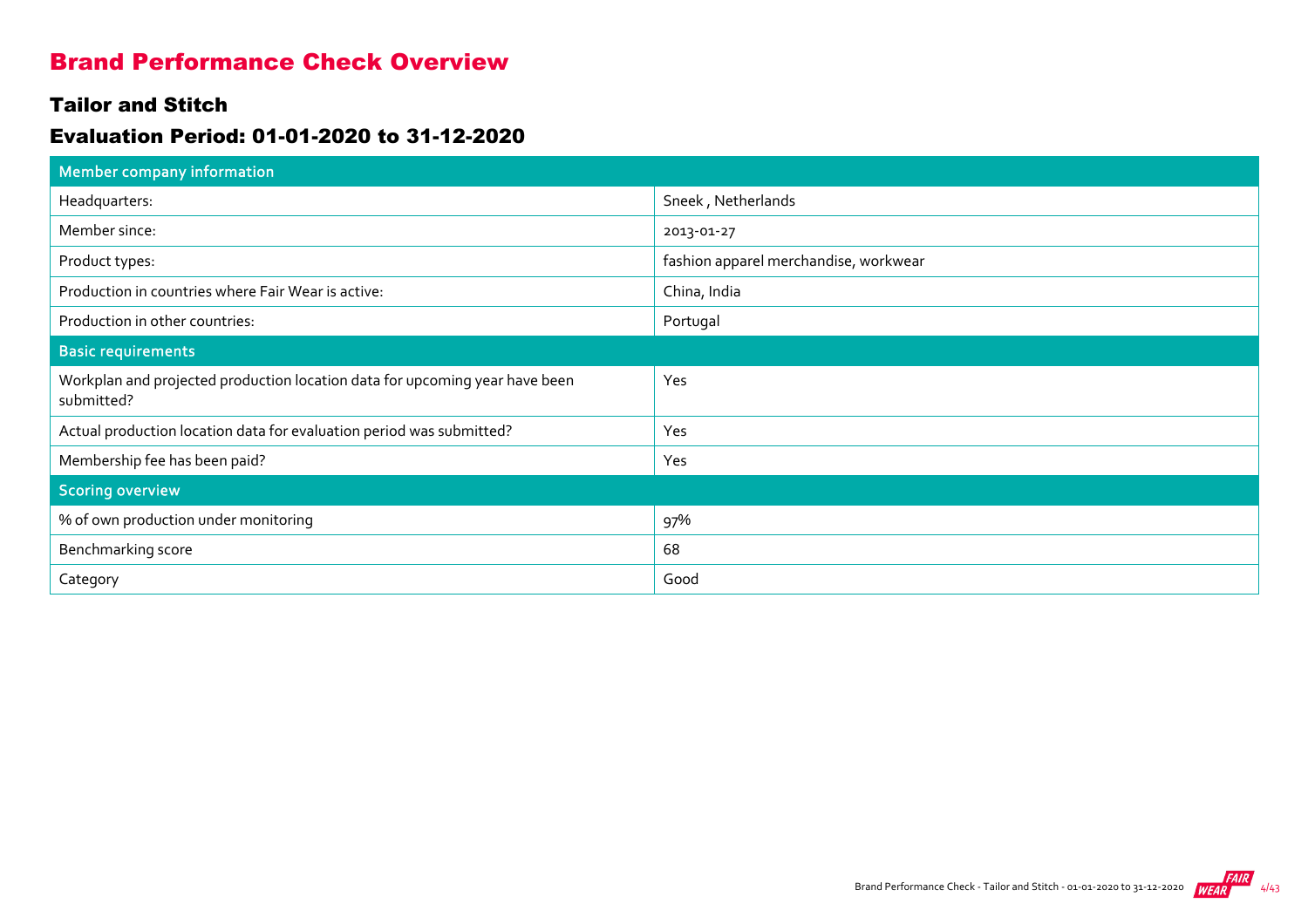### Summary:

Tailor and Stitch has met most of Fair Wear's performance requirements. Although the monitoring threshold does not determine the category this year, the brand achieved to monitor 97% of its supply chain. The brand was able to increase its benchmarking score to 68, which means that the brand remains in the 'Good category'.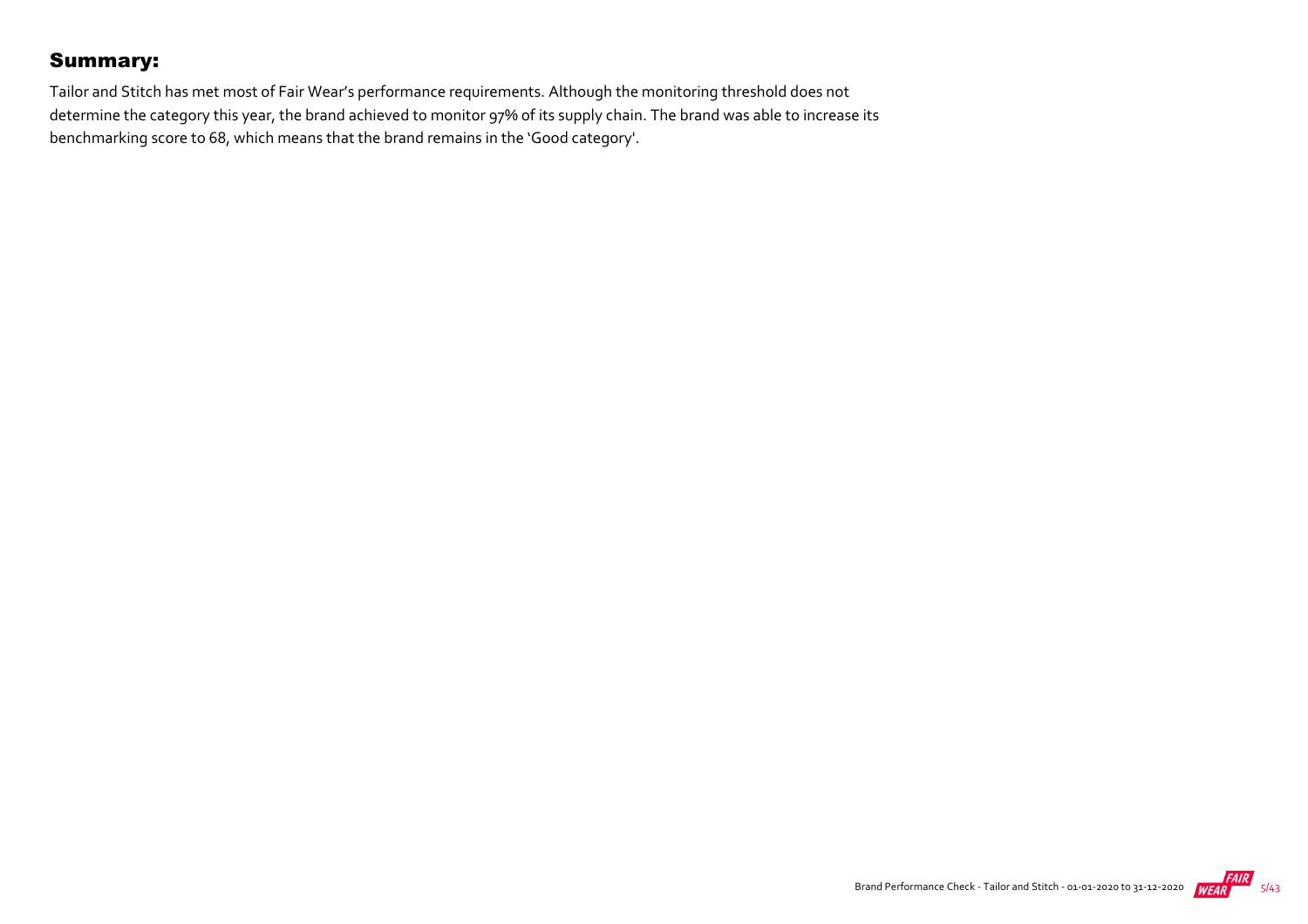#### Corona Addendum:

COVID‐19 made the year quite challenging for Tailor and Stitch. Factories were closed, shipments were delayed and the forecast did not turn out as initially planned. Despite these challenges and because of investments on side of Tailor and Stitch, the brand achieved a better turnover than the previous year. Thus, the brand did not have to cancel or reduce any orders and remained a stable partner for its suppliers. The staff from the headquarter was on furlough for approximately three weeks.

The Indian suppliers were closed in April and May 2020 due to COVID‐19. The brand supported its main suppliers in implementing health and safety measures and giving them extra orders to compensate for additional costs. While Tailor and Stitch was in regular dialogue with its Indian suppliers via its local team, it did not systematically verify the shared information, the payment of wages, for instance. The full legal minimum wage payment was at risk during the lockdowns within the entire garment industry. Despite taking some efforts, several cases of non-payment of the legal minimum wage were found in 2020. By conducting the postponed audits at the end of the year, the brand could monitor most of its supply chain.

During the lockdown, the brand developed a plan for the reopening phase with its own supplier to ensure that the existing capacities are used for priority orders first. Based on that, it informed clients about delays in deliveries.

The brand onboarded a new supplier in 2020. While the brand could not visit the new supplier in person due to COVID‐19, Tailor and Stitch included due diligence in the onboarding process. The first criteria of the brand's sourcing checklist is to source only from suppliers of other Fair Wear members. Once local travels were possible again, the local team conducted interviews with the CSR managers of the potential suppliers to get a better understanding of the situation.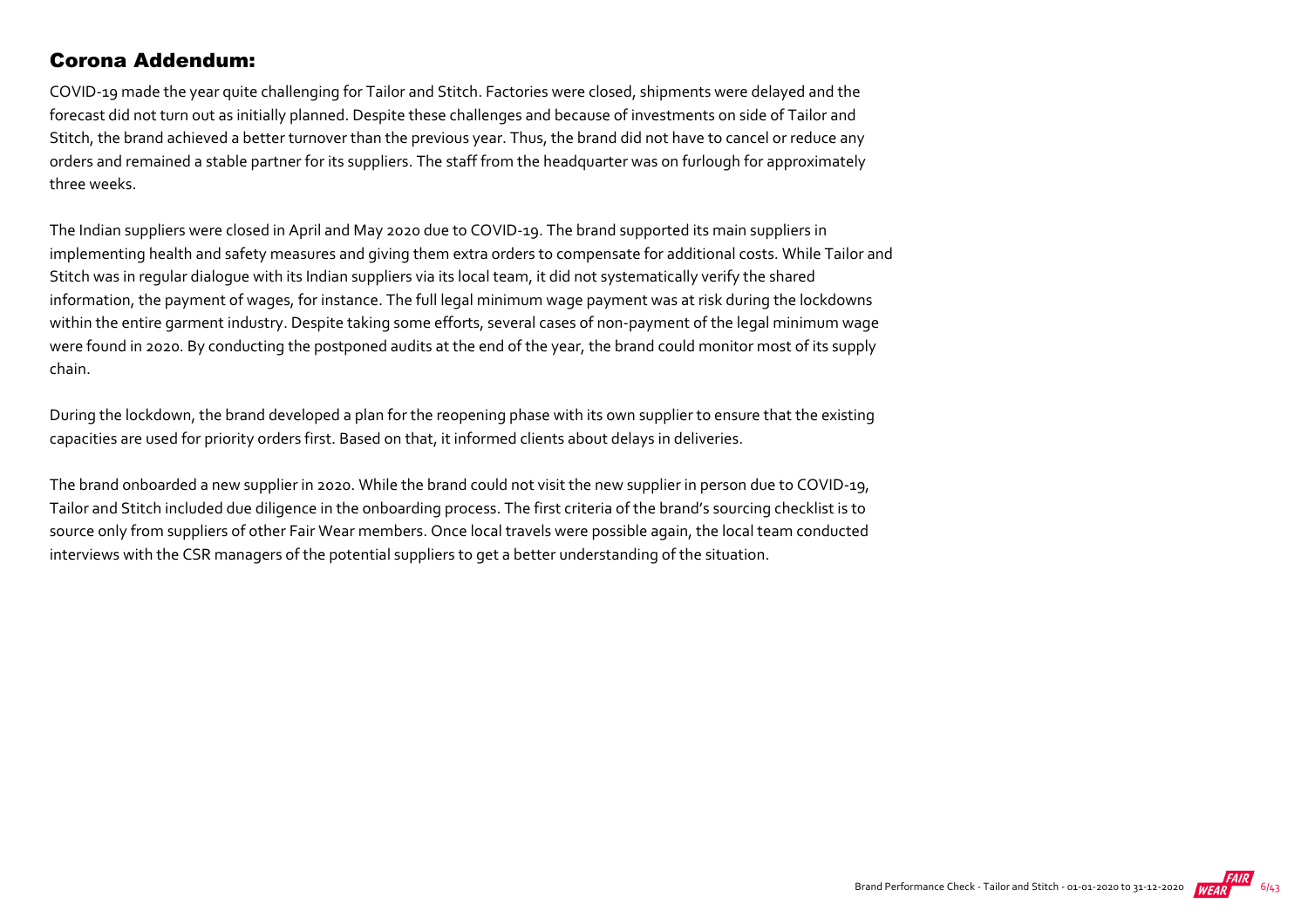### Performance Category Overview

Leader: This category is for member companies who are doing exceptionally well, and are operating at an advanced level. Leaders show best practices in complex areas such as living wages and freedom of association.

Good: It is Fair Wear's belief that member companies who are making a serious effort to implement the Code of Labour Practices—the vast majority of Fair Wear member companies—are 'doing good' and deserve to be recognized as such. They are also doing more than the average clothing company, and have allowed their internal processes to be examined and publicly reported on by an independent NGO. The majority of member companies will receive a 'Good' rating.

Needs Improvement: Member companies are most likely to find themselves in this category when major unexpected problems have arisen, or if they are unable or unwilling to seriously work towards CoLP implementation. Member companies may be in this category for one year only after which they should either move up to Good, or will be moved to suspended.

Suspended: Member companies who either fail to meet one of the Basic Requirements, have had major internal changes which means membership must be put on hold for a maximum of one year, or have been in Needs Improvement for more than one year. Member companies may remain in this category for one year maximum, after which termination proceedings will come into force.

Categories are calculated based on a combination of benchmarking score and the percentage of own production under monitoring. The specific requirements for each category are outlined in the Brand Performance Check Guide.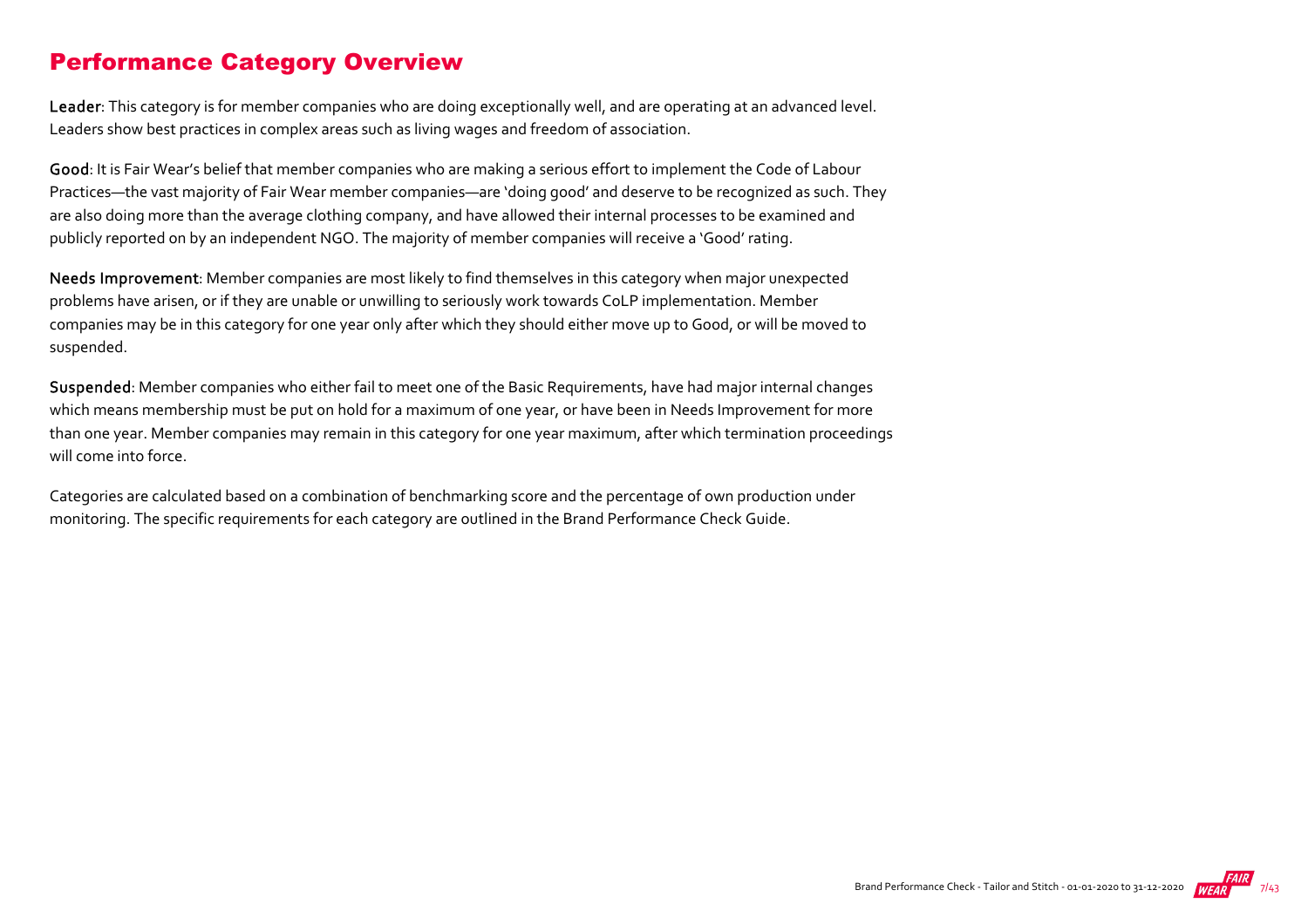# 1. Purchasing Practices

| Performance indicators                                                                                                              | <b>Result</b> | <b>Relevance of Indicator</b>                                                                                                                                                 | <b>Documentation</b>                                   | Score Max      | <b>Min</b> |
|-------------------------------------------------------------------------------------------------------------------------------------|---------------|-------------------------------------------------------------------------------------------------------------------------------------------------------------------------------|--------------------------------------------------------|----------------|------------|
| 1.1a Percentage of production volume from<br>production locations where member company buys<br>at least 10% of production capacity. | 43%           | Member companies with less than 10% of a<br>production location's production capacity generally<br>have limited influence on production location<br>managers to make changes. | Supplier information<br>provided by member<br>company. | $\overline{z}$ | $\circ$    |

Comment: 43% of Tailor and Stitch's production volume came from production locations where it buys at least 10% of production capacity. Thereby the brand increased the volume by nearly 5% to the previous year. The majority of the brands' production (81%) takes place at two Indian suppliers, one of which the brand owns. Tailor and Stitch works with four more Indian suppliers on a lower quantity. For accessories or additional sales items, the brand uses a Portuguese and a Chinese supplier.

| Performance indicators                                                                                                        | <b>Result</b> | <b>Relevance of Indicator</b>                                                                                                                                                                                                                                                                                                                     | <b>Documentation</b>                                            | <b>Score Max</b> | <b>Min</b> |
|-------------------------------------------------------------------------------------------------------------------------------|---------------|---------------------------------------------------------------------------------------------------------------------------------------------------------------------------------------------------------------------------------------------------------------------------------------------------------------------------------------------------|-----------------------------------------------------------------|------------------|------------|
| 1.1b Percentage of production volume from<br>production locations where member company buys<br>less than 2% of its total FOB. | $1\%$         | Fair Wear provides incentives to clothing brands to<br>consolidate their supplier base, especially at the tail<br>end, as much as possible, and rewards those<br>members who have a small tail end. Shortening the<br>tail end reduces social compliance risks and<br>enhances the impact of efficient use of capital and<br>remediation efforts. | Production location<br>information as provided<br>to Fair Wear. |                  | O          |

Comment: In 2020, one percentage of Tailor and Stitch production volume was bought from production locations where it buys less than two percent of its total FOB.

| Performance indicators                                                                                                                 | <b>Result</b> | <b>Relevance of Indicator</b>                                                                                                                                                  | <b>Documentation</b>                                   | Score Max      | <b>Min</b> |
|----------------------------------------------------------------------------------------------------------------------------------------|---------------|--------------------------------------------------------------------------------------------------------------------------------------------------------------------------------|--------------------------------------------------------|----------------|------------|
| 1.2 Percentage of production volume from<br>production locations where a business relationship<br>has existed for at least five years. | 44%           | Stable business relationships support most aspects<br>of the Code of Labour Practices, and give production<br>locations a reason to invest in improving working<br>conditions. | Supplier information<br>provided by member<br>company. | $\overline{2}$ | $\circ$    |

Comment: Tailor and Stitch has had a business relationship for more than five years with the supplier it owns since 2019.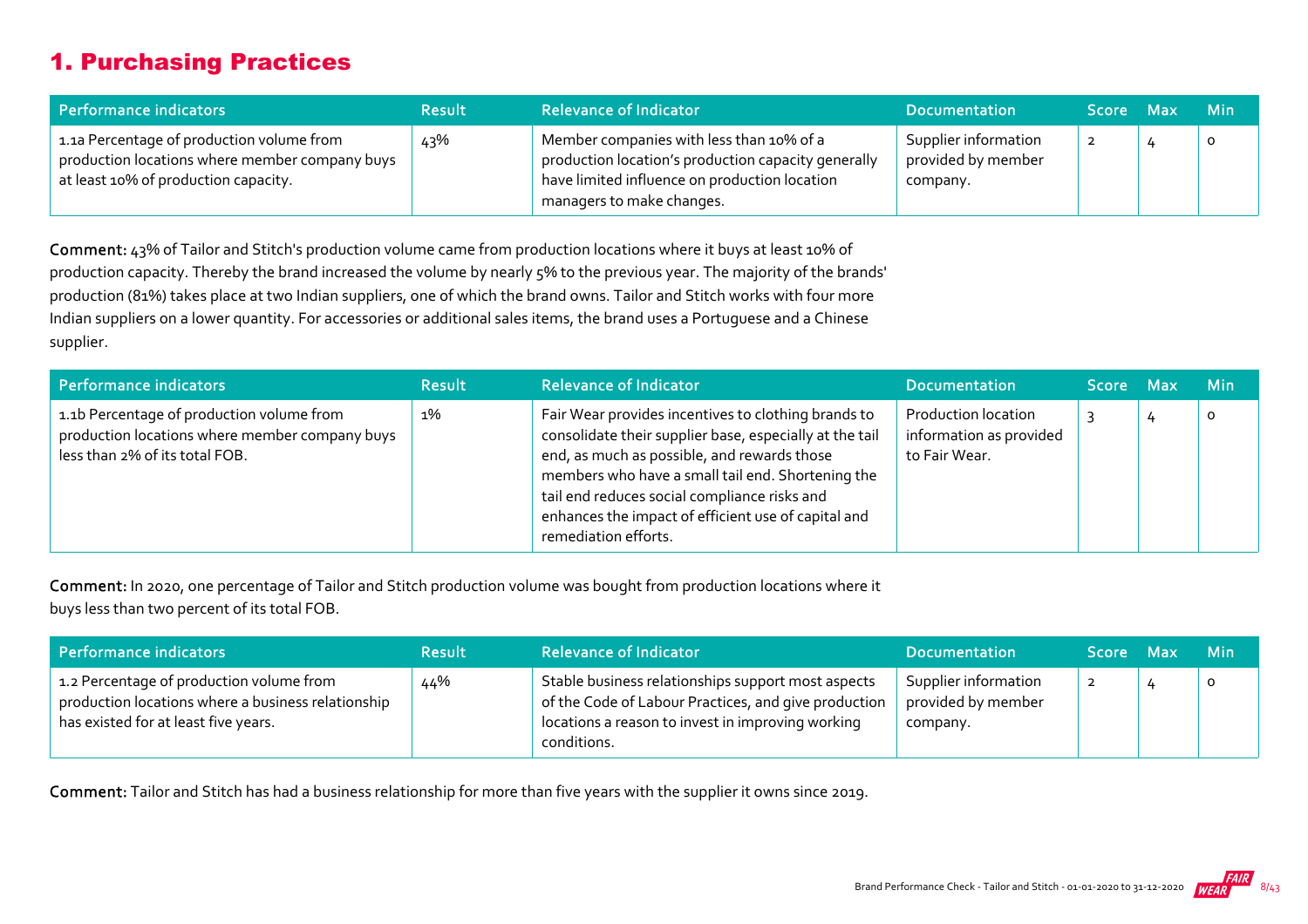| Performance indicators                                                                                                                                            | <b>Result</b> | <b>Relevance of Indicator</b>                                                                                                                        | <b>Documentation</b>      | Score Max | ⊟ Min   |
|-------------------------------------------------------------------------------------------------------------------------------------------------------------------|---------------|------------------------------------------------------------------------------------------------------------------------------------------------------|---------------------------|-----------|---------|
| 1.3 All (new) production locations are required to<br>sign and return the questionnaire with the Code of<br>Labour Practices before first bulk orders are placed. | Yes           | The CoLP is the foundation of all work between<br>production locations and brands, and the first step in<br>developing a commitment to improvements. | Signed CoLPs are on file. |           | $\circ$ |

| Performance indicators                                                                                                | <b>Result</b> | <b>Relevance of Indicator</b>                                                                          | <b>Documentation</b>                                                                                | Score Max | <b>Min</b> |
|-----------------------------------------------------------------------------------------------------------------------|---------------|--------------------------------------------------------------------------------------------------------|-----------------------------------------------------------------------------------------------------|-----------|------------|
| 1.4 Member company conducts human rights due<br>diligence at all (new) production locations before<br>placing orders. | Intermediate  | Due diligence helps to identify, prevent and mitigate<br>potential human rights problems at suppliers. | Documentation may<br>include pre-audits,<br>existing audits, other<br>types of risk<br>assessments. |           | O          |

Comment: The majority of Tailor and Stitch's production is sourced from India, where Tailor and Stitch has a local office. The local team is responsible for conducting human rights due diligence assessments at new and preexisting production locations.

Tailor and Stitch has a clear sourcing strategy with human rights due diligence as an important element of the selection process. The first criteria is that already another Fair Wear member sources at the supplier and only once this requirement is met, the supplier will be evaluated on criteria such as quality, capacity and prices. When onboarding a new supplier in 2020, the brand could not visit the potential suppliers, as it would have normally done. Instead, it requested and reviewed the existing Fair Wear audit reports. The local team eventually visited the potential suppliers and conducted interviews with the CSR managers to assess the working conditions. Once all data was collected, the team took a mutual decision on which supplier to choose to start working with.

In 2020, Tailor and Stitch regularly reached out to all production locations, especially to its main suppliers in India. Every morning, the Indian staff informed the headquarter about the local conditions. The suppliers shared videos and pictures with the brand to keep them up to date. The increase of travelling from people back to their villages was identified as the main risk in India, as thereby the virus is spread enormously across the country.

The risk of job loss was not severe at Tailor and Stitch's suppliers, as the brand did not cancel any orders but had ongoing work for its suppliers. The local office also supported its own supplier in arranging face masks, disinfection materials, and filing governmental documents.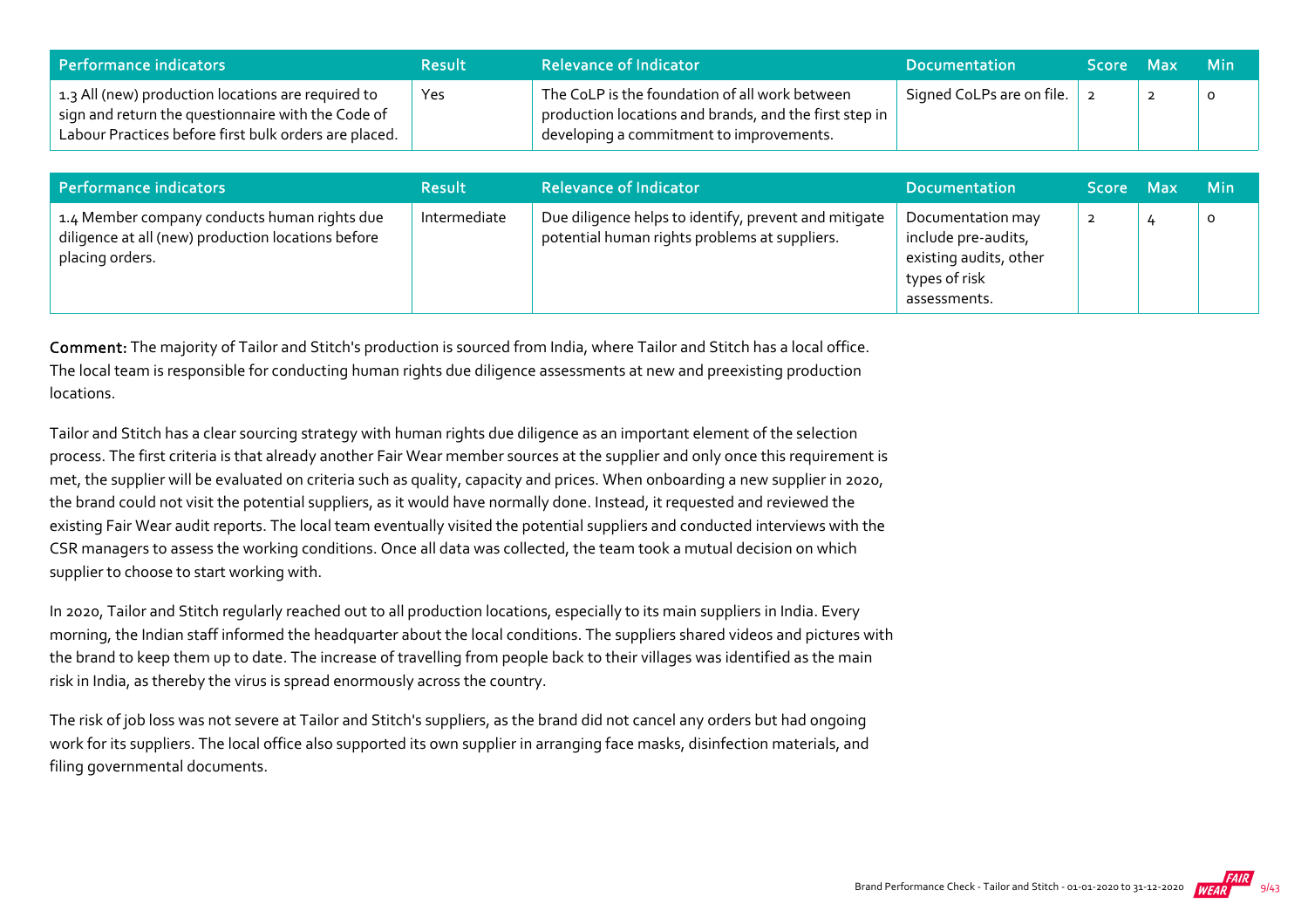Once the suppliers reopened again after the first lockdown, one local staff member travelled to them to assess the situation in person. The factory staff was requested to get tested before travelling back from their villages and the temperature was tested for everyone who wanted to enter the factory. Once workers returned to work the risk of not wearing the mask in the hot weather was identified as another high risk.

The production location in China was not so intensively impacted by COVID-19 in 2020, as everything happed there earlier. Here, the brand could have assessed the situation in more detail and verify for example the impact of factory closures on the payment of LMW or job loss. The CEO of Tailor and Stitch was able to visit the Portuguese supplier early in 2020 and was in contact with the supplier via phone once the pandemic hit Europe. The brand offered extended lead times, to support the supplier to cope with reduced capacities.

After audits had been cancelled due to COVID‐19, Tailor and Stitch initiated two Fair Wear audits at the end of 2020, once audits were possible again.

While the brand has a solid sourcing strategy in place and conducted its risk assessment quite well at its Indian suppliers, it could have been more thorough in assessing the risk of paying legal minimum wages during the lock‐down months in India.

Recommendation: Fair Wear encourages Tailor and Stitch to involve workers more in the risk assessment at its own supplier. Workers often know the best what issues exist at their workplace and are an essential source of information to identify risks early as well as to give input for solutions. Moreover, it is advised to take extra efforts to assess the situation at suppliers in more details. The brand could make use of supplier questionnaires and ask specific questions about the impact of COVID‐19 (e.g. COVID‐19 cases, order status from other clients, capacity of workforce, payment of LMW, costs of health measures).

| Performance indicators                                                                                      | <b>Result</b>                                | <b>Relevance of Indicator</b>                                                                                                          | <b>Documentation</b>                                                                        | Score Max |                | <b>Min</b> |
|-------------------------------------------------------------------------------------------------------------|----------------------------------------------|----------------------------------------------------------------------------------------------------------------------------------------|---------------------------------------------------------------------------------------------|-----------|----------------|------------|
| 1.5 Production location compliance with Code of<br>Labour Practices is evaluated in a systematic<br>manner. | Yes, and leads<br>to production<br>decisions | A systemic approach is required to integrate social<br>compliance into normal business processes, and<br>supports good decisionmaking. | Documentation of<br>systemic approach:<br>rating systems,<br>checklists, databases,<br>etc. | 2         | $\overline{2}$ | $\circ$    |

Comment: Tailor and Stitch developed an Enterprise Resource Planning system to which all suppliers have access to. This ensures transparency and makes communication more effective. While the brand started to store CAPs and follow‐ups in the system as well, no systematic overview of the compliance of its different suppliers exists yet.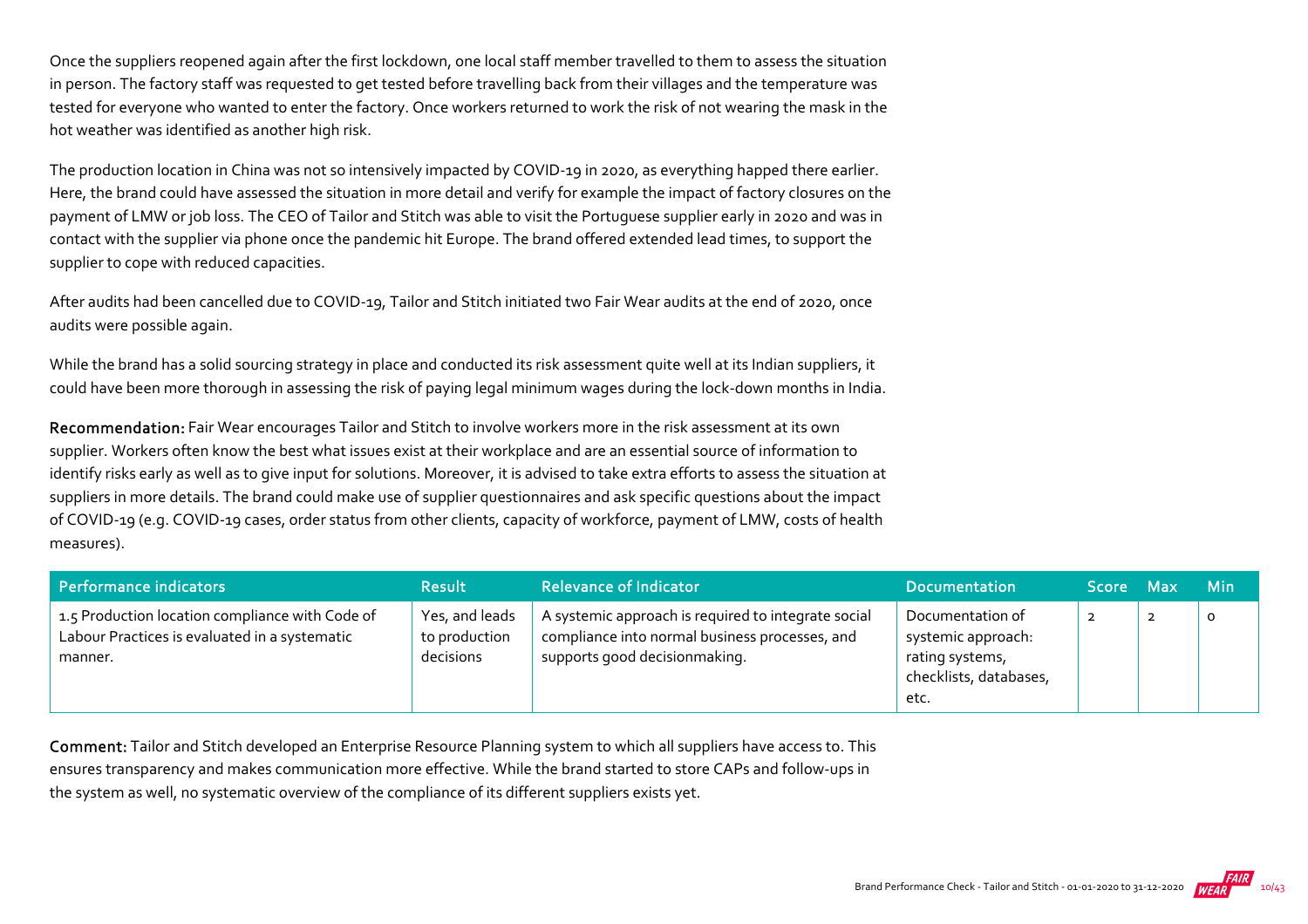Despite lacking a formal evaluation, the brand considered one suppliers performance in its production decision. After receiving an audit report that indicated that one of its suppliers is performing not well in a couple of areas, the brand decided not to place new orders with the supplier. The brand wanted to motivate the supplier to invest in improvement measures by promising more orders once those measures are implemented. The brand hired a local consultant to support the supplier in its effort to improve and thereby their relationship improved as well.

In 2020 no orders were cancelled but only postponed due to lock-downs, the delivery times were adjusted in consultation with the suppliers and the clients. In 2020, Tailor and Stitch regularly reach out to all production locations, especially to its main suppliers in India. The brand did weekly meetings with its suppliers to discuss bottlenecks, urgent payment matters and order status. At its own factory, the brand asked the management to reach out to the workers to collect their preferences when rearranging the factory floor and asked them if they prefer a residence closer to the factory to reduce travelling.

Tailor and Stitch supported its two main suppliers in India by given them extra orders and extra payments.

Recommendation: Fair Wear encourages Tailor and Stitch to develop an evaluation/grading system for suppliers where compliance with labour standards is a criterion for future order placement. Part of the system can be to create an incentive for rewarding suppliers for realised improvements in working conditions. Such a system can show whether and what information is missing per supplier and can include outcomes of audits, training sessions and/or complaints. When such as list is integrated into the ERP system of Tailor and Stitch, to which all suppliers have access, the suppliers might get motivated even more to improve in certain areas.

| Performance indicators                                                                    | <b>Result</b>                                 | <b>Relevance of Indicator</b>                                                                                                               | <b>Documentation</b>                            | Score Max | <b>Min</b> |
|-------------------------------------------------------------------------------------------|-----------------------------------------------|---------------------------------------------------------------------------------------------------------------------------------------------|-------------------------------------------------|-----------|------------|
| 1.6 The member company's production planning<br>systems support reasonable working hours. | Strong,<br>integrated<br>systems in<br>place. | Member company production planning systems can<br>have a significant impact on the levels of excessive<br>overtime at production locations. | Documentation of<br>robust planning<br>systems. |           | $\circ$    |

Comment: Tailor and Stitch use an ERP system through which the brand is able to have an overview of the entire production planning process. The system provides an overview of all projects and shows how the projects match the available capacities of the suppliers. This enables Tailor and Stitch to move orders around to avoid the risk of excessive overtime and delays in deliveries. The brand provides forecast predictions for an entire year and shares this with its suppliers. In case forecasts are adjusted, the suppliers are informed immediately via the ERP system.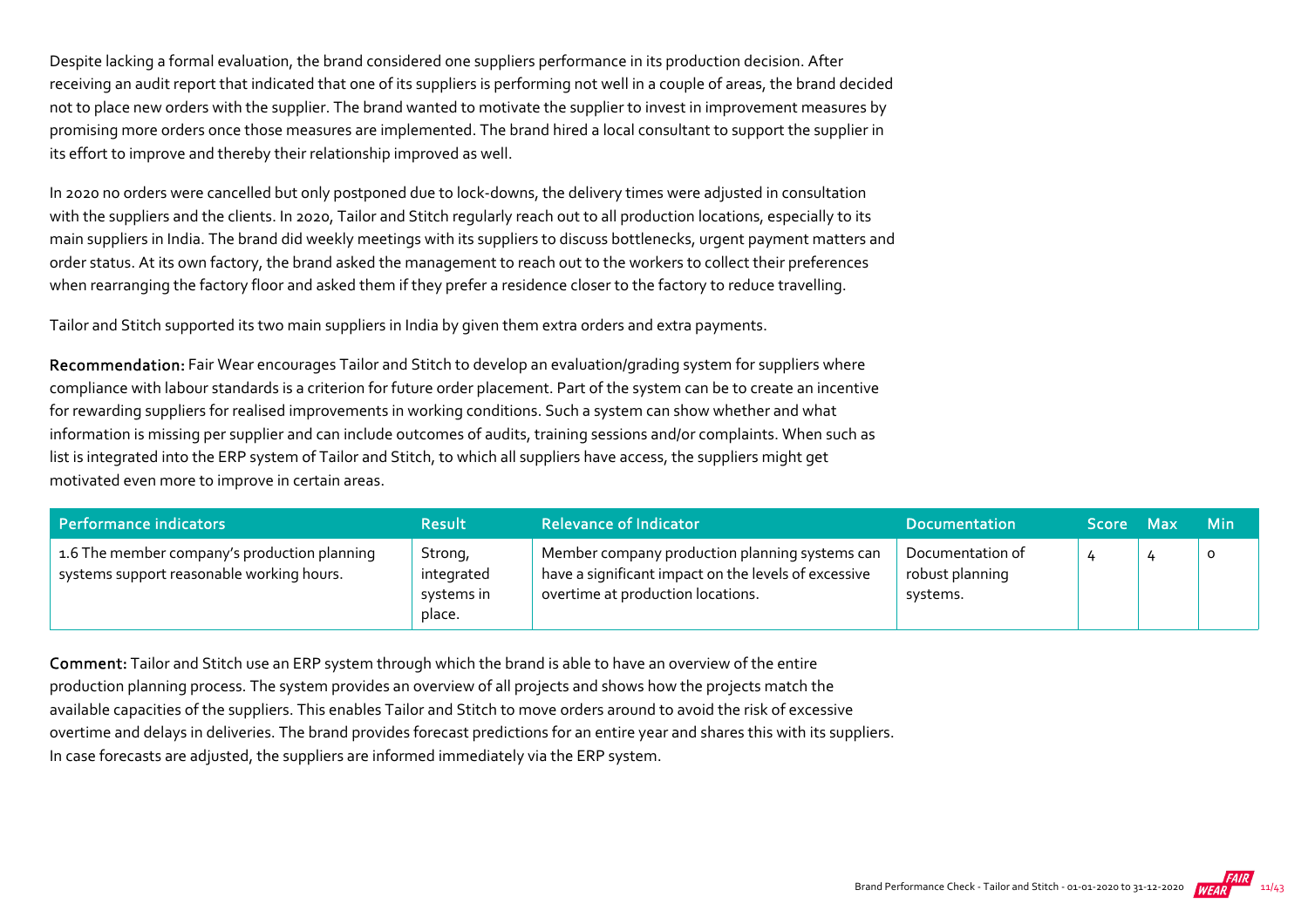Tailor and Stitch discusses the lead‐time for all orders with its suppliers and they can set deadlines for the delivery of fabrics in the ERP system. The normal lead time is between 18‐20 weeks and the times are reviewed every year together with the suppliers. Only once the suppliers confirm the delivery date, the brand shares it with the customer.

To minimise the risk of delays in fabric delivery, the brand determined minimum stock quantities, which are stored in its Indian office. This way the brand always has fabrics available, which leads to fewer delays and thereby also reduces the risk of overtime.

Tailor and Stitch does not work with seasons, but rather on an order basis. Thereby, the brand has the flexibility to shift orders to low seasons and to ensure a steady and stable order volume throughout the year. More than half of the orders are repeat orders, which are produced in general by the same suppliers. Thereby the order and the production details are already familiar to the suppliers and their staff, which supports reasonable working hours.

| Performance indicators                                                             | <b>Result</b>           | <b>Relevance of Indicator</b>                                                                                                                                                                               | <b>Documentation</b>                                                                                                                                                                                                     | Score Max |   | <b>Min</b> |
|------------------------------------------------------------------------------------|-------------------------|-------------------------------------------------------------------------------------------------------------------------------------------------------------------------------------------------------------|--------------------------------------------------------------------------------------------------------------------------------------------------------------------------------------------------------------------------|-----------|---|------------|
| 1.7 Degree to which member company mitigates<br>root causes of excessive overtime. | Intermediate<br>efforts | Some production delays are outside of the control of<br>member companies; however there are a number of<br>steps that can be taken to address production delays<br>without resorting to excessive overtime. | Evidence of how<br>member responds to<br>excessive overtime and<br>strategies that help<br>reduce the risk of<br>excessive overtime, such<br>as: root cause analysis,<br>reports, correspondence<br>with factories, etc. |           | 6 | $\circ$    |

Comment: The two audits conducted by FWF in 2020 and also those conducted at the end of 2019 revealed issues with documenting working hours at some suppliers of Tailor and Stitch.

In the case of its own factory, Tailor and Stitch is looking to invest in an electronic fingerprint recording system for its workers since last year. The implementation of this takes longer than planned. Beyond recording work time, the supplier identified capacities at the sampling station as a root cause of overtime. The supplier only had one sample tailor and when the tailor was on leave, this delayed the sampling process and thereby had an impact on production. Therefore, the supplier recruited an extra tailor for sampling and started to train another tailor on sampling, to have more flexibility when it comes to the diverse skills in the workforce. The supplier also created an extra cutting section, as this was also identified as a bottleneck.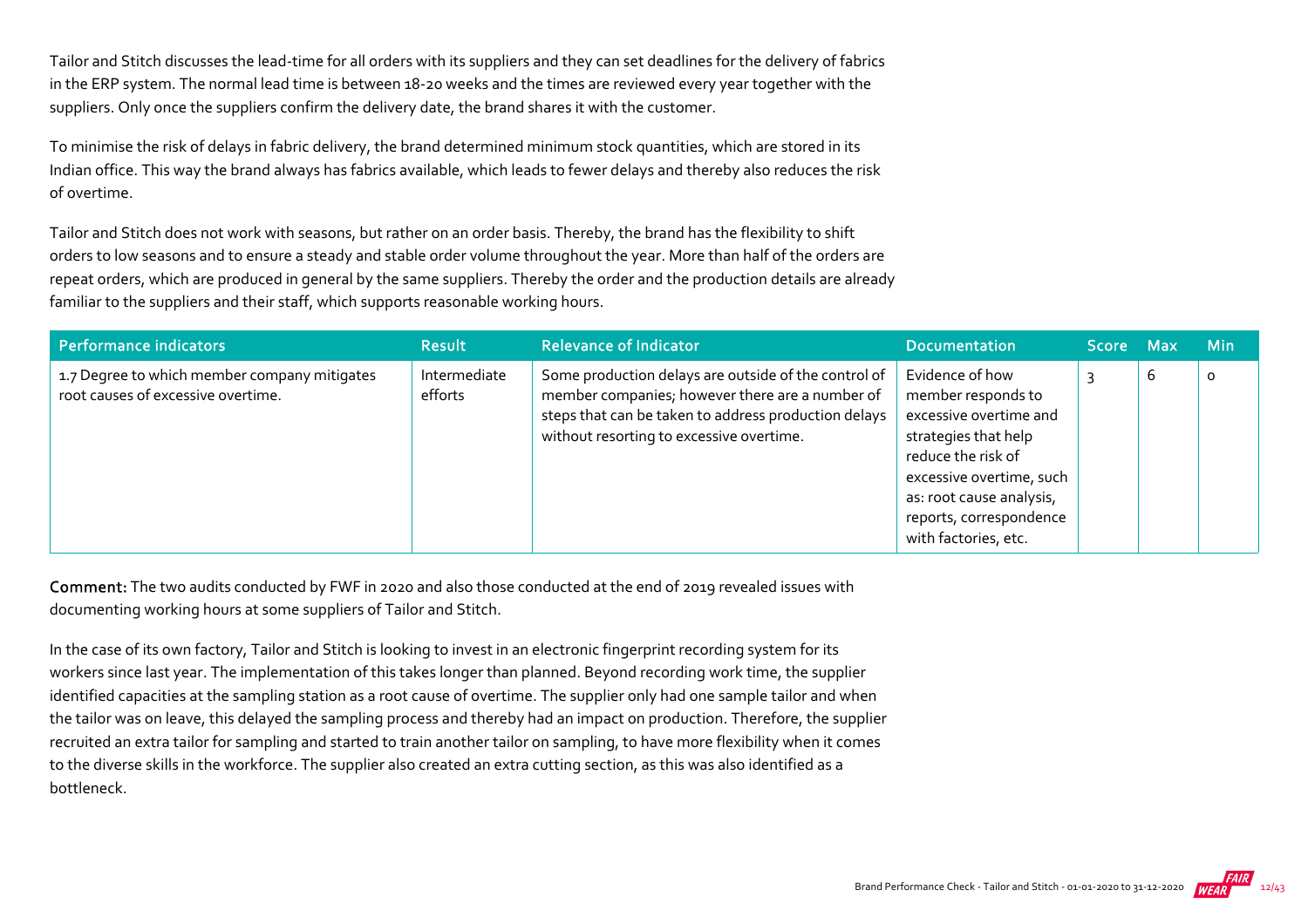At an audit conducted at the end of 2020 at one of its Indian suppliers, a discrepancy was found in the working hours between what was shared by workers and the information displayed at the entrance of the factory and in the time records. A couple of workers were not registered yet and therefore no time recording existed at all. The risk of forced labour had to be investigated immediately and the brand could show emails as evidence of its quick reaction. The supplier rejected the claims of forced labour and stated that some workers were not registered yet, as they just started working and were still in their trial period. The brand made clear that workers have to be registered from day one and requested evidence from the factory. As only some evidence was sent regarding the registration of workers, this needs to be followed up during a factory visit more thoroughly.

While the brand showed efforts to remediate root causes one excessive overtime at its own supplier, it could be more engaged to address root causes at its other suppliers. Thereby, the brand can assess high risks earlier and be able to remediate them as soon as possible.

The risk of COVID‐19 on excessive overtime was well monitored by the brand. Tailor and Stitch informed its clients that orders will be delayed. During the lock‐down, the brand together with its supplier worked on a plan to have in place once the factories will reopen again. The plan helped to match orders with available capacities and helped the brand to prioritise the urgent orders first.

Overall, the business model allows Tailor and Stitch to be flexible with its production plan. This gives the suppliers more freedom to decide when orders can be placed and what deadlines match their capacities. In case production delays do occur and deadlines cannot be moved, Tailor and Stitch uses air freight to ship orders at its own cost.

Recommendation: Tailor and Stitch could discuss with factory management the causes of excessive overtime and provide support to manage overtime.

Fair Wear recommends cooperating with other customers at the factory to increase leverage when trying to mitigate excessive overtime hours.

| Performance indicators                                                                                               | <b>Result</b> | <b>Relevance of Indicator</b>                                                                                                                                                                                   | <b>Documentation</b>                                                                                                        | Score Max | <b>Min</b> |
|----------------------------------------------------------------------------------------------------------------------|---------------|-----------------------------------------------------------------------------------------------------------------------------------------------------------------------------------------------------------------|-----------------------------------------------------------------------------------------------------------------------------|-----------|------------|
| 1.8 Member company can demonstrate the link<br>between its buying prices and wage levels in<br>production locations. | Intermediate  | Understanding the labour component of buying<br>prices is an essential first step for member<br>companies towards ensuring the payment of<br>minimum wages - and towards the implementation<br>of living wages. | Interviews with<br>production staff,<br>documents related to<br>member's pricing policy<br>and system, buying<br>contracts. | ∠         |            |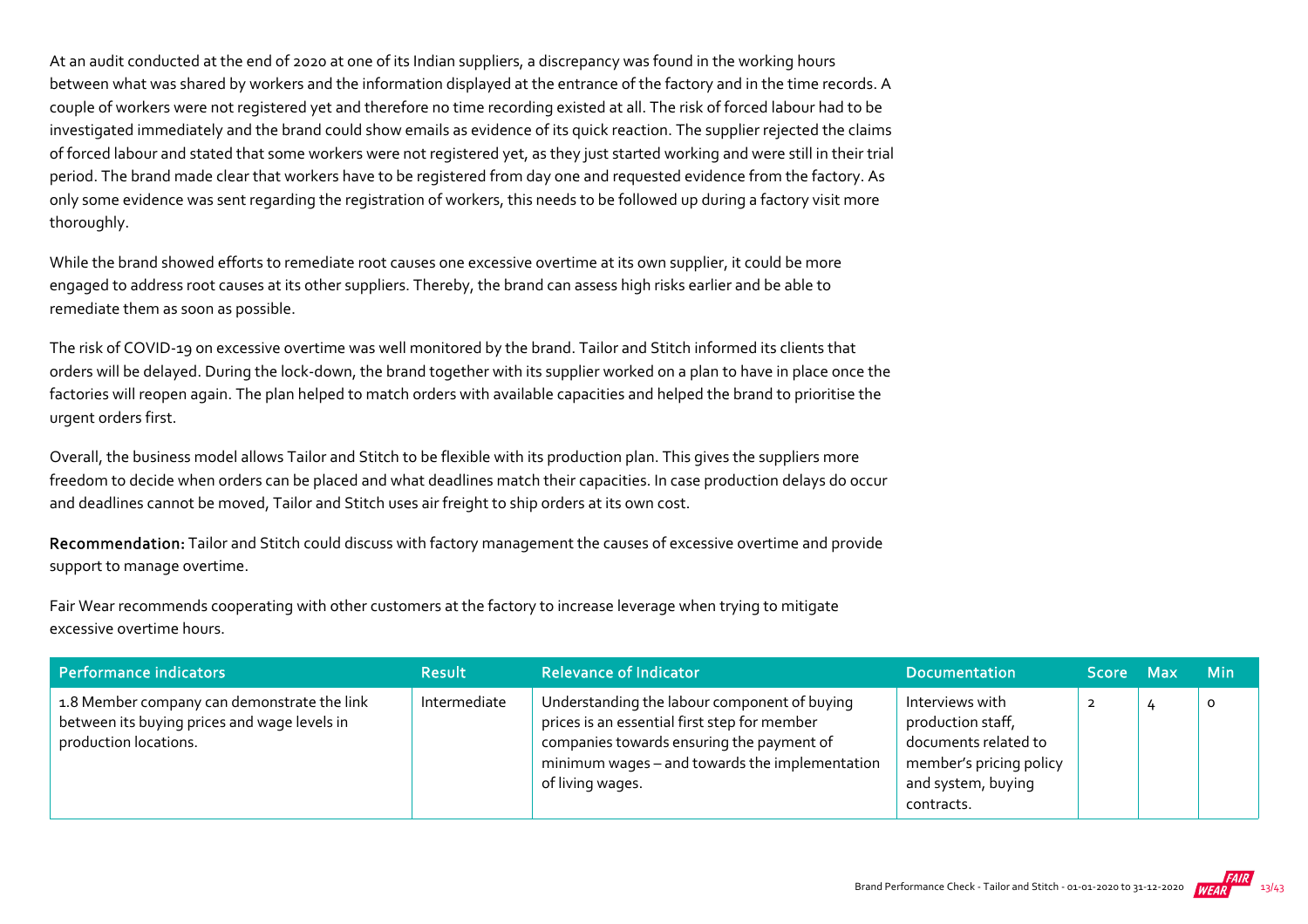Comment: The brand works with fixed styles and hired an external company in 2019 to calculate prices per production stage of each style, including the Standard Minute Value. Thereby, the brand is able to connect the price it pays to its own supplier to the wages. Tailor and Stitch has no full insights into how wages are linked to the prices the brand pays to its remaining suppliers. For instance, its other main supplier increased prices but how this increase is made up is not known by the brand. However, the brand has access to payslips and wants to enter into dialogue with the supplier about wages during an upcoming visit in person.

The prices calculated by the technician were shared with the suppliers and the suppliers provided feedback. An agreement was reached with the suppliers and a price list was developed with all fixed prices. The price list is updated every time the brand adds a new style to its collection. Each year, prices are discussed again and set for the next year. The brands' product prices are higher due to its quality, use of sustainable materials and the Fair Wear membership. Buyers are informed about this when explaining the prices.

Tailor and Stitch is aware that COVID‐19 had an impact on additional wage costs for its suppliers, such as expenses for health and safety measures and producing at a lower capacity due to curfew at one of its suppliers. The impact of COVID‐19 is not reflected in the prices charged to the brand. Yet, the brand paid safety measures separately to its own supplier and increased orders to help the supplier cover the costs.

Recommendation: Fair Wear recommends Tailor and Stitch to calculate the labour minute costs of its products to be able to calculate the exact costs of labour and link this to its own buying prices. Fair Wear's labour minute value and product costing calculator also enables suppliers to include any COVID‐19 related costs. Priority would be to make sure this level of transparency can be achieved with its suppliers.

| Performance indicators                                                                                                                                                 | <b>Result</b> | <b>Relevance of Indicator</b>                                                                                                                                                                                                                                                       | <b>Documentation</b>                                                                                                                                                                                                      | <b>Score Max</b> ' |         | <b>Min</b> |
|------------------------------------------------------------------------------------------------------------------------------------------------------------------------|---------------|-------------------------------------------------------------------------------------------------------------------------------------------------------------------------------------------------------------------------------------------------------------------------------------|---------------------------------------------------------------------------------------------------------------------------------------------------------------------------------------------------------------------------|--------------------|---------|------------|
| 1.9 Member company actively responds if<br>production locations fail to pay legal minimum<br>wages and/or fail to provide wage data to verify<br>minimum wage is paid. | <b>No</b>     | If a supplier fails to pay minimum wage or minimum<br>wage payments cannot be verified, Fair Wear<br>member companies are expected to hold<br>management of the supplier accountable for<br>respecting local labour law. Payment below<br>minimum wage must be remediated urgently. | Complaint reports,<br>CAPs, additional emails,<br>Fair Wear Audit Reports<br>or additional monitoring<br>visits by a Fair Wear<br>auditor, or other<br>documents that show<br>minimum wage issue is<br>reported/resolved. | $-2$               | $\circ$ | $-2$       |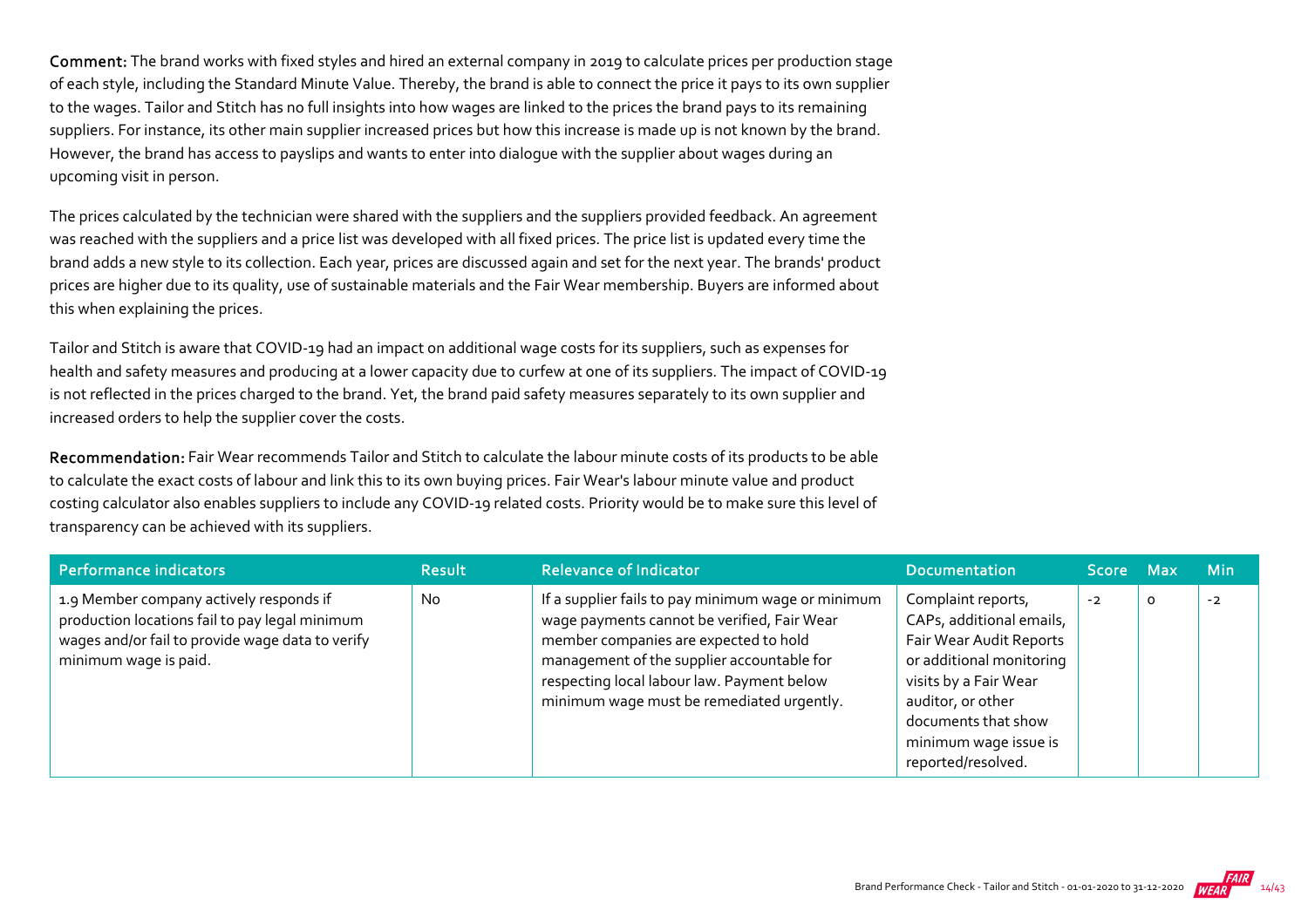Comment: During the COVID‐19 pandemic, the risk of non‐payment of LMW was very high in the garment industry. Although some governments did not request companies to pay the full wages during lock‐down, not paying at least the full LMW can have severe consequences for workers.

Tailor and Stitch showed support by making a downpayment to cover extra costs and also by increasing its orders. The brand also checked in with all its suppliers regarding their ability to pay salaries by weekly calls. The suppliers did not share any issues regarding this with the brand.

Despite these efforts, several cases of non‐payment of the legal minimum wage were found in 2020. Wage slips at its own supplier showed that workers did not receive the full LMW during the lock-down months April and May 2020, as workers did not work fully. The CEO of Tailor and Stitch stated that paying the full legal minimum wage at its own supplier would have put a financial risk on Tailor and Stitch and thereby as well on its supplier.

An audit conducted at the end of 2020 showed that another main Indian supplier paid full wages for March, but not for April and May. The factory management said that depending on the loyalty of workers and how long they already had worked at the factory, workers received different wages. In an audit of its new supplier in India, it was found that some helpers are not earning the LMW. The brand shared that this topic was discussed with the supplier, but could not share a concrete outcome yet.

Regarding the Chinese supplier, the brand could have been more proactive too and make an effort to verify the payment of LMW.

Requirement: If a supplier fails to pay minimum wages, members are expected to respond in time, identify root causes with factory management, and resolve that local labour laws are respected. Evidence of remediation must be collected. Factory visits with a documents check or additional verification by Fair Wear may be needed to verify remediation.

Please note that following Fair Wear's policy for repeated non-compliance in Fair Wear's Brand Performance Checks, members that receive an insufficient or ‐2 score on this indicator for the second year in a row, will be placed in the 'Needs Improvement' category.

Recommendation: Fair Wear strongly advises Tailor and Stitch to take a more proactive approach to verify the payment of LMW at all suppliers. For instance by supplier surveys and requesting wage slips for proof. Together with its suppliers, Tailor and Stitch could try to find joint solutions to remediate non‐payment of full LMW.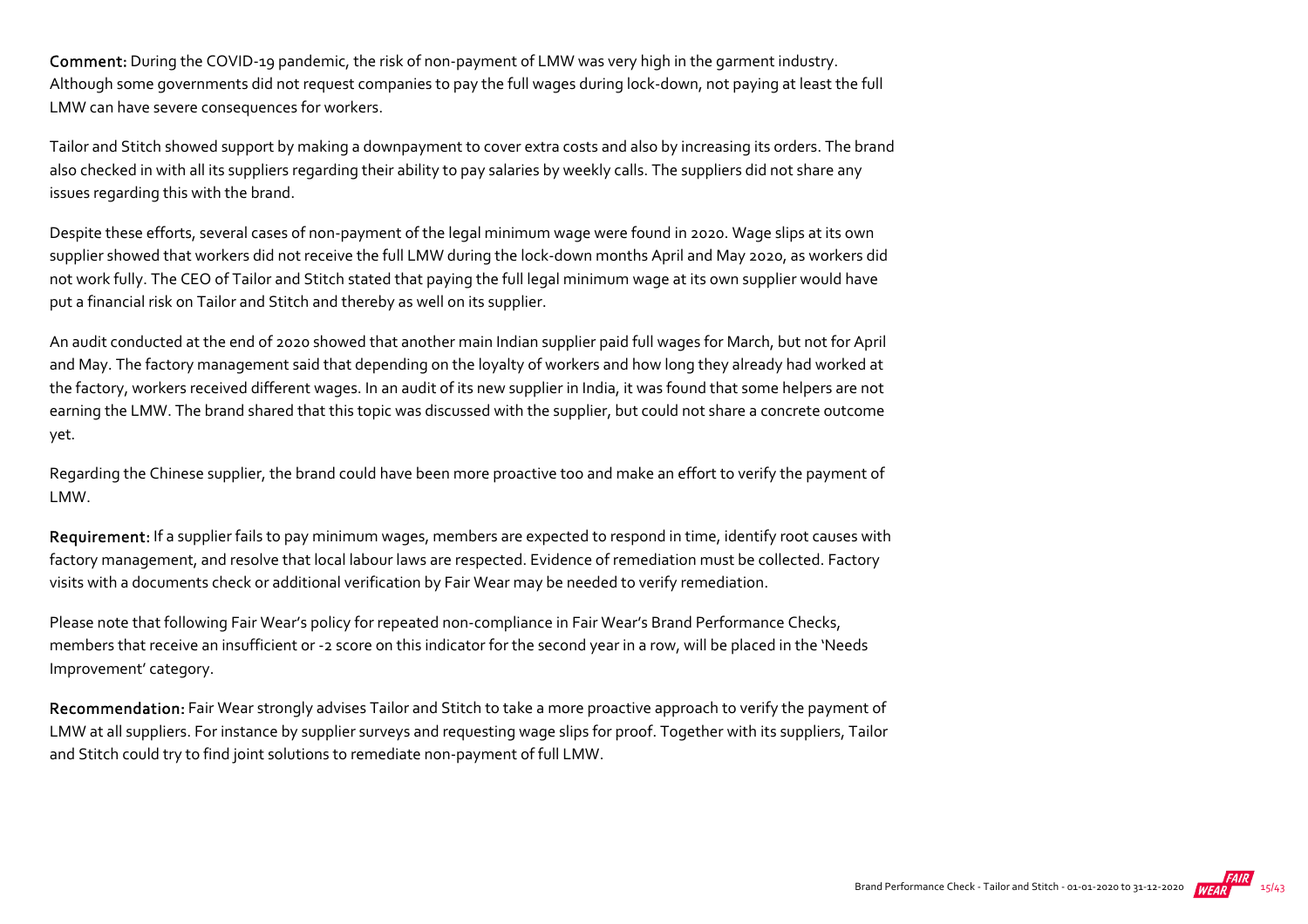| Performance indicators                                            | <b>Result</b> | <b>Relevance of Indicator</b>                                                                                                                                                                                                                 | <b>Documentation</b>                                                                                                    | Score Max |   | – Min |
|-------------------------------------------------------------------|---------------|-----------------------------------------------------------------------------------------------------------------------------------------------------------------------------------------------------------------------------------------------|-------------------------------------------------------------------------------------------------------------------------|-----------|---|-------|
| 1.10 Evidence of late payments to suppliers by<br>member company. | No.           | Late payments to suppliers can have a negative<br>impact on production locations and their ability to<br>pay workers on time. Most garment workers have<br>minimal savings, and even a brief delay in payments<br>can cause serious problems. | Based on a complaint or<br>audit report; review of<br>production location and<br>member company<br>financial documents. |           | O | $-1$  |

Comment: There was no evidence of late payment by Tailor and Stitch in 2020. The brand pays 30% of the invoice in advance, this takes normally one until a maximum of two weeks after the invoice is received. Once the production is finished and approved by the quality manager, the remaining 70% is paid. This means 100% of the order is paid before shipment.

When issues regarding quality are found upon arrival, the garments are adjusted by a Dutch tailor and the costs are covered by Tailor and Stitch as these are often only minor quality issues. Late deliveries never impact the prices paid to its suppliers. In case an order is delivered later than needed, Tailor and Stitch uses air freight to compensate for the delay.

| Performance indicators                                                                                                                             | <b>Result</b> | <b>Relevance of Indicator</b>                                                                                                                                                               | <b>Documentation</b>                                                                                                                                                       | Score Max |   | <b>Min</b> |
|----------------------------------------------------------------------------------------------------------------------------------------------------|---------------|---------------------------------------------------------------------------------------------------------------------------------------------------------------------------------------------|----------------------------------------------------------------------------------------------------------------------------------------------------------------------------|-----------|---|------------|
| 1.11 Degree to which member company assesses<br>and responds to root causes for wages that are<br>lower than living wages in production locations. | Intermediate  | Assessing the root causes for wages lower than living<br>wages will determine what strategies/interventions<br>are needed for increasing wages, which will result in<br>a systemic approach | Evidence of how<br>payment below living<br>wage was addressed,<br>such as: Internal policy<br>and strategy<br>documents, reports,<br>correspondence with<br>factories, etc |           | b | $\circ$    |

Comment: Tailor and Stitch discusses living wages with its own supplier and here the brand has already started to implement a target wage. The brand set the target wage by calculating current expenses and discussing with workers this topic to understand the wage gap.

The brand developed a plan together with the supplier to implement the target wage (2000 INR above the LMW). The details of this plan were written down in the annual work plan of Tailor and Stitch. The brand wants to use this as a case study, to start working towards a living wage with its other suppliers in the future.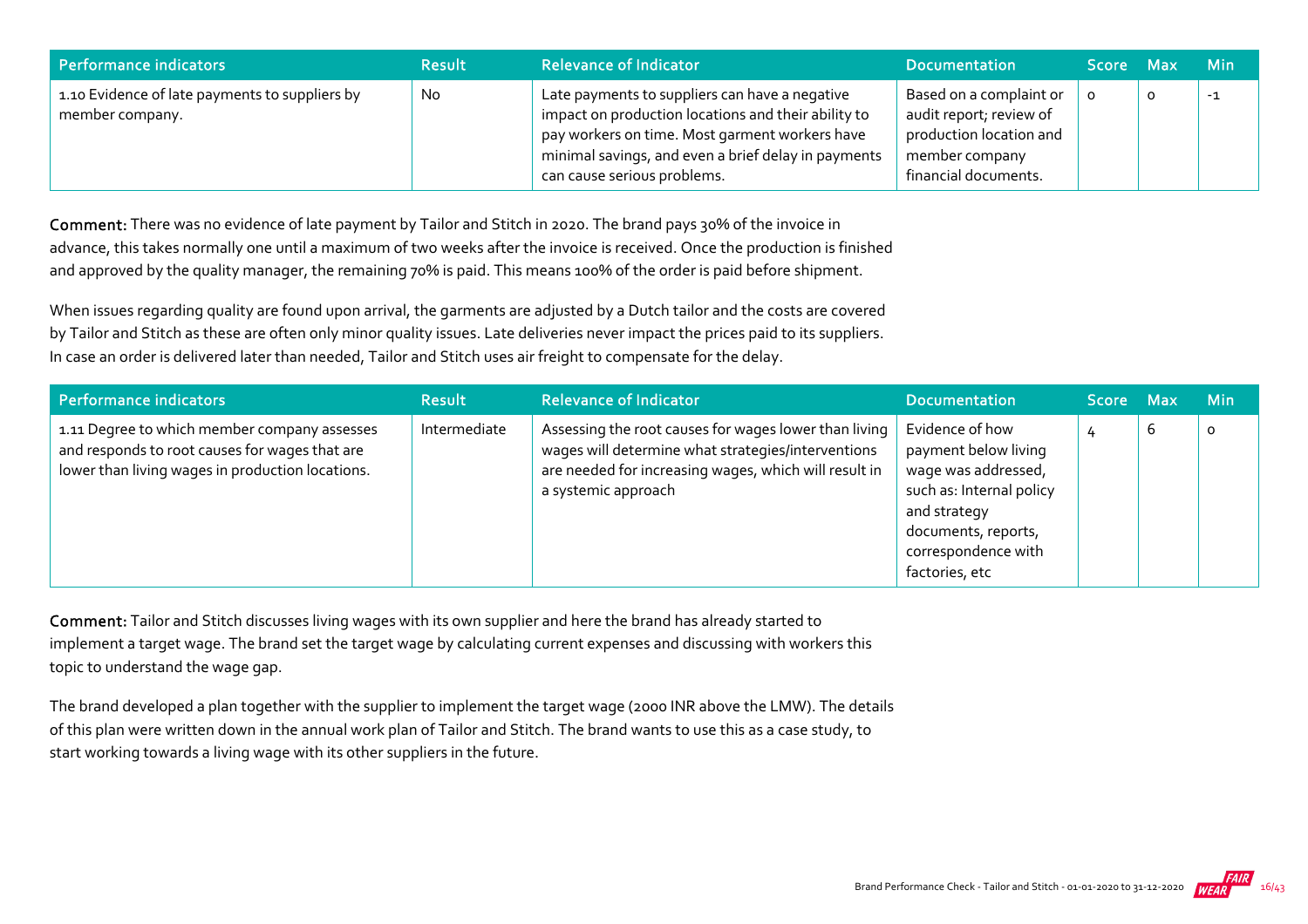With its other main supplier, the brand wants to discuss this topic in person during its next visit as this might be more effective. The supplier increased its prices and the brand wants to find out if this is related to higher wages. With the supplier the brand onboarded in 2020, a partnership was initiated to move towards living wages with another Fair Wear member. The topic was already discussed with the top management of the supplier. At the moment the other brand already started to work towards a living wage and Tailor and Stitch wants to contribute its share from next year onwards.

Recommendation: If COVID-19 has led its suppliers to (temporarily) reduce the wages, Tailor and Stitch should discuss possible solutions with them, using the ETI/FW Brand/supplier conversation framework.

Beyond its own supplier, the brand is encouraged to conduct a wage analysis for each supplier and based on that develop an action plan.

| Performance indicators                                                                                   | <b>Result</b> | <b>Relevance of Indicator</b>                                                                                                                                                                                                                                        | <b>Documentation</b>                                   | Score Max | <b>Min</b> |
|----------------------------------------------------------------------------------------------------------|---------------|----------------------------------------------------------------------------------------------------------------------------------------------------------------------------------------------------------------------------------------------------------------------|--------------------------------------------------------|-----------|------------|
| 1.12 Percentage of production volume from<br>factories owned by the member company (bonus<br>indicator). | 43%           | Owning a supplier increases the accountability and<br>reduces the risk of unexpected CoLP violations.<br>Given these advantages, this is a bonus indicator.<br>Extra points are possible, but the indicator will not<br>negatively affect an member company's score. | Supplier information<br>provided by member<br>company. |           | O          |

Comment: Tailor and Stitch owns a factory that accounts for 43% of the member's total production volume.

| Performance indicators                                         | <b>Result</b> | <b>Relevance of Indicator</b>                                                                                                                                                                | <b>Documentation</b>                                                                                                                                                        | Score Max |   | <b>Min</b> |
|----------------------------------------------------------------|---------------|----------------------------------------------------------------------------------------------------------------------------------------------------------------------------------------------|-----------------------------------------------------------------------------------------------------------------------------------------------------------------------------|-----------|---|------------|
| 1.13 Member company determines and finances<br>wage increases. | Advanced      | Assessing the root causes for wages lower than living<br>wages will determine what strategies/interventions<br>are needed for increasing wages, which will result in<br>a systemic approach. | Evidence of how<br>payment below living<br>wage was addressed,<br>such as: internal policy<br>and strategy<br>documents, reports,<br>correspondence with<br>factories, etc. | O         | 6 | 0          |

Comment: In 2020, Tailor and Stitch started to implement a target wage at its own supplier in September for all workers.

The target wage was decided on after having discussed living costs in dialogue with the workers of its supplier (to be followed‐up with Bart).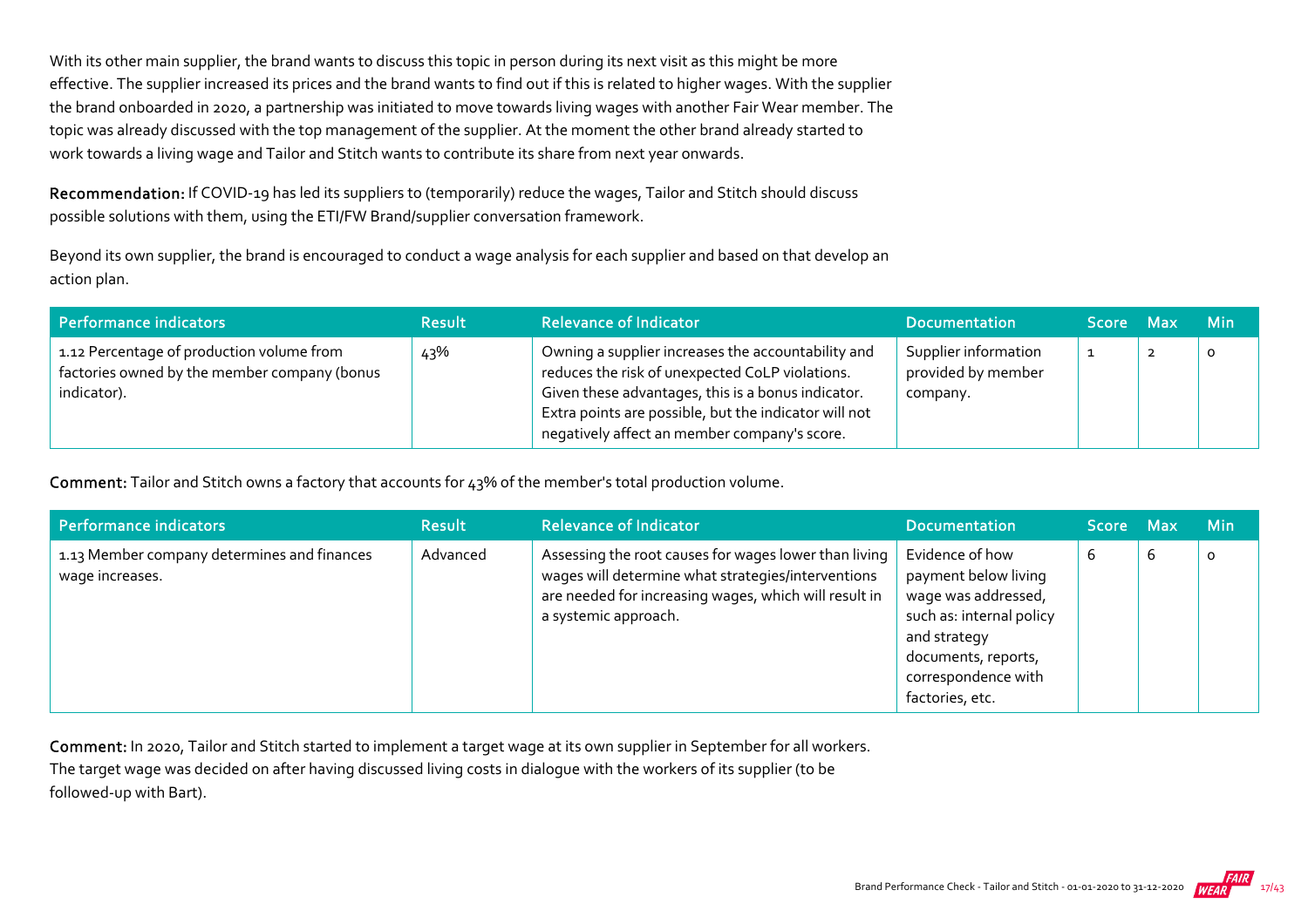The details of this plan were written down in the annual work plan of Tailor and Stitch. The increase of the target wage is financed through adjusted margins and sales prices, paying higher prices per product and increased orders to reduce overhead costs of the supplier.

For the rest of its suppliers, Tailor and Stitch worked with the official minimum wage guide for all its production locations.

Recommendation: In case Fair Wear members are interested to develop a joint approach to improve wages at a shared supplier, Fair Wear can give advice on measures that need to be taken by Tailor and Stitch to ensure compliance with antitrust/anti‐competition legislation in relevant jurisdictions.

| Performance indicators                                                                              | <b>Result</b> | <b>Relevance of Indicator</b>                                                                                        | <b>Documentation</b>                                                                                                                                                             | Score Max |   | <b>Min</b> |
|-----------------------------------------------------------------------------------------------------|---------------|----------------------------------------------------------------------------------------------------------------------|----------------------------------------------------------------------------------------------------------------------------------------------------------------------------------|-----------|---|------------|
| 1.14 Percentage of production volume where the<br>member company pays its share of the target wage. | 49%           | Fair Wear member companies are challenged to<br>adopt approaches that absorb the extra costs of<br>increasing wages. | Member company's own<br>documentation,<br>evidence of target wage<br>implementation, such as<br>wage reports, factory<br>documentation,<br>communication with<br>factories, etc. |           | b | O          |

Comment: In 2019, Tailor and Stitch set a goal of increasing wages across suppliers starting with its own factory. Despite all the challenges of 2020, Tailor and Stitch was able to kick off its living wage initiative at its own supplier. Until the end of 2020 25% of the target wage increase was paid to the workers. The brand plans to increase the remaining 75% of the increase in 2021. The tailors welcomed the increase in salary and are working very hard to increase their efficiency in return.

Recommendation: Tailor and Stitch is encouraged to implement 100% of the target wage at its own supplier. In case the full target wage is not paid by the end of 2021, the member might not receive points for this indicator in the next performance check.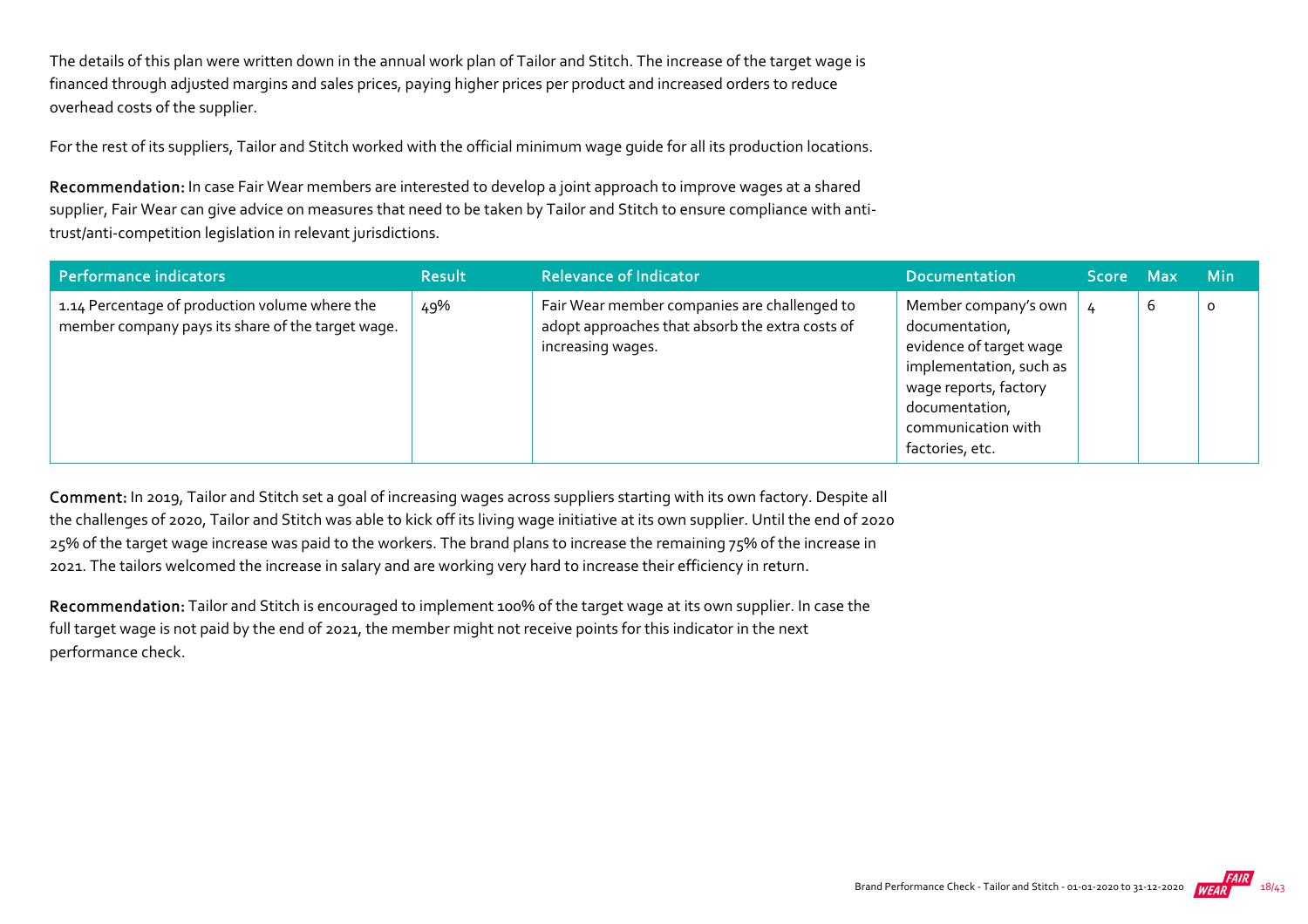# Purchasing Practices

Possible Points: 52

Earned Points: 35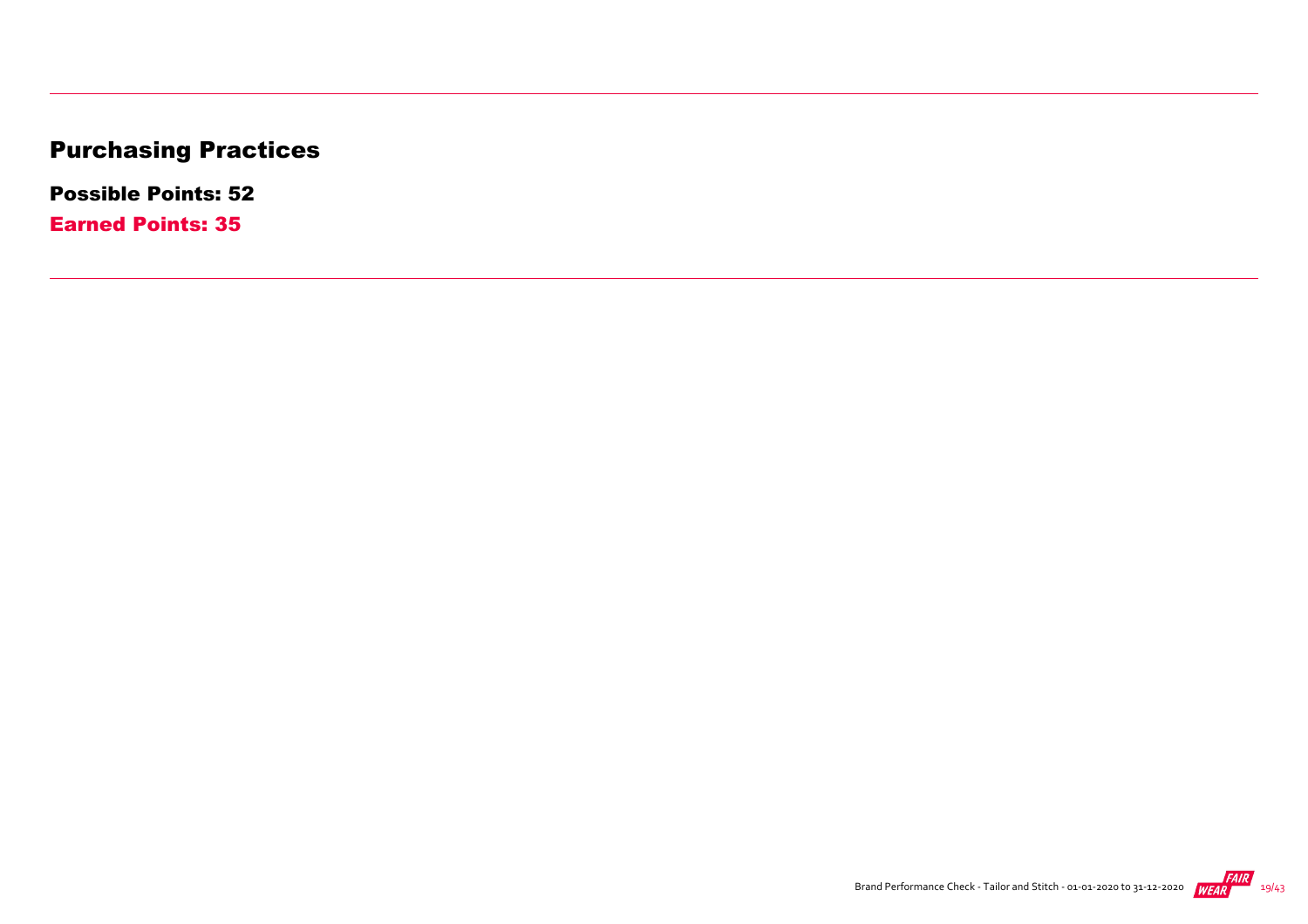# 2. Monitoring and Remediation

| <b>Basic measurements</b>                                                                     | <b>Result</b> | <b>Comments</b>                                                                                                                                                  |
|-----------------------------------------------------------------------------------------------|---------------|------------------------------------------------------------------------------------------------------------------------------------------------------------------|
| % of production volume where an audit took place.                                             | 84%           |                                                                                                                                                                  |
| % of production volume where monitoring requirements for low-risk countries are<br>fulfilled. | 13%           | To be counted towards the monitoring threshold, FWF<br>low-risk policy should be implemented. See indicator 2.9.<br>(N/A = no production in low risk countries.) |
| Member meets monitoring requirements for tail-end production locations.                       | Yes           |                                                                                                                                                                  |
| Requirement(s) for next performance check                                                     |               |                                                                                                                                                                  |
| Total monitoring threshold:                                                                   | 97%           | Measured as percentage of production volume<br>(Minimums: 1 year: 40%; 2 years 60%; 3 years+: 80-100%)                                                           |

| Performance indicators                                                                               | <b>Result</b> | <b>Relevance of Indicator</b>                                                                                    | <b>Documentation</b>                                                              | Score Max |                | <b>Min</b> |
|------------------------------------------------------------------------------------------------------|---------------|------------------------------------------------------------------------------------------------------------------|-----------------------------------------------------------------------------------|-----------|----------------|------------|
| 2.1 Specific staff person is designated to follow up<br>on problems identified by monitoring system. | Yes           | Followup is a serious part of Fair Wear membership,<br>and cannot be successfully managed on an ad-hoc<br>basis. | Manuals, emails, etc.,<br>demonstrating who the<br>designated staff person<br>.כו |           | $\overline{2}$ | $-2$       |

Comment: Currently the CEO of Tailor and Stitch is responsible for CSR.

| Performance indicators                                     | <b>Result</b>                                                          | <b>Relevance of Indicator</b>                                                                                                                                                    | <b>Documentation</b>                 | Score Max |          | <b>Min</b> |
|------------------------------------------------------------|------------------------------------------------------------------------|----------------------------------------------------------------------------------------------------------------------------------------------------------------------------------|--------------------------------------|-----------|----------|------------|
| 2.2 Quality of own auditing system meets FWF<br>standards. | Member makes<br>use of FWF<br>audits and/or<br>external audits<br>only | In case Fair Wear teams cannot be used, the<br>member companies' own auditing system must<br>ensure sufficient quality in order for Fair Wear to<br>approve the auditing system. | Information on audit<br>methodology. | N/A       | $\Omega$ | $-1$       |

Comment: Tailor and Stitch uses FWF audits only.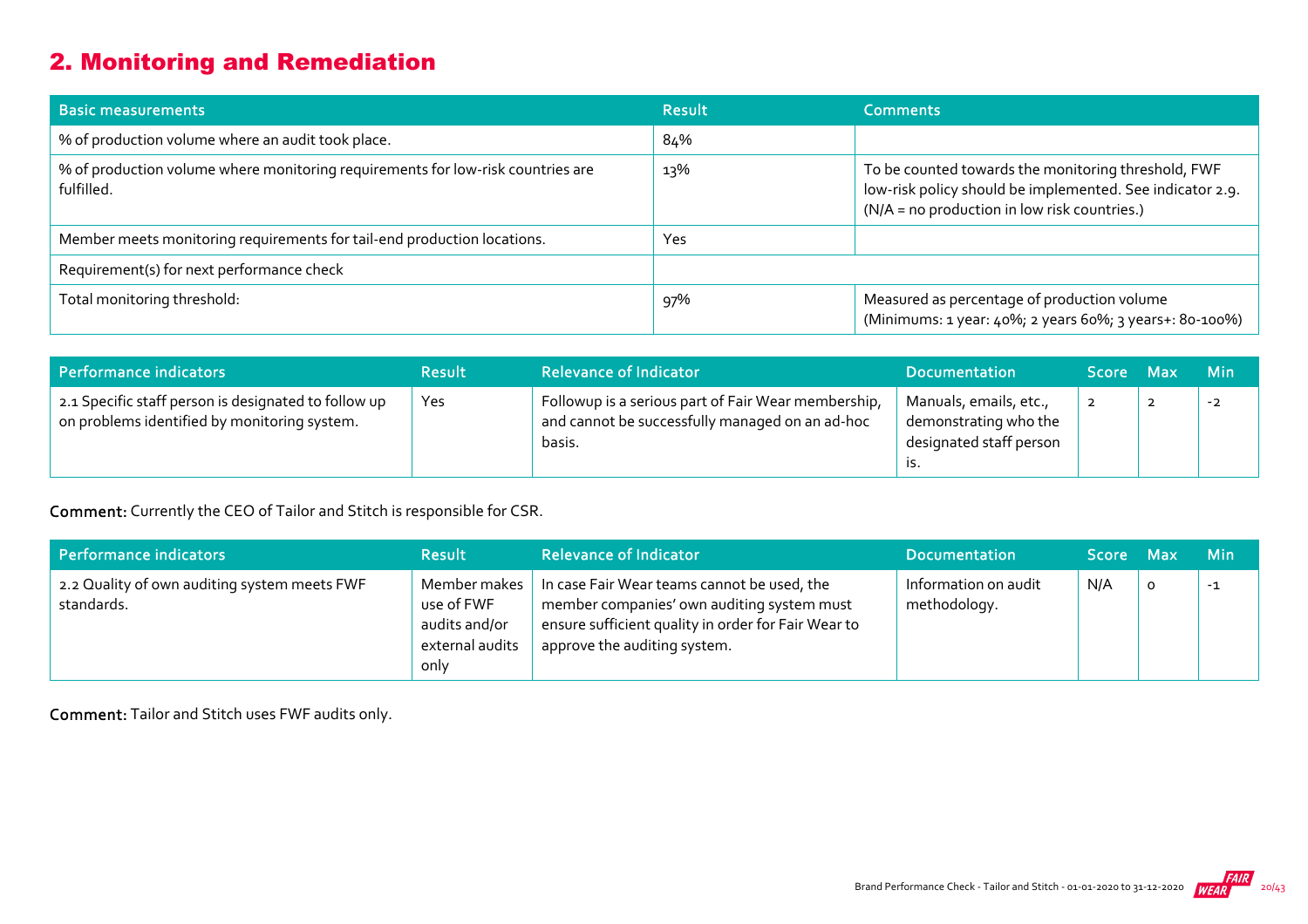| Performance indicators                                                                                                                                                                            | <b>Result</b> | <b>Relevance of Indicator</b>                                                                                                                                                                    | <b>Documentation</b>                                                                                                                      | Score Max | <b>Min</b> |
|---------------------------------------------------------------------------------------------------------------------------------------------------------------------------------------------------|---------------|--------------------------------------------------------------------------------------------------------------------------------------------------------------------------------------------------|-------------------------------------------------------------------------------------------------------------------------------------------|-----------|------------|
| 2.3 Audit Report and Corrective Action Plan (CAP)<br>findings are shared with factory and worker<br>representation where applicable. Improvement<br>timelines are established in a timely manner. | Yes           | 2 part indicator: Fair Wear audit reports were shared<br>and discussed with suppliers within two months of<br>audit receipt AND a reasonable time frame was<br>specified for resolving findings. | Corrective Action Plans,<br>emails; findings of<br>followup audits; brand<br>representative present<br>during audit exit<br>meeting, etc. |           | $-1$       |

Comment: Tailor and Stitch has shared the FWF audit reports and has set up timelines with the suppliers in a timely manner, normally timelines range between three to six months. Depending on the findings, the worker representatives get involved by the supplier, the brand itself does not share the findings with workers directly.

| <b>Performance indicators</b>                                                                                               | <b>Result</b> | <b>Relevance of Indicator</b>                                                                                                                                  | <b>Documentation</b>                                                                                                                                                                                                                 | <b>Score</b> | <b>Max</b> | <b>Min</b> |
|-----------------------------------------------------------------------------------------------------------------------------|---------------|----------------------------------------------------------------------------------------------------------------------------------------------------------------|--------------------------------------------------------------------------------------------------------------------------------------------------------------------------------------------------------------------------------------|--------------|------------|------------|
| 2.4 Degree of progress towards resolution of<br>existing Corrective Action Plans and remediation of<br>identified problems. | Intermediate  | Fair Wear considers efforts to resolve CAPs to be<br>one of the most important things that member<br>companies can do towards improving working<br>conditions. | CAP-related<br>documentation<br>including status of<br>findings, documentation<br>of remediation and<br>follow up actions taken<br>by member. Reports of<br>quality assessments.<br>Evidence of<br>understanding relevant<br>issues. | 6            | 8          | $-2$       |

Comment: Tailor and Stitch follows up on CAPs during visits and phone calls and does not yet have a system in place to document progress. This makes it difficult to keep an overview of all findings that need to be addressed and to show improvements across different suppliers and areas.

In 2020, Tailor and Stitch had two active Corrective Action Plans, which were shared with the factory and timelines were established together with factory management. As the audits were conducted at the end of 2020 due to COVID‐19, several findings need to be followed up in the upcoming performance check. Urgent findings were discussed already.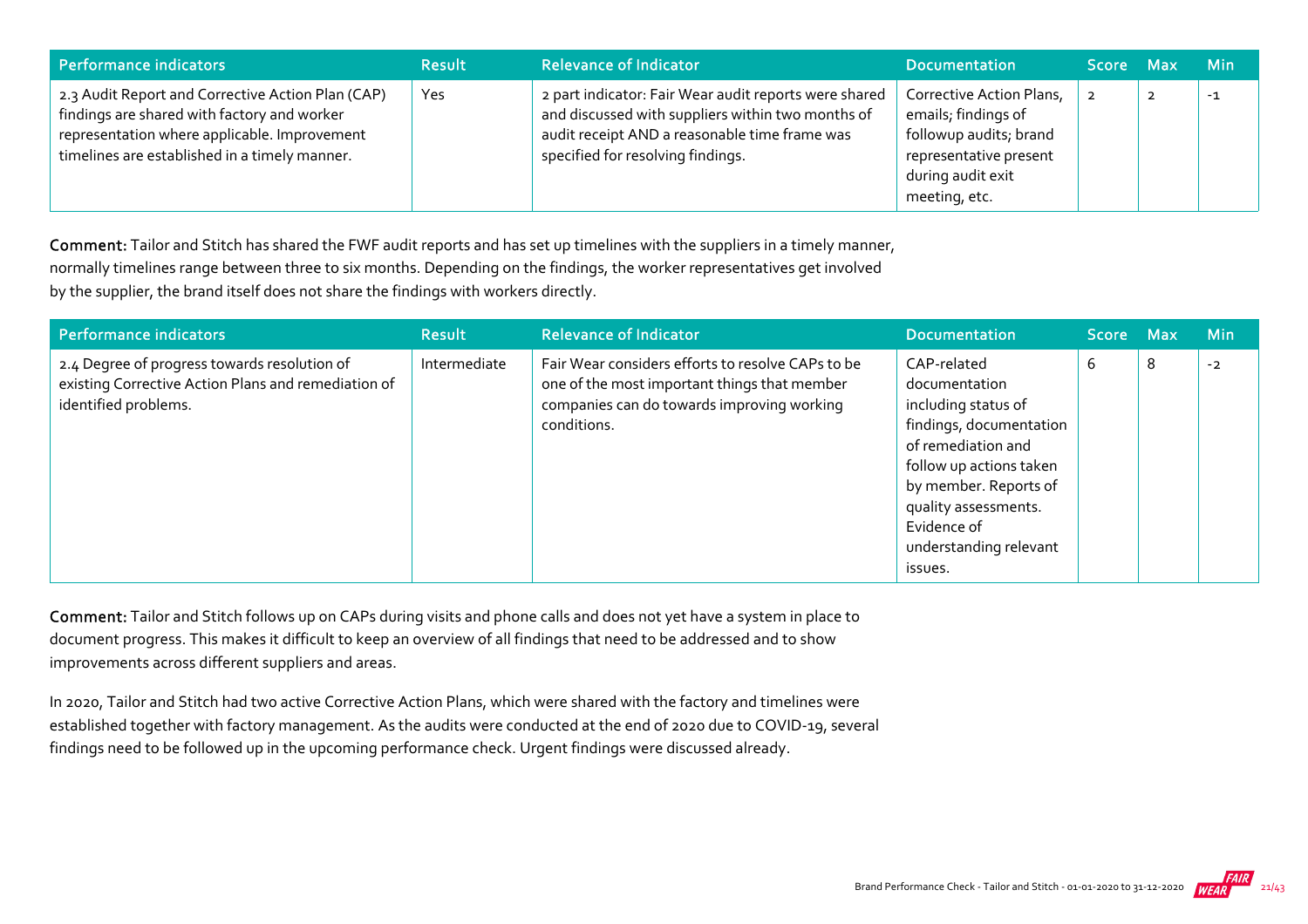In an audit at one of its Indian suppliers, a couple of high risks were found, such as a locked emergency door, unregistered workers and no transparency about working time, and insufficient training for workers on fire safety and first aid. The brand showed that it addressed urgent issues right away and was able to provide evidence of continuous communication with the supplier. The brand also shared documents and photos about the follow-up issues such as the registration of some workers, remediation of diverse health and safety risks and pictures of conducted training sessions. The full follow‐up of this CAP will be addressed thoroughly in the next performance check.

As the second audit report of 2020 was only filed at the end of December 2020, the remediation needs to be followed up in the next performance check report.

During the first wave of COVID‐19, a priority was set on implementing health and safety measures. Once those measures were implemented, the brand remediated other risks.

The brand identified public transportation as a risk for its Indian suppliers, and therefore private transport was organised for its own supplier. Its other main supplier provides already own transportation for its staff as it is located further outside. Beyond that, the brand was in regular contact with all production locations and addressed ad hoc problems as they arose.

Recommendation: Fair Wear encourages Tailor and Stitch to continue strengthening its system to keep track of findings and analyse the progress.

| Performance indicators                                                                                                                           | <b>Result</b>  | <b>Relevance of Indicator</b>                                                                                                                                                                                                                  | <b>Documentation</b>                                                                                                           | Score Max | <b>Min</b> |
|--------------------------------------------------------------------------------------------------------------------------------------------------|----------------|------------------------------------------------------------------------------------------------------------------------------------------------------------------------------------------------------------------------------------------------|--------------------------------------------------------------------------------------------------------------------------------|-----------|------------|
| 2.5 Percentage of production volume from<br>production locations that have been visited by the<br>member company in the previous financial year. | not applicable | Due to the Covid-19 pandemic, brands could often<br>not visit their suppliers from March - December<br>2020. For consistency purposes, we therefore<br>decided to score all our member brands N/A on<br>visiting suppliers over the year 2020. | Member companies<br>should document all<br>production location<br>visits with at least the<br>date and name of the<br>visitor. | N/A       | $\circ$    |

Comment: As travel was restricted due to the COVID‐19 pandemic, this indicator is not applicable in 2020 for all Fair Wear members. Nevertheless, the CEO of Tailor and Stitch was able to visit its own supplier in India and the Portuguese supplier in 2020 just before COVID‐19 broke out.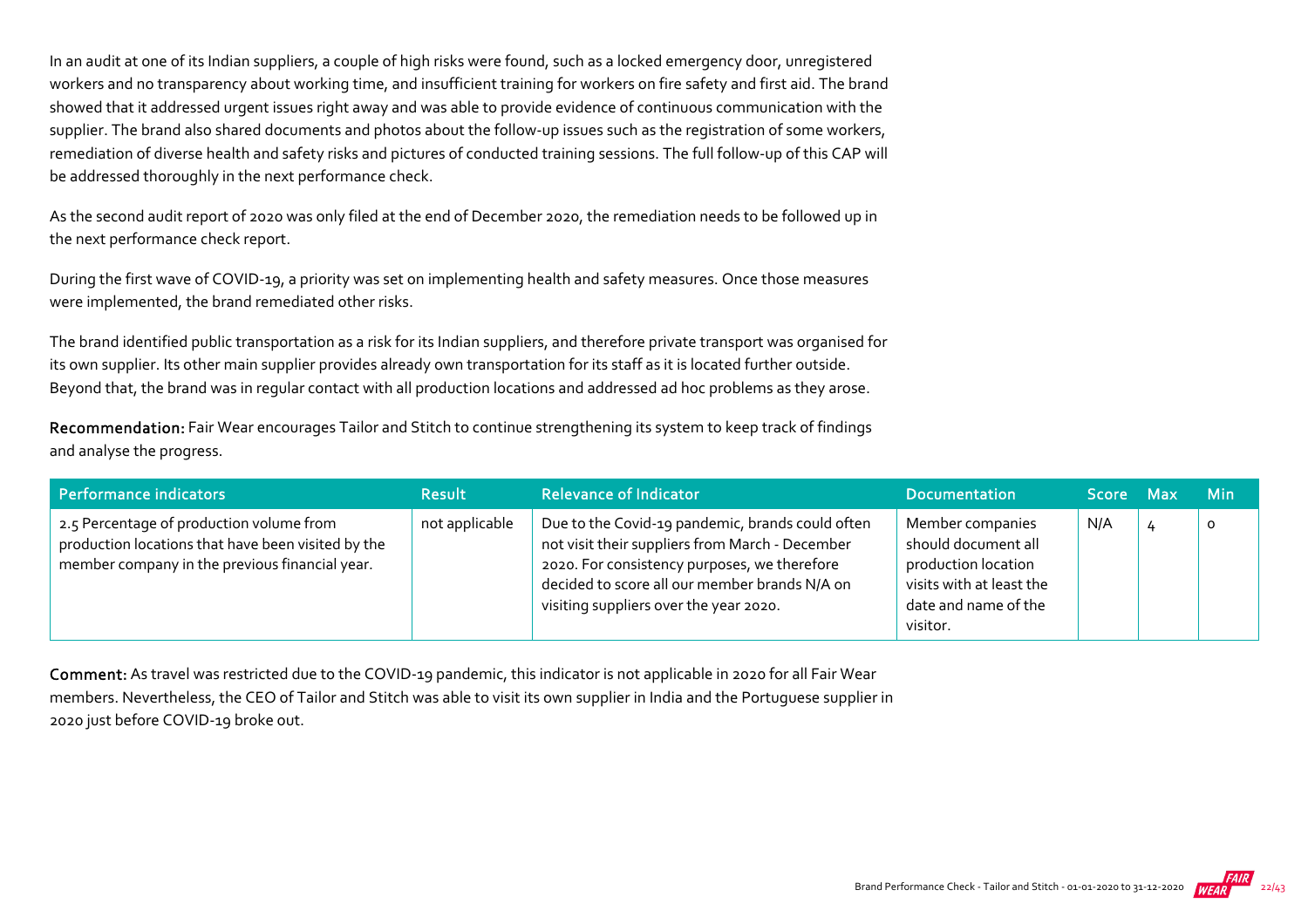| Performance indicators                                          | <b>Result</b>               | <b>Relevance of Indicator</b>                                                                                               | <b>Documentation</b>                                                                                    | <b>Score</b> | - Max | – Min |
|-----------------------------------------------------------------|-----------------------------|-----------------------------------------------------------------------------------------------------------------------------|---------------------------------------------------------------------------------------------------------|--------------|-------|-------|
| 2.6 Existing audit reports from other sources are<br>collected. | Yes and quality<br>assessed | Existing reports form a basis for understanding the<br>issues and strengths of a supplier, and reduces<br>duplicative work. | Audit reports are on file;<br>evidence of followup on<br>prior CAPs. Reports of<br>quality assessments. |              |       |       |

Comment: In 2020, Tailor and Stitch collected one existing audit report and assessed the quality.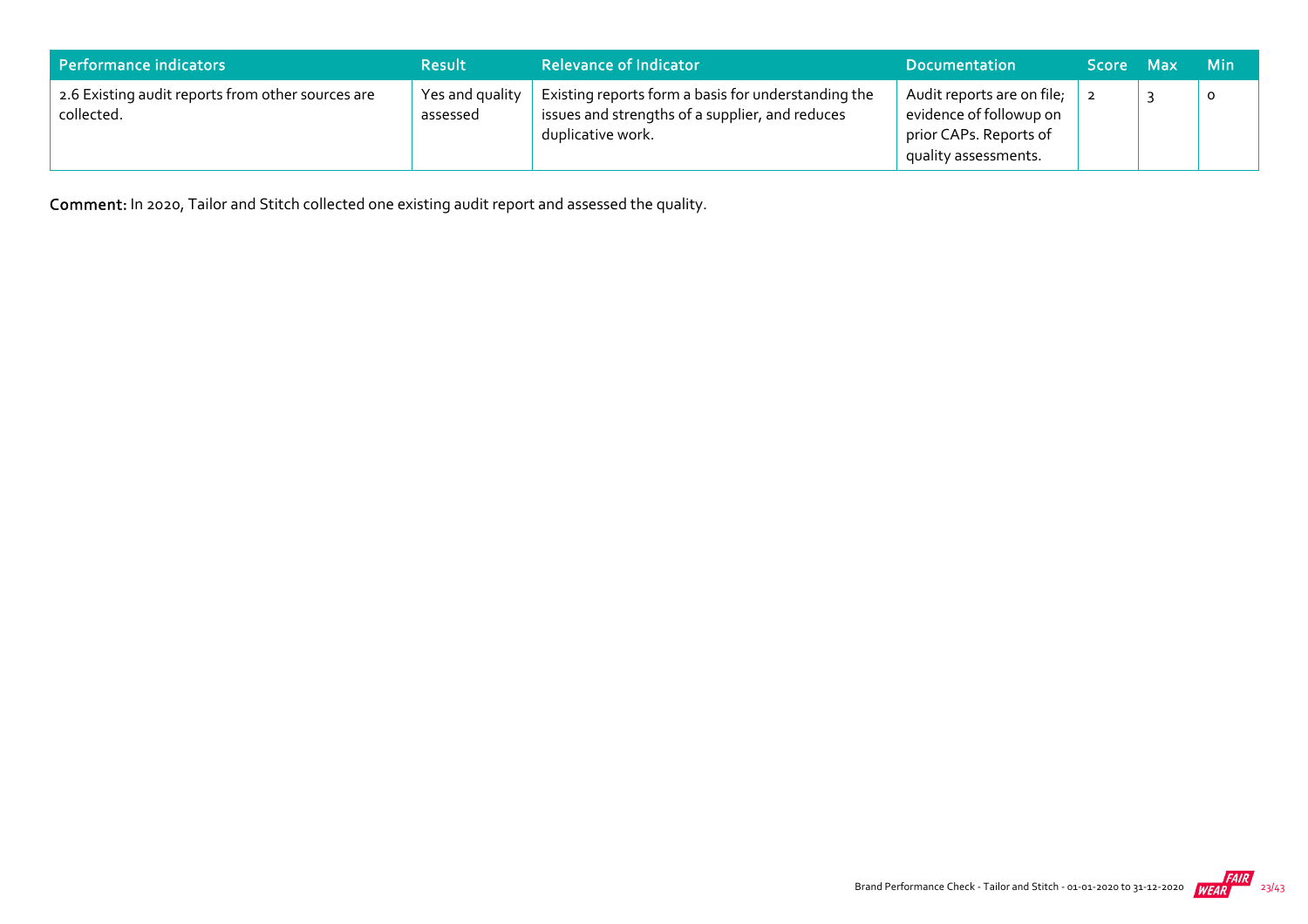| <b>Performance indicators</b>                                                                              | <b>Result</b>                                                                           | <b>Relevance of Indicator</b>                                                                                                                                                                                                                                                                                                                                                                              | <b>Documentation</b>                                                                                                                                                                                                                                                               | <b>Score</b>   | <b>Max</b> | Min  |
|------------------------------------------------------------------------------------------------------------|-----------------------------------------------------------------------------------------|------------------------------------------------------------------------------------------------------------------------------------------------------------------------------------------------------------------------------------------------------------------------------------------------------------------------------------------------------------------------------------------------------------|------------------------------------------------------------------------------------------------------------------------------------------------------------------------------------------------------------------------------------------------------------------------------------|----------------|------------|------|
| 2.7 Compliance with FWF risk policies.                                                                     | Average score<br>depending on<br>the number of<br>applicable<br>policies and<br>results | Aside from regular monitoring and remediation<br>requirements under Fair Wear membership,<br>countries, specific areas within countries or specific<br>product groups may pose specific risks that require<br>additional steps to address and remediate those<br>risks. Fair Wear requires member companies to be<br>aware of those risks and implement policy<br>requirements as prescribed by Fair Wear. | Policy documents,<br>inspection reports,<br>evidence of cooperation<br>with other customers<br>sourcing at the same<br>factories, reports of<br>meetings with suppliers,<br>reports of additional<br>activities and/or<br>attendance lists as<br>mentioned in policy<br>documents. | $\overline{3}$ | 6          | $-2$ |
| Compliance with FWF enhanced monitoring<br>programme Bangladesh                                            | Policies are not<br>relevant to the<br>company's<br>supply chain                        |                                                                                                                                                                                                                                                                                                                                                                                                            |                                                                                                                                                                                                                                                                                    | N/A            | 6          | $-2$ |
| Compliance with FWF Myanmar policy                                                                         | Policies are not<br>relevant to the<br>company's<br>supply chain                        |                                                                                                                                                                                                                                                                                                                                                                                                            |                                                                                                                                                                                                                                                                                    | N/A            | 6          | $-2$ |
| Compliance with FWF guidance on abrasive blasting                                                          | Policies are not<br>relevant to the<br>company's<br>supply chain                        |                                                                                                                                                                                                                                                                                                                                                                                                            |                                                                                                                                                                                                                                                                                    | N/A            | 6          | $-2$ |
| Compliance with FWF guidance on risks related to<br>Turkish garment factories employing Syrian<br>refugees | Policies are not<br>relevant to the<br>company's<br>supply chain                        |                                                                                                                                                                                                                                                                                                                                                                                                            |                                                                                                                                                                                                                                                                                    | N/A            | 6          | $-2$ |
| Other risks specific to the member's supply chain<br>are addressed by its monitoring system                | Intermediate                                                                            |                                                                                                                                                                                                                                                                                                                                                                                                            |                                                                                                                                                                                                                                                                                    | 3              | 6          | $-2$ |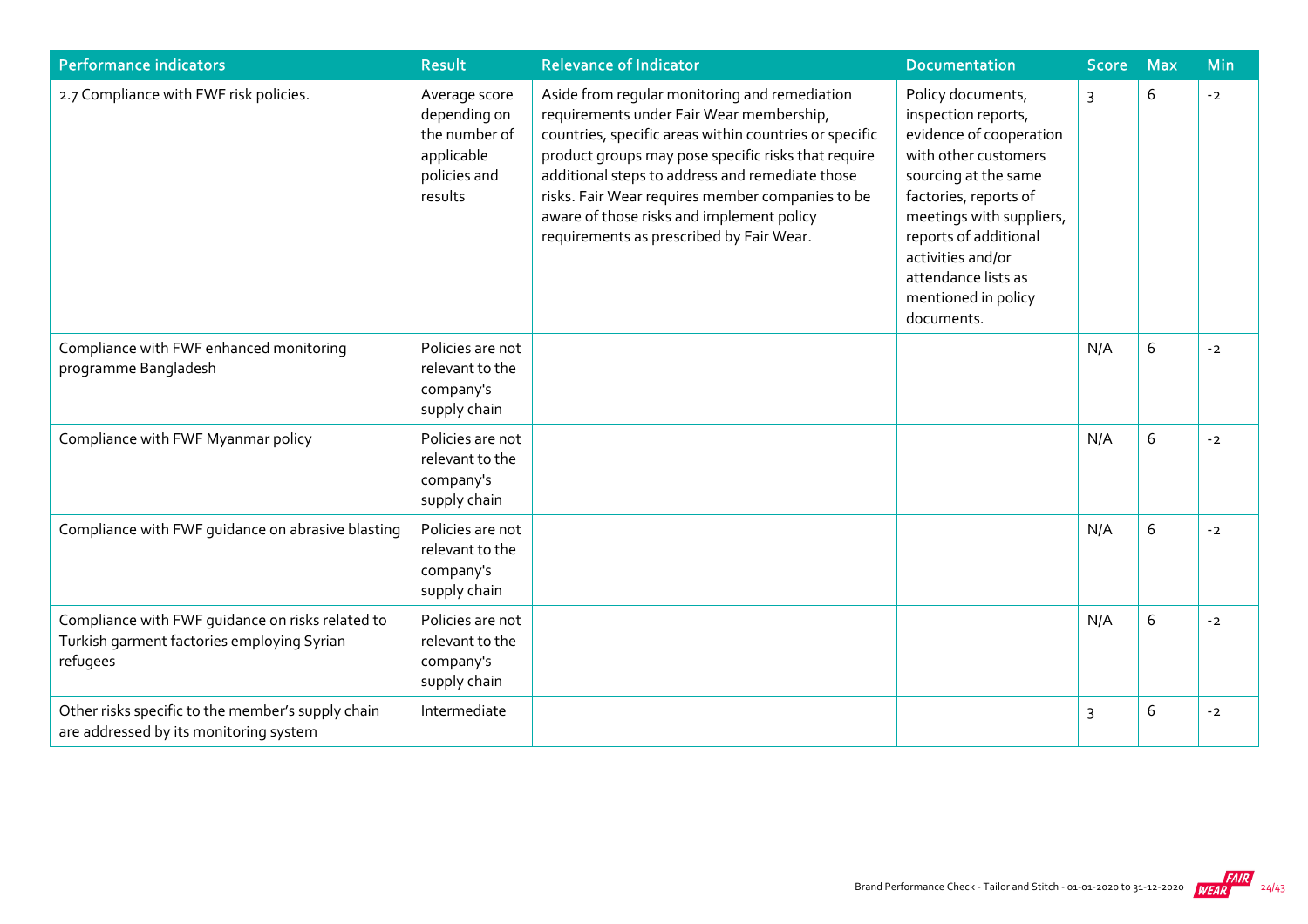Comment: During COVID‐19 the brand prioritized at first health and safety measures and arranged face masks and disinfection for it's own supplier. The local team of the brand supported the supplier in the implementation of the measures. The brand supported its two main suppliers in paying for those measures by making an additional payment. The brand shared with all its suppliers the Covid‐19 Health and Safety Measures Checklist from Fair Wear. The suppliers shared pictures of the implementation of different measures with the brand.

During the lockdown, the brand together with its own supplier developed a plan for the reopening, in order to be prepared in terms of safety but as well in terms of production. After travelling between work and home town, the workers were advised to return to the factory a few days later to see if they get a fever. The risk that workers will not wear the mask because of the heat was remediated by educating workers about COVID-19 and the importance of wearing a mask. After the supplier reopened again after the lockdown, someone from the local staff was visiting the suppliers to check qualities but also to verify CSR and COVID‐19 measures.

The risk of losing jobs due to the pandemic was rather minor at Tailor and Stitches own supplier. The supplier produces only for Tailor and Stitch and was provided with sufficient orders. Regarding its other suppliers, which do have other clients, the risk of job loss should have been verified.

At its own supplier, workers were asked about preferences in terms of rearranging the work floor to avoid social contacts, but besides that not a lot of effort was taken to include worker representation in decisions related to OHS, working hours or leave.

Recommendation: As India is a important production country for Tailor and Stitch, Fair Wear recommends to assess country specific risks like Sumangali and gender based violence more profoundly, for instance by enrolling its Indian suppliers in the WEP gender based violence module of Fair Wear.

While the purchasing practises of Tailor and Stitch did not contribute to job losses at its suppliers, the brand could have analysed the risk other clients caused for its suppliers during the pandemic more closely. For instance by asking more specific questions via surveys regarding worker capacity and order volume.

| Performance indicators                                                                                                   | <b>Result</b>         | <b>Relevance of Indicator</b>                                                                                                                                                                                                                       | <b>Documentation</b>                                             | Score Max | ⊟ Min |
|--------------------------------------------------------------------------------------------------------------------------|-----------------------|-----------------------------------------------------------------------------------------------------------------------------------------------------------------------------------------------------------------------------------------------------|------------------------------------------------------------------|-----------|-------|
| 2.8 Member company cooperates with other FWF<br>member companies in resolving corrective actions<br>at shared suppliers. | Active<br>cooperation | Cooperation between customers increases leverage<br>and chances of successful outcomes. Cooperation<br>also reduces the chances of a factory having to<br>conduct multiple Corrective Action Plans about the<br>same issue with multiple customers. | Shared CAPs, evidence<br>of cooperation with<br>other customers. |           | $-1$  |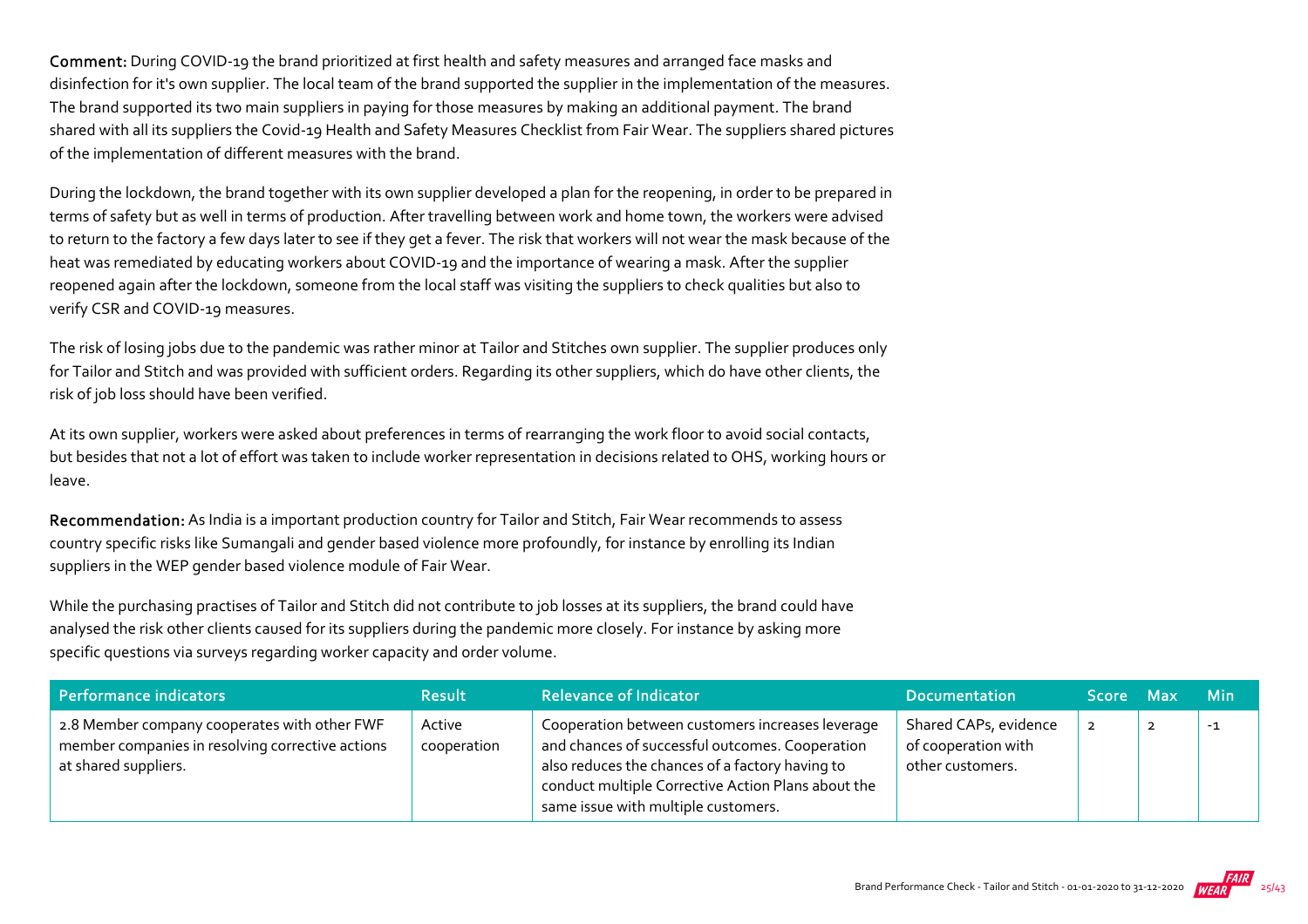Comment: In 2020, Tailor and Stitch had shared production locations in China and India.

A meeting was held with the other Fair Wear member sourcing at the same Chinese supplier and best practices were shared. With the Fair Wear member sourcing at one of its Indian suppliers, cooperation about living wages was initiated. The two brands met and discussed this matter. At the moment, the other Fair Wear member already started to pay its share of the target wage and Tailor and Stitch wants to do this too in the next year.

Recommendation: Fair Wear recommends Tailor and Stitch to work with other Fair Wear member brands in resolving corrective actions. The process of joint follow-up actions needs to be documented. Even though one brand commonly takes the lead it is important to be kept informed of the status in order to be aware of required implementation steps before communication with or visits to the factory.

| Performance indicators                                                                                        | <b>Result</b> | <b>Relevance of Indicator</b>                                                                                                                                                                                                                                                                    | <b>Documentation</b>                                                                                                                                          | Score Max | <b>Min</b> |
|---------------------------------------------------------------------------------------------------------------|---------------|--------------------------------------------------------------------------------------------------------------------------------------------------------------------------------------------------------------------------------------------------------------------------------------------------|---------------------------------------------------------------------------------------------------------------------------------------------------------------|-----------|------------|
| 2.9 Percentage of production volume where<br>monitoring requirements for low-risk countries are<br>fulfilled. | 100%          | Low-risk countries are determined by the presence<br>and proper functioning of institutions which can<br>quarantee compliance with national and<br>international standards and laws. Fair Wear has<br>defined minimum monitoring requirements for<br>production locations in low-risk countries. | Documentation of visits,<br>notification of suppliers<br>of Fair Wear<br>membership; posting of<br>worker information<br>sheets, completed<br>questionnaires. |           | $\circ$    |

#### Member undertakes additional activities to monitor suppliers.: No (0)

Comment: Tailor and Stitch fulfilled the monitoring requirements for its production volume in low‐risk countries. The production location in Portugal was visited in 2020 before COVID‐19 spread across Europe.

| Performance indicators                              | <b>Result</b> | <b>Relevance of Indicator</b>                    | <b>Documentation</b>    | <b>Score</b> | Max | – Min   |
|-----------------------------------------------------|---------------|--------------------------------------------------|-------------------------|--------------|-----|---------|
| 2.10 Extra bonus indicator: in case FWF member      | No            | Fair Wear encourages its members to monitor 100% | Production location     | N/A          |     | $\circ$ |
| company conducts full audits at tail-end production |               | of its production locations and rewards those    | information as provided |              |     |         |
| locations (when the minimum required monitoring     |               | members who conduct full audits above the        | to Fair Wear and recent |              |     |         |
| threshold is met).                                  |               | minimum required monitoring threshold.           | Audit Reports.          |              |     |         |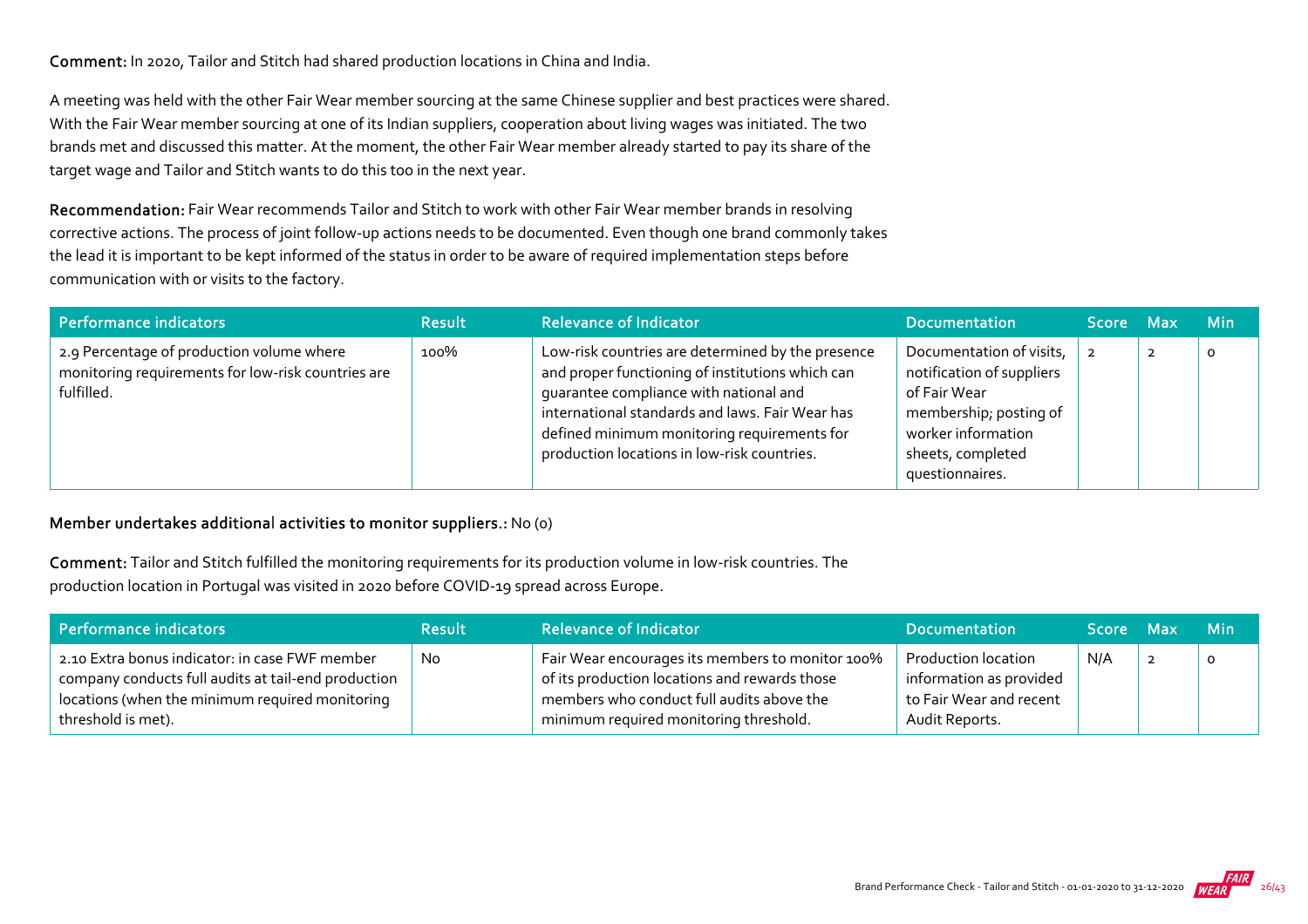| Performance indicators                                                                                           | <b>Result</b>                | <b>Relevance of Indicator</b>                                                                                                                                                                                                                    | <b>Documentation</b>           | ا Score Max | – Min   |
|------------------------------------------------------------------------------------------------------------------|------------------------------|--------------------------------------------------------------------------------------------------------------------------------------------------------------------------------------------------------------------------------------------------|--------------------------------|-------------|---------|
| 2.11 Questionnaire is sent and information is<br>collected from external brands resold by the<br>member company. | No external<br>brands resold | Fair Wear believes it is important for affiliates that<br>have a retail/wholesale arm to at least know if the<br>brands they resell are members of Fair Wear or a<br>similar organisation, and in which countries those<br>brands produce goods. | Questionnaires are on<br>file. | N/A         | $\circ$ |

#### Comment: No external brands resold (N/A).

| Performance indicators                                                                                                              | <b>Result</b>                | <b>Relevance of Indicator</b>                                                                                                                                                                                                            | <b>Documentation</b>                                                                                                                                                     | 'Score Max |   | <b>Min</b> |
|-------------------------------------------------------------------------------------------------------------------------------------|------------------------------|------------------------------------------------------------------------------------------------------------------------------------------------------------------------------------------------------------------------------------------|--------------------------------------------------------------------------------------------------------------------------------------------------------------------------|------------|---|------------|
| 2.12 External brands resold by member companies<br>that are members of another credible initiative (% of<br>external sales volume). | No external<br>brands resold | Fair Wear believes members who resell products<br>should be rewarded for choosing to sell external<br>brands who also take their supply chain<br>responsibilities seriously and are open about in<br>which countries they produce goods. | External production data<br>in Fair Wear's<br>information<br>management system.<br>Documentation of sales<br>volumes of products<br>made by Fair Wear or<br>FLA members. | N/A        | 3 | $\circ$    |

#### Comment: No external brands resold (N/A).

| Performance indicators                                                     | <b>Result</b> | <b>Relevance of Indicator</b>                                                                                                                                                                  | <b>Documentation</b>                                        | Score Max | <b>Min</b> |
|----------------------------------------------------------------------------|---------------|------------------------------------------------------------------------------------------------------------------------------------------------------------------------------------------------|-------------------------------------------------------------|-----------|------------|
| 2.13 Questionnaire is sent and information is<br>collected from licensees. | No licensees  | Fair Wear believes it is important for member<br>companies to know if the licensee is committed to<br>the implementation of the same labour standards<br>and has a monitoring system in place. | Questionnaires are on<br>file. Contracts with<br>licensees. | N/A       | $\circ$    |

Comment: No licensees (N/A).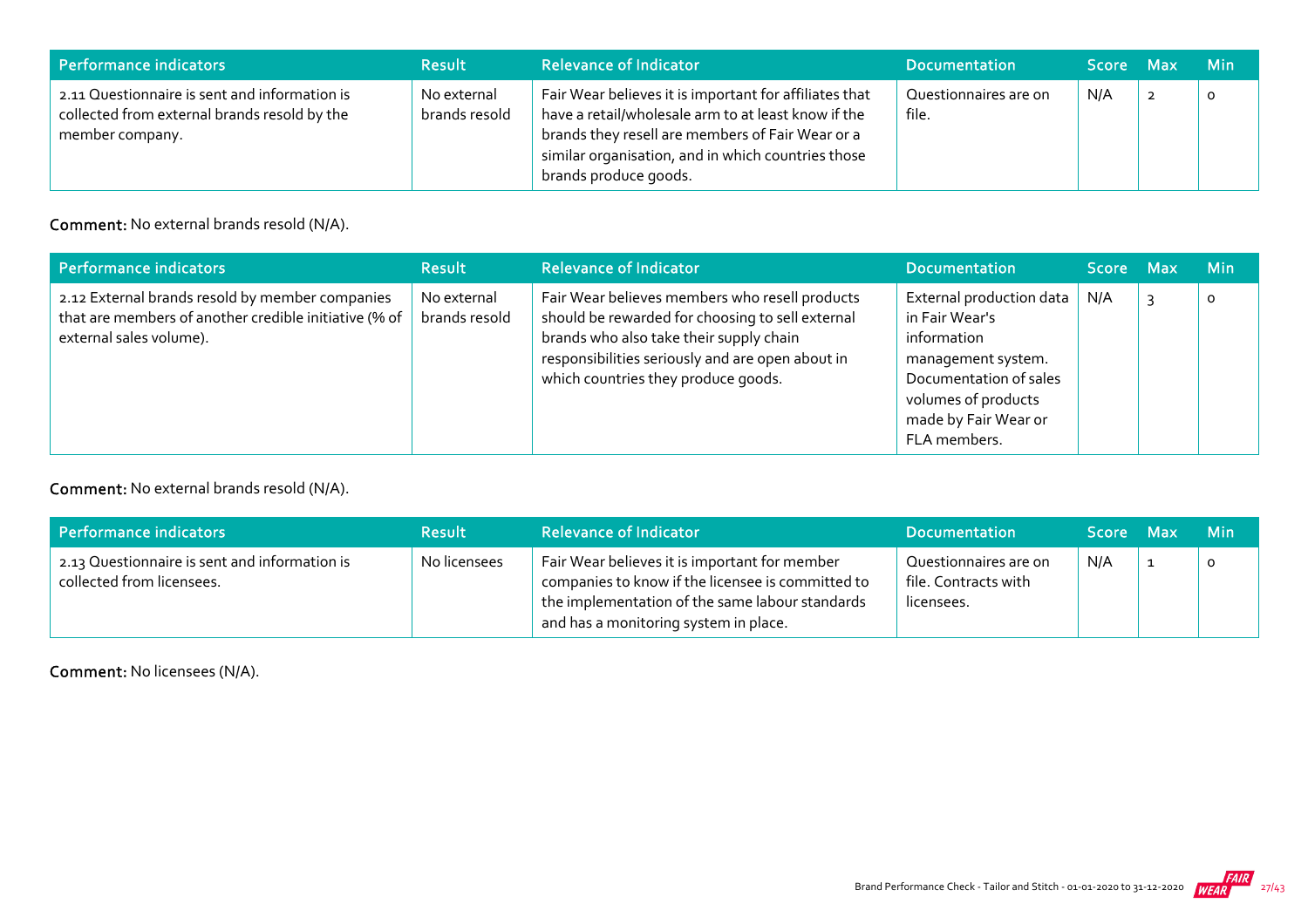# Monitoring and Remediation

Possible Points: 26

Earned Points: 19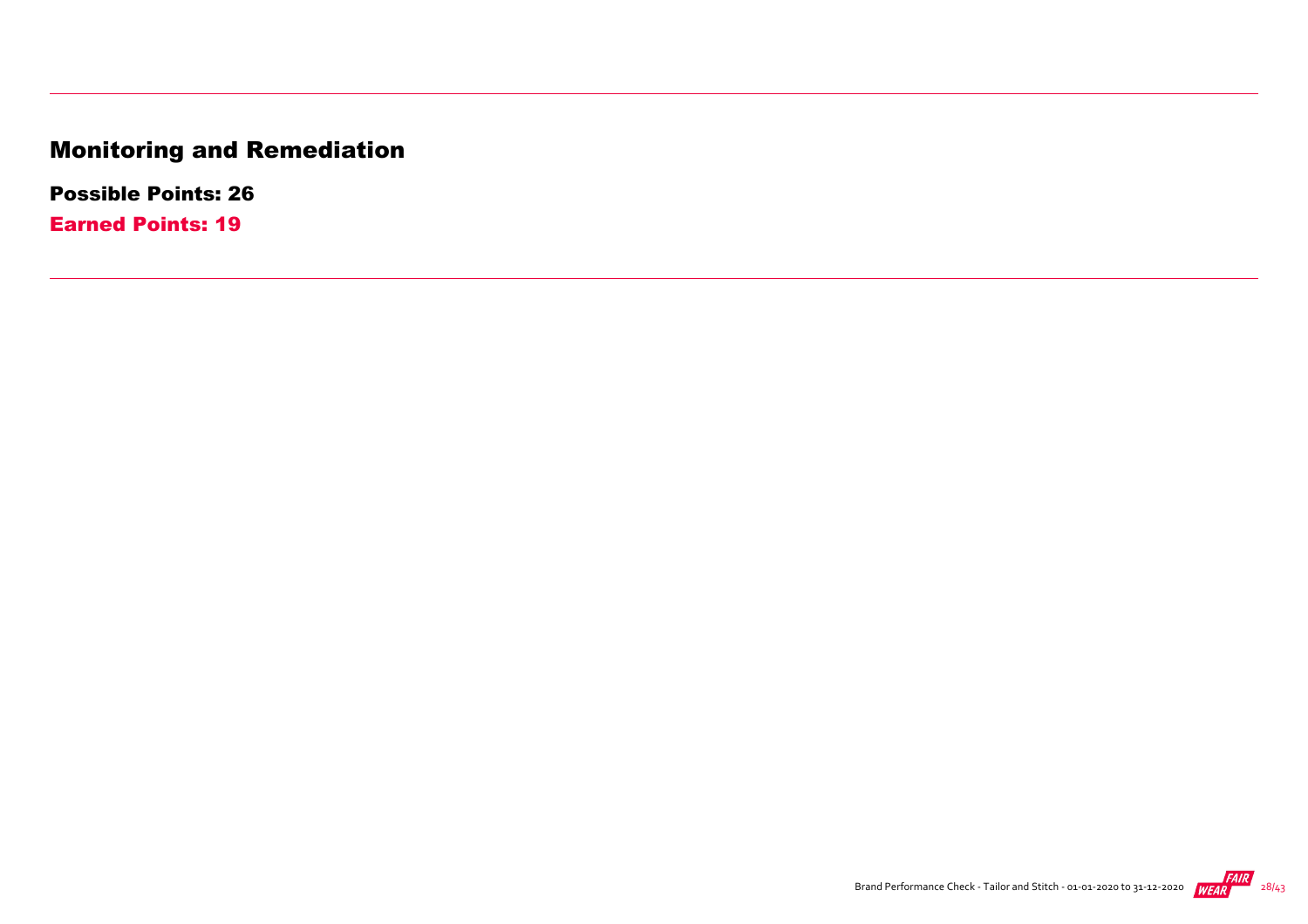# 3. Complaints Handling

| <b>Basic measurements</b>                                 | <b>Result</b> | <b>Comments</b>                                                                                                                                                        |
|-----------------------------------------------------------|---------------|------------------------------------------------------------------------------------------------------------------------------------------------------------------------|
| Number of worker complaints received since last check.    |               | At this point, FWF considers a high number of complaints<br>as a positive indicator, as it shows that workers are aware<br>of and making use of the complaints system. |
| Number of worker complaints in process of being resolved. |               |                                                                                                                                                                        |
| Number of worker complaints resolved since last check.    |               |                                                                                                                                                                        |

| Performance indicators                                                       | <b>Result</b> | <b>Relevance of Indicator</b>                                                                                    | <b>Documentation</b>                                                       | Score Max | <b>Min</b> |
|------------------------------------------------------------------------------|---------------|------------------------------------------------------------------------------------------------------------------|----------------------------------------------------------------------------|-----------|------------|
| 3.1 A specific employee has been designated to<br>address worker complaints. | Yes           | Followup is a serious part of Fair Wear membership,<br>and cannot be successfully managed on an ad-hoc<br>basis. | Manuals, emails, etc.,<br>demonstrating who the<br>designated staff person |           | $-1$       |

Comment: The CEO is responsible for adressing worker complaints.

| Performance indicators                                                                                          | <b>Result</b> | <b>Relevance of Indicator</b>                                                                                                                                                                                                                                                             | <b>Documentation</b>                                                                                 | Score Max      | <b>Min</b> |
|-----------------------------------------------------------------------------------------------------------------|---------------|-------------------------------------------------------------------------------------------------------------------------------------------------------------------------------------------------------------------------------------------------------------------------------------------|------------------------------------------------------------------------------------------------------|----------------|------------|
| 3.2 Member company has informed factory<br>management and workers about the FWF CoLP and<br>complaints hotline. | Yes           | Informing both management and workers about the<br>Fair Wear Code of Labour Practices and complaints<br>hotline is a first step in alerting workers to their<br>rights. The Worker Information Sheet is a tool to do<br>this and should be visibly posted at all production<br>locations. | Photos by company<br>staff, audit reports,<br>checklists from<br>production location<br>visits, etc. | $\overline{2}$ | $-2$       |

Comment: An audit conducted at the end of 2020 revealed that the FWF CoLP was not displayed at one of the brands production location. Tailor and Stitch could demonstrate remediation.

Recommendation: It is suggested to ask production locations to submit a photo of the posted Worker Information Sheet and to ask staff visiting a supplier to check if the documents are still posted as indicated on the obtained photo.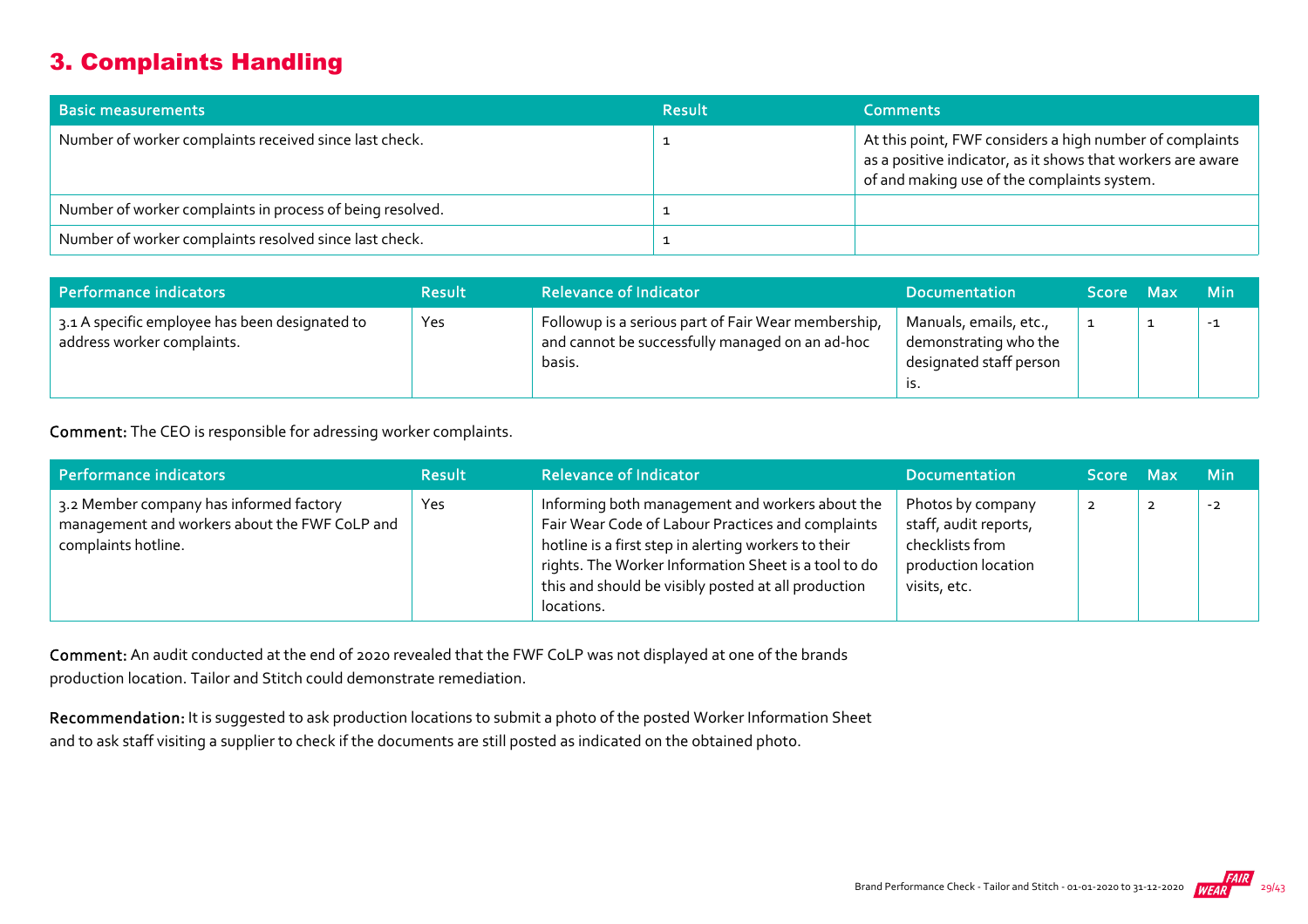| <b>Performance indicators</b>                                                                                  | <b>Result</b> | <b>Relevance of Indicator</b>                                                                                                                                                                                                           | <b>Documentation</b>                                                                                                                                                                                     | Score Max |   | <b>Min</b> |
|----------------------------------------------------------------------------------------------------------------|---------------|-----------------------------------------------------------------------------------------------------------------------------------------------------------------------------------------------------------------------------------------|----------------------------------------------------------------------------------------------------------------------------------------------------------------------------------------------------------|-----------|---|------------|
| 3.3 Degree to which member company has actively<br>raised awareness of the FWF CoLP and complaints<br>hotline. | о%            | After informing workers and management of the Fair<br>Wear CoLP and the complaints hotline, additional<br>awareness raising and training is needed to ensure<br>sustainable improvements and structural worker-<br>management dialogue. | Training reports, Fair<br>Wear's data on factories<br>enrolled in the WEP<br>basic module. For<br>alternative training<br>activities: curriculum,<br>training content,<br>participation and<br>outcomes. | $\circ$   | ь | $\circ$    |

Comment: In the past three years, Tailor and Stitch did not initiate the FWF's Workplace Education Programme (WEP) training at any of its suppliers. The worker videos were not shared with the suppliers.

Requirement: Fair Wear requires members to actively raise awareness about the Fair Wear Code of Labour Practices and Fair Wear complaint hotline. Tailor and Stitch should ensure good quality systematic training of workers and management on these topics. To this end, members can either use Fair Wear's Workplace Education Programme (WEP) basic module or implement training related to the Fair Wear CoLP and complaint hotline through service providers or brand staff (e.g. their local staff). Fair Wear's guidance on training quality standards is available on the Member Hub.

| <b>Performance indicators</b>                                                                                                     | <b>Result</b> | <b>Relevance of Indicator</b>                                                                                                                                                       | <b>Documentation</b>                                                                                               | Score Max |   | <b>Min</b> |
|-----------------------------------------------------------------------------------------------------------------------------------|---------------|-------------------------------------------------------------------------------------------------------------------------------------------------------------------------------------|--------------------------------------------------------------------------------------------------------------------|-----------|---|------------|
| 3.4 All complaints received from production location<br>workers are addressed in accordance with the FWF<br>Complaints Procedure. | Yes           | Providing access to remedy when problems arise is a<br>key element of responsible supply chain<br>management. Member company involvement is<br>often essential to resolving issues. | Documentation that<br>member company has<br>completed all required<br>steps in the complaints<br>handling process. |           | O | $-2$       |

Comment: Tailor and Stitch received one complaint in 2020, from a complainant who works at one of its Indian suppliers. The complainant claimed that forced overtime occurred at the factory. It was stated that workers had to work 2 hours extra on a regular basis and also had to work during days off. In addition, the complainant also stated that the workers are not allowed to read their payslips and other documents regarding their social security. The complainant also said that the workers do not have any appointment letters.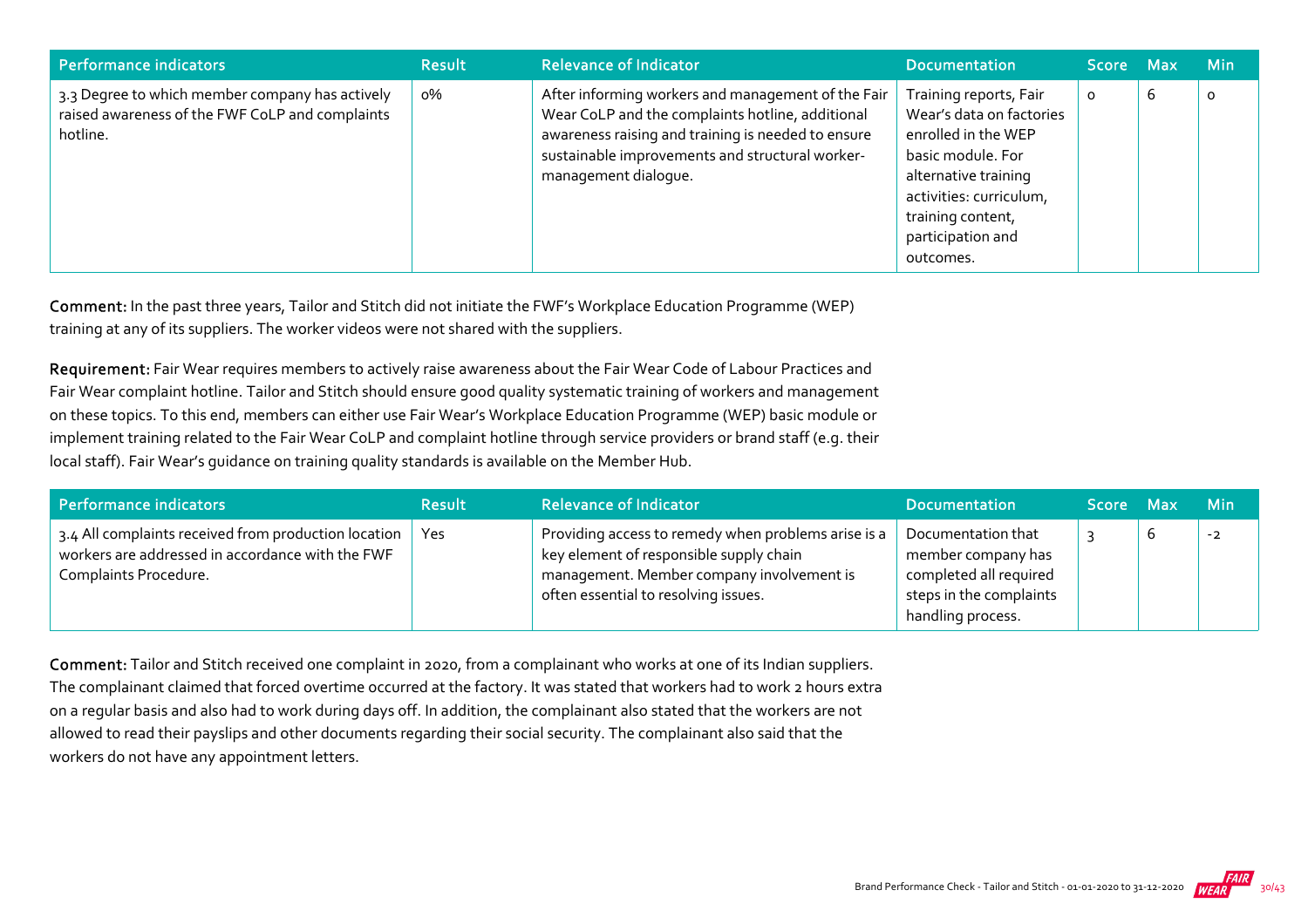Tailor and Stitch was able to follow up and address the complaint in accordance with the FWF Complaints Procedure. Since the complainant dropped the case as he/she has left the factory, this case is considered closed. However, the other structural issues on forced overtime and occupational health and safety need to be verified during the next audit. The brand is advised to uncover the root causes of the problem thoroughly to prevent similar complaints in the future.

Recommendation: It is recommended to uncover the root causes of complaints and prevent them from recurring. When appropriate, the investigation includes incidents at other factories.

| Performance indicators                                                                       | <b>Result</b>                                                  | <b>Relevance of Indicator</b>                                                                                                                                                                             | <b>Documentation</b>                                                                  | Score Max | <b>Min</b> |
|----------------------------------------------------------------------------------------------|----------------------------------------------------------------|-----------------------------------------------------------------------------------------------------------------------------------------------------------------------------------------------------------|---------------------------------------------------------------------------------------|-----------|------------|
| 3.5 Cooperation with other customers in addressing<br>worker complaints at shared suppliers. | No complaints<br>or cooperation<br>not possible /<br>necessary | Because most production locations supply several<br>customers with products, involvement of other<br>customers by the Fair Wear member company can<br>be critical in resolving a complaint at a supplier. | Documentation of joint<br>efforts, e.g. emails,<br>sharing of complaint<br>data, etc. | N/A       | $\Omega$   |

#### Complaints Handling

Possible Points: 15

Earned Points: 6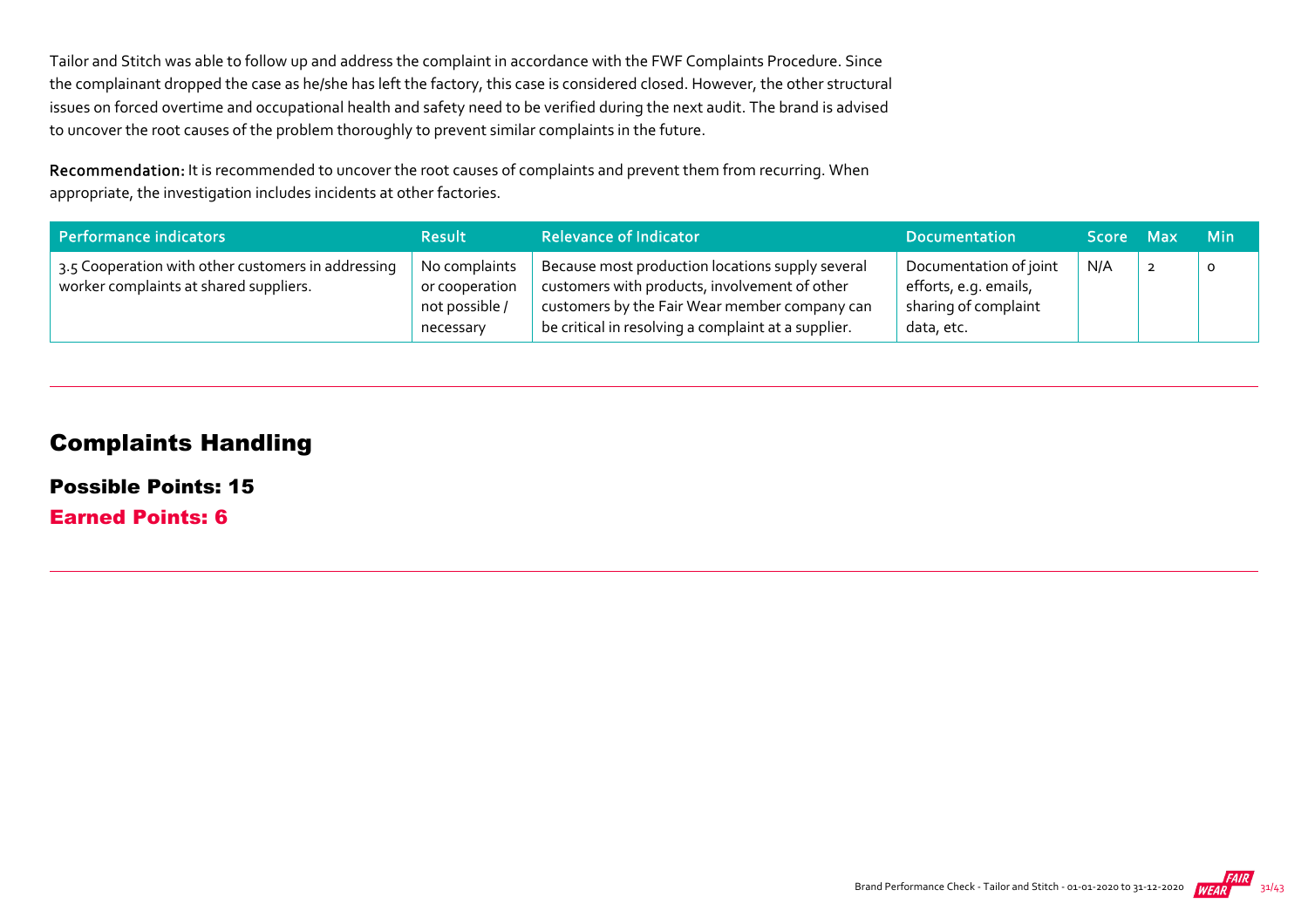# 4. Training and Capacity Building

| Performance indicators                                               | <b>Result</b> | <b>Relevance of Indicator</b>                                                                                                                                                                                                            | <b>Documentation</b>                                     | Score Max | <b>Min</b> |
|----------------------------------------------------------------------|---------------|------------------------------------------------------------------------------------------------------------------------------------------------------------------------------------------------------------------------------------------|----------------------------------------------------------|-----------|------------|
| 4.1 All staff at member company are made aware of<br>FWF membership. | Yes           | Preventing and remediating problems often requires<br>the involvement of many different departments;<br>making all staff aware of Fair Wear membership<br>requirements helps to support cross-departmental<br>collaboration when needed. | Emails, trainings,<br>presentation,<br>newsletters, etc. |           | O          |

Comment: Tailor and Stitch is a relatively small company where information is shared easily among relevant staff. The CEO took over the responsibilities around the FWF membership and shares content summaries with its its team after attending Fair Wear webinars.

| Performance indicators                                                              | <b>Result</b> | <b>Relevance of Indicator</b>                                                                                                                                                           | <b>Documentation</b>                                                                         | Score Max | <b>Min</b> |
|-------------------------------------------------------------------------------------|---------------|-----------------------------------------------------------------------------------------------------------------------------------------------------------------------------------------|----------------------------------------------------------------------------------------------|-----------|------------|
| 4.2 All staff in direct contact with suppliers are<br>informed of FWF requirements. | Yes           | Sourcing, purchasing and CSR staff at a minimum<br>should possess the knowledge necessary to<br>implement Fair Wear requirements and advocate for<br>change within their organisations. | Fair Wear Seminars or<br>equivalent trainings<br>provided; presentations,<br>curricula, etc. |           | $-1$       |

Comment: Tailor and Stitch is a relatively small company, where CSR and sustainability is at the moment the responsibility of the CEO. All other staff members in direct contact with suppliers are informed of FWF requirements during meetings.

| Performance indicators                                                                    | <b>Result</b>                                       | <b>Relevance of Indicator</b>                                                                                                                                                                        | <b>Documentation</b>                                                                 | Score Max |                | <b>Min</b> |
|-------------------------------------------------------------------------------------------|-----------------------------------------------------|------------------------------------------------------------------------------------------------------------------------------------------------------------------------------------------------------|--------------------------------------------------------------------------------------|-----------|----------------|------------|
| 4.3 All sourcing contractors/agents are informed<br>about FWF's Code of Labour Practices. | Member does not<br><b>use</b><br>agents/contractors | Agents have the potential to either support or<br>disrupt CoLP implementation. It is the<br>responsibility of member company to ensure<br>agents actively support the implementation of<br>the CoLP. | Correspondence with<br>agents, trainings for<br>agents, Fair Wear audit<br>findings. | N/A       | $\overline{2}$ |            |

Comment: Tailor and Stitch does not use any agents or contractors.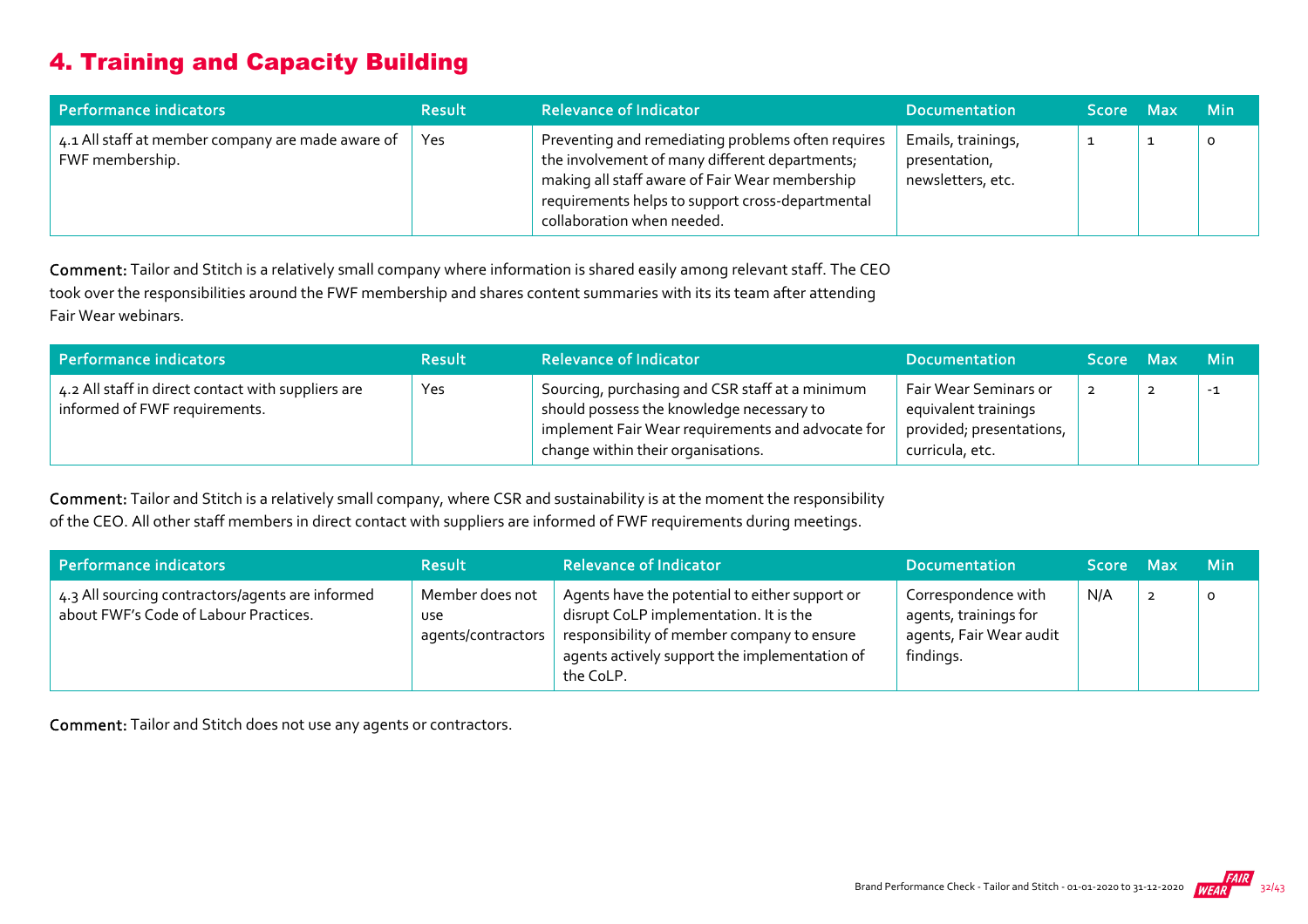| <b>Performance indicators</b>                                                                                         | <b>Result</b> | <b>Relevance of Indicator</b>                                                                                                                                                                                                                                                           | <b>Documentation</b>                                                                                                                                                                                    | <b>Score</b> | - Max | <b>Min</b> |
|-----------------------------------------------------------------------------------------------------------------------|---------------|-----------------------------------------------------------------------------------------------------------------------------------------------------------------------------------------------------------------------------------------------------------------------------------------|---------------------------------------------------------------------------------------------------------------------------------------------------------------------------------------------------------|--------------|-------|------------|
| 4.4 Factory participation in training programmes<br>that support transformative processes related to<br>human rights. | о%            | Complex human rights issues such as freedom of<br>association or gender-based violence require more<br>in-depth trainings that support factory-level<br>transformative processes. Fair Wear has developed<br>several modules, however, other (member-led)<br>programmes may also count. | Training reports, Fair<br>Wear's data on factories<br>enrolled in training<br>programmes. For<br>alternative training<br>activities: curriculum,<br>training content,<br>participation and<br>outcomes. | $\circ$      | b     | $\circ$    |

Comment: Tailor and Stitch did not initiate any training programmes that support transformative processes related to human rights at any of its suppliers.

Recommendation: Fair Wear recommends Tailor and Stitch to implement training programmes that support factory-level transformation such as establishing functional internal grievance mechanisms, improving worker‐management dialogue and communication skills or addressing gender‐based violence. Training assessed under this indicator should go beyond raising awareness and focus on behavioural and structural change to improve working conditions. To this end, Tailor and Stitch can make use of Fair Wear's WEP Communication or Violence and Harassment Prevention modules or implement advanced training through external training providers or brand staff. Non-Fair Wear training must follow the standards outlined in Fair Wear's guidance and checklist available on the Member Hub.

| Performance indicators                                                       | <b>Result</b>                                                                                                   | <b>Relevance of Indicator</b>                                                                                                                         | <b>Documentation</b>                                                                                                                                                                           | Score Max |                | <b>Min</b> |
|------------------------------------------------------------------------------|-----------------------------------------------------------------------------------------------------------------|-------------------------------------------------------------------------------------------------------------------------------------------------------|------------------------------------------------------------------------------------------------------------------------------------------------------------------------------------------------|-----------|----------------|------------|
| 4.5 Degree to which member company follows up<br>after a training programme. | No training<br>programmes<br>have been<br>conducted or<br>member<br>produces solely<br>in low-risk<br>countries | After factory-level training programmes,<br>complementary activities such as remediation and<br>changes on brand level will achieve a lasting impact. | Documentation of<br>discussions with factory<br>management and<br>worker representatives,<br>minutes of regular<br>worker-management<br>dialogue meetings or<br>anti-harassment<br>committees. | N/A       | $\overline{2}$ | $\circ$    |

Comment: No training programmes had been conducted in 2020.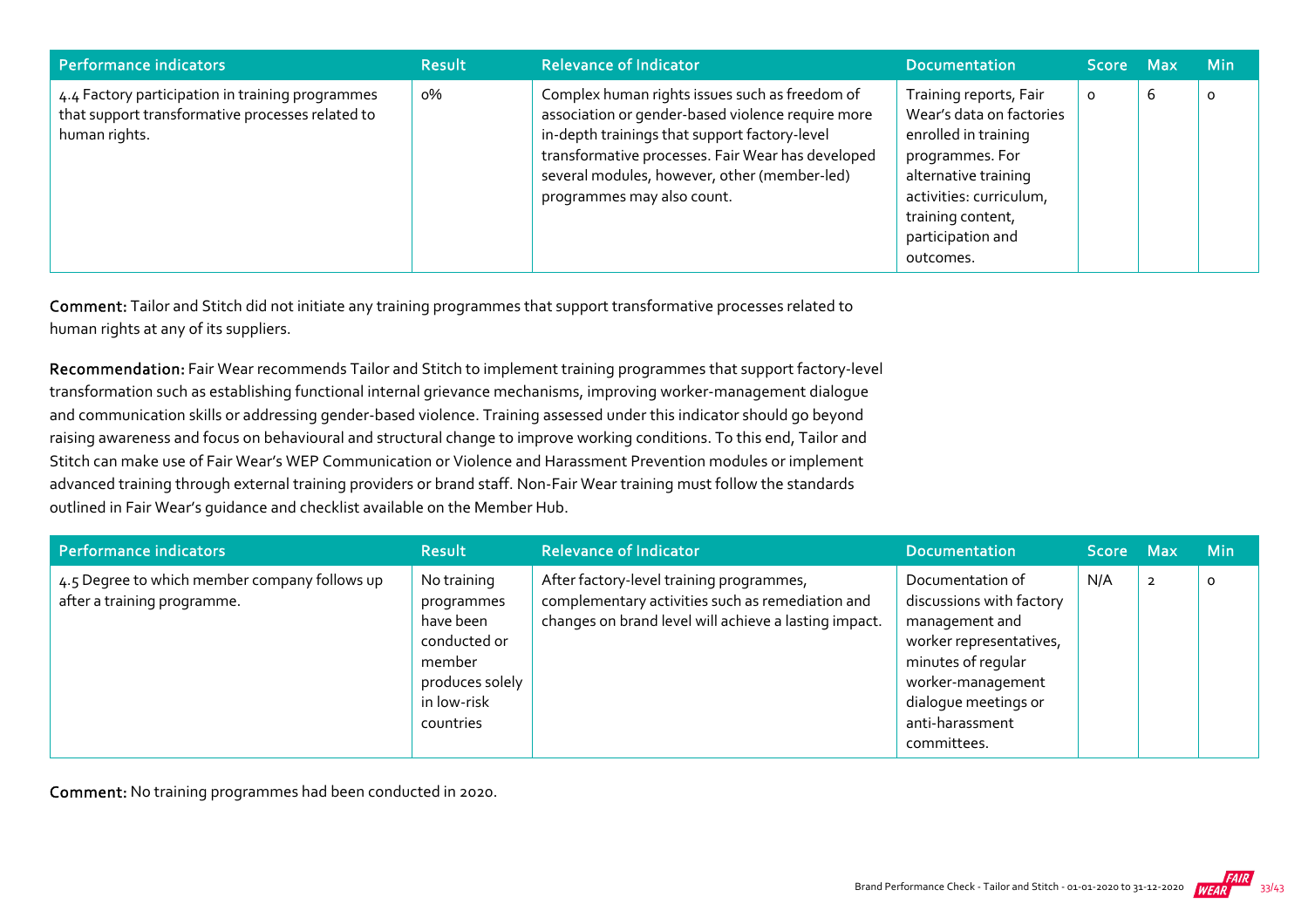# Training and Capacity Building

Possible Points: 9

Earned Points: 3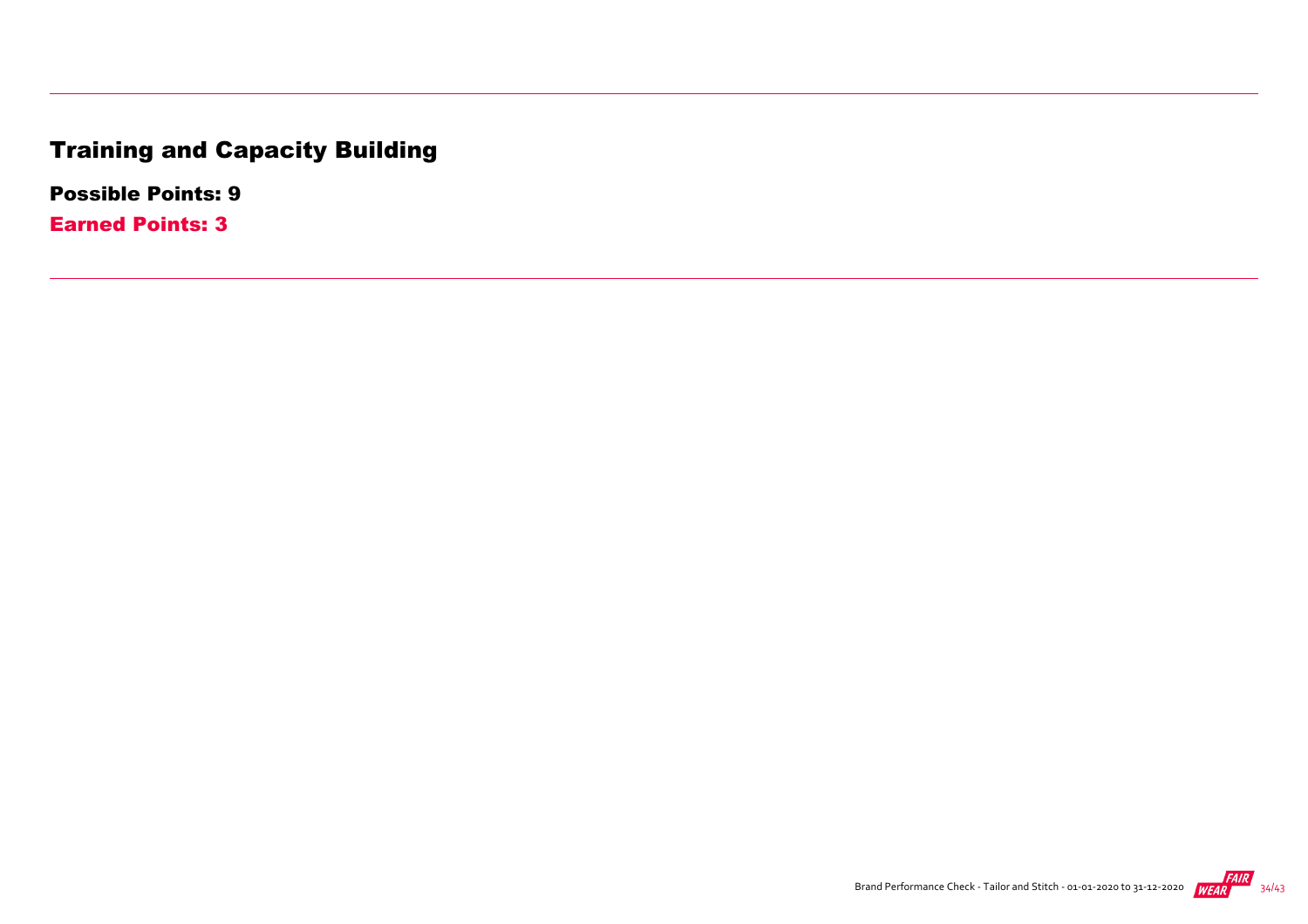## 5. Information Management

| Performance indicators                                       | <b>Result</b> | <b>Relevance of Indicator</b>                                                                                     | <b>Documentation</b>                                                                                                                                                                                                          | Score Max |   | <b>Min</b> |
|--------------------------------------------------------------|---------------|-------------------------------------------------------------------------------------------------------------------|-------------------------------------------------------------------------------------------------------------------------------------------------------------------------------------------------------------------------------|-----------|---|------------|
| 5.1 Level of effort to identify all production<br>locations. | Advanced      | Any improvements to supply chains require member<br>companies to first know all of their production<br>locations. | Supplier information<br>provided by member<br>company. Financial<br>records of previous<br>financial year.<br>Documented efforts by<br>member company to<br>update supplier<br>information from its<br>monitoring activities. | b         | 6 | $-2$       |

Comment: Tailor and Stitch uses Fair Wear supplier questionnaires and audits to find out whether the factory uses other production facilities. The brand has signed agreements with suppliers that unauthorised subcontracting is not allowed, and that CMT subcontractors are not allowed at all. Tailor and Stitch observes factory capacity and in‐house facilities to assure elements of garment do not need to be outsourced to be produced.

Tailor and Stitch has a local office based in India that is responsible for visiting all production locations in the country to observe the progress of production, this intervention is aimed at preventing subcontracting. When visiting its supplier in India every two years, the CEO tries to visit the subcontractors too. The Portuguese production location is visited annually. Whilst in China, Tailor and Stitch works together with another Fair Wear member as part of a shared due diligence approach.

Recommendation: The brand is advised to include non‐CMT production locations in the database. In case no direct relationship exists, the locations can be added without FOB figures and in case a direct relationship exists, the subcontractors need to be added with FOB figures.

| Performance indicators                                                                                                              | <b>Result</b> | <b>Relevance of Indicator</b>                                                                                                                                                       | <b>Documentation</b>                                                                                                                   | Score Max | <b>Min</b> |
|-------------------------------------------------------------------------------------------------------------------------------------|---------------|-------------------------------------------------------------------------------------------------------------------------------------------------------------------------------------|----------------------------------------------------------------------------------------------------------------------------------------|-----------|------------|
| 5.2 CSR and other relevant staff actively share<br>information with each other about working<br>conditions at production locations. | Yes           | CSR, purchasing and other staff who interact with<br>suppliers need to be able to share information in<br>order to establish a coherent and effective strategy<br>for improvements. | Internal information<br>system; status CAPs,<br>reports of meetings of<br>purchasing/CSR;<br>systematic way of<br>storing information. |           | $-1$       |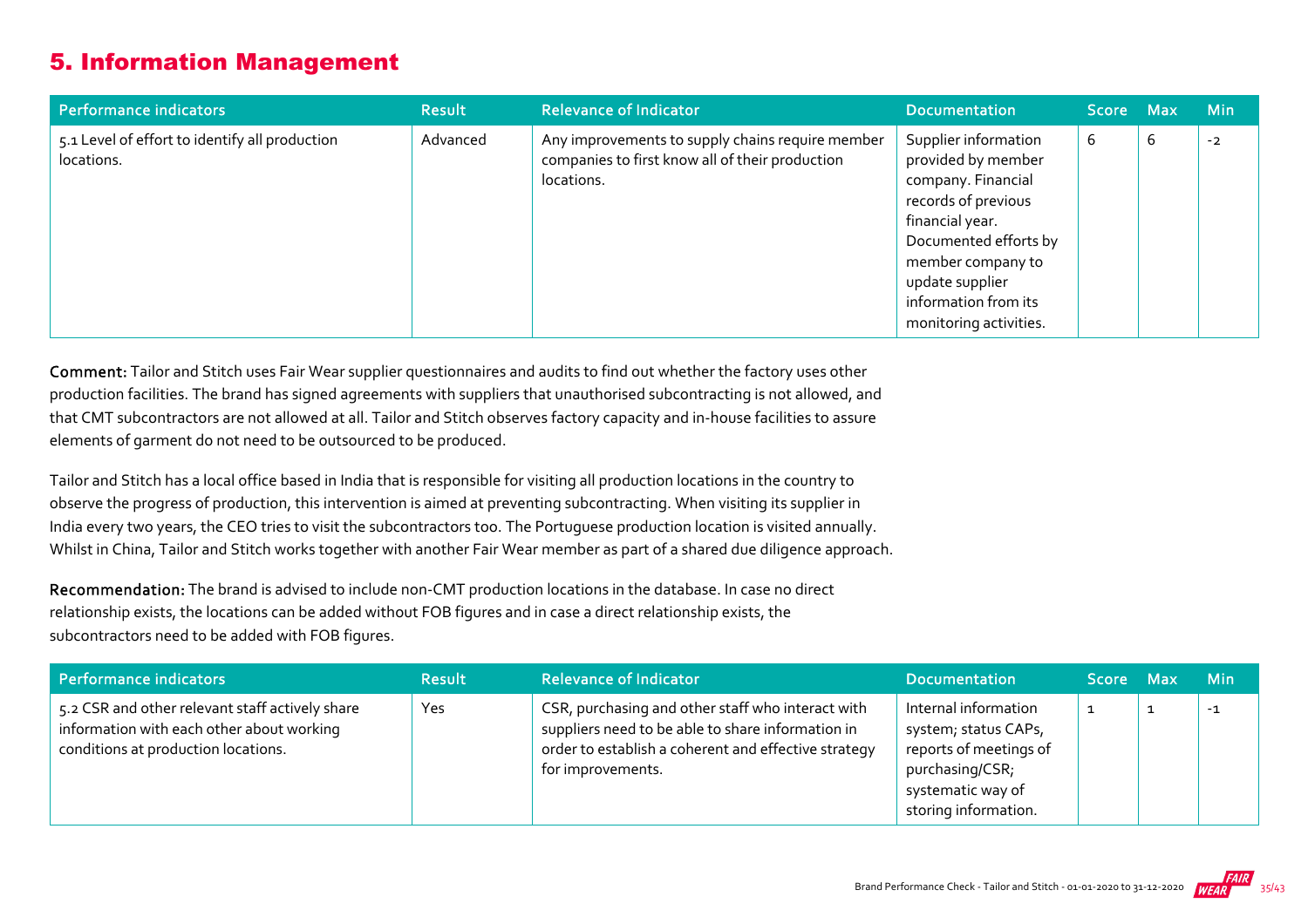Comment: Tailor and Stitch's team is fairly small and they share information on conditions at production locations regularly, via meetings and shared emails. After a factory visit staff is informed about the working conditions situation in the factory in a visit report.

# Information Management

Possible Points: 7 Earned Points: 7

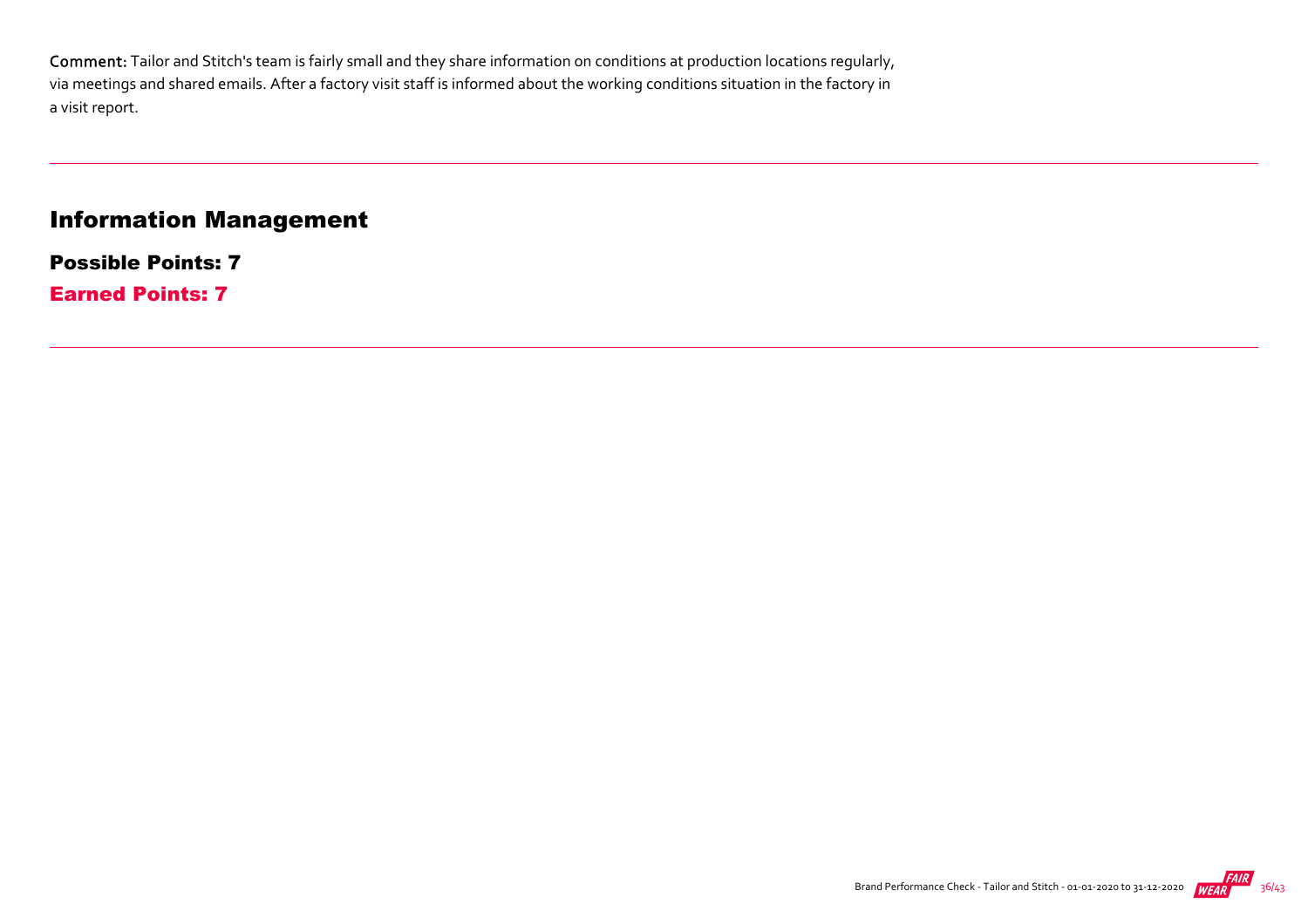# 6. Transparency

| Performance indicators                                                     | <b>Result</b>                                                                                | <b>Relevance of Indicator</b>                                                                                                                                                                                                                                                                                                                   | <b>Documentation</b>                                                                                                                        | Score Max      | <b>Min</b> |
|----------------------------------------------------------------------------|----------------------------------------------------------------------------------------------|-------------------------------------------------------------------------------------------------------------------------------------------------------------------------------------------------------------------------------------------------------------------------------------------------------------------------------------------------|---------------------------------------------------------------------------------------------------------------------------------------------|----------------|------------|
| 6.1 Degree of member company compliance with<br>FWF Communications Policy. | Minimum<br>communications<br>requirements<br>are met AND no<br>significant<br>problems found | Fair Wear's communications policy exists to ensure<br>transparency for consumers and stakeholders, and<br>to ensure that member communications about Fair<br>Wear are accurate. Members will be held<br>accountable for their own communications as well<br>as the communications behaviour of 3rd-party<br>retailers, resellers and customers. | Fair Wear membership<br>is communicated on<br>member's website;<br>other communications<br>in line with Fair Wear<br>communications policy. | $\overline{2}$ | -3         |

Comment: Tailor and Stitch's publishes information about Fair Wear Foundation and its membership commitments on its website. All communication is in line with Fair Wear communications policy.

| Performance indicators                                          | <b>Result</b>                                   | <b>Relevance of Indicator</b>                                                                                                     | <b>Documentation</b>                                                                                                                             | Score Max      |                | <b>Min</b> |
|-----------------------------------------------------------------|-------------------------------------------------|-----------------------------------------------------------------------------------------------------------------------------------|--------------------------------------------------------------------------------------------------------------------------------------------------|----------------|----------------|------------|
| 6.2 Member company engages in advanced<br>reporting activities. | Supplier list is<br>disclosed to<br>the public. | Good reporting by members helps to ensure the<br>transparency of Fair Wear's work and shares best<br>practices with the industry. | Member company<br>publishes one or more of<br>the following on their<br>website: Brand<br>Performance Check,<br>Audit Reports, Supplier<br>List. | $\overline{2}$ | $\overline{2}$ | $\Omega$   |

Comment: Tailor and Stitch has disclosed one production location. 43% of production volume is disclosed to other members in Fair Force, on the Fair Wear website and on the brands' own website. At the moment the brand is discussing disclosing another supplier with 38% of production volume.

Recommendation: Fair Wear recommends member brands to disclose 100% of production locations to other Fair Wear members in Fair Force and on the Fair Wear website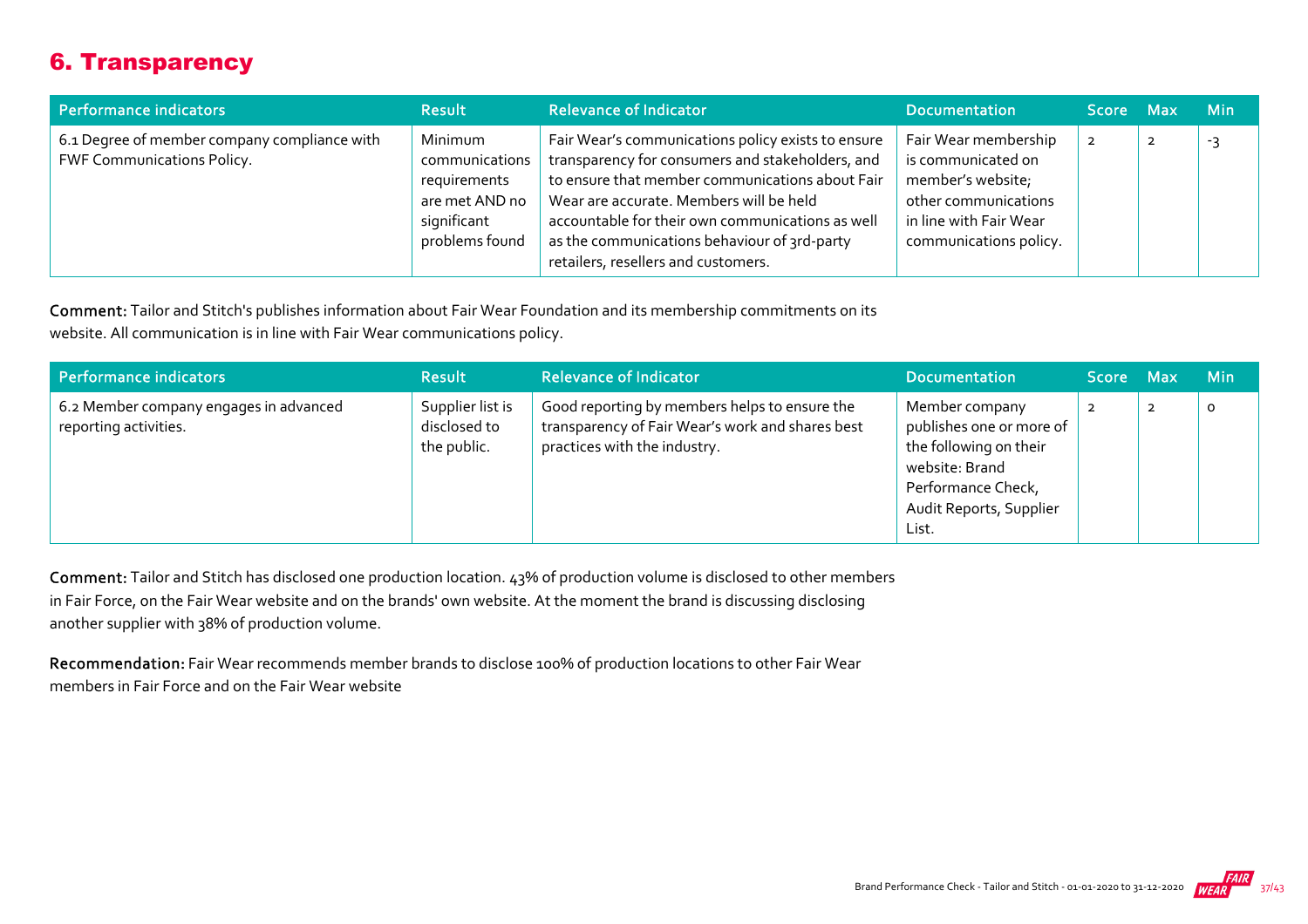| Performance indicators                                                                 | <b>Result</b>                                                                                             | <b>Relevance of Indicator</b>                                                                                                                                                                                                                           | <b>Documentation</b>                                                       | Score Max      | <b>Min</b> |
|----------------------------------------------------------------------------------------|-----------------------------------------------------------------------------------------------------------|---------------------------------------------------------------------------------------------------------------------------------------------------------------------------------------------------------------------------------------------------------|----------------------------------------------------------------------------|----------------|------------|
| 6.3 Social Report is submitted to FWF and is<br>published on member company's website. | Complete and<br>accurate report<br>submitted to<br><b>FWF AND</b><br>published on<br>member's<br>website. | The social report is an important tool for members to<br>transparently share their efforts with stakeholders.<br>Member companies should not make any claims in<br>their social report that do not correspond with Fair<br>Wear's communication policy. | Social report that is in<br>line with Fair Wear's<br>communication policy. | $\overline{2}$ | $-1$       |

Comment: Tailor and Stitch has completed and submitted the social report and published it on its website.

# **Transparency**

#### Possible Points: 6

Earned Points: 6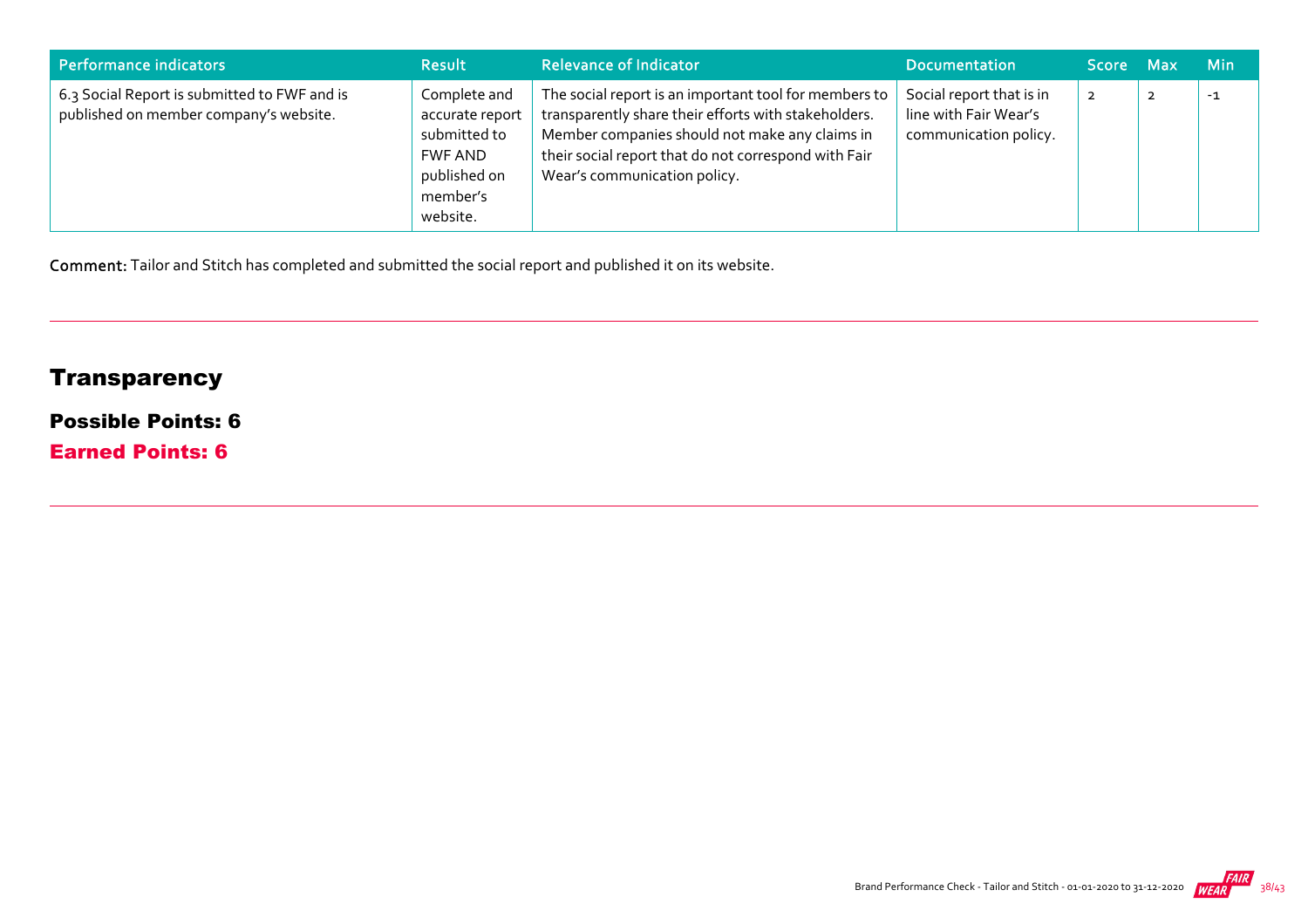# 7. Evaluation

| Performance indicators                                                                               | <b>Result</b> | <b>Relevance of Indicator</b>                                                                                                         | <b>Documentation</b>                                       | Score Max |   | – Min   |
|------------------------------------------------------------------------------------------------------|---------------|---------------------------------------------------------------------------------------------------------------------------------------|------------------------------------------------------------|-----------|---|---------|
| 7.1 Systemic annual evaluation of FWF membership<br>is conducted with involvement of top management. | Yes           | An annual evaluation involving top management<br>ensures that Fair Wear policies are integrated into<br>the structure of the company. | Meeting minutes, verbal<br>reporting, Powerpoints,<br>etc. |           | ◢ | $\circ$ |

Comment: Tailor and Stitch evaluates FWF membership throughout the year. As this topic is important for the CEO, he took over the CSR responsibilities.

| Performance indicators                                                                                                           | <b>Result</b> | <b>Relevance of Indicator</b>                                                                                                                                                                                                               | Documentation                                                                                                                                 | <b>Score</b> | - Max | <b>Min</b> |
|----------------------------------------------------------------------------------------------------------------------------------|---------------|---------------------------------------------------------------------------------------------------------------------------------------------------------------------------------------------------------------------------------------------|-----------------------------------------------------------------------------------------------------------------------------------------------|--------------|-------|------------|
| 7.2 Level of action/progress made on required<br>changes from previous Brand Performance Check<br>implemented by member company. | 52%           | In each Brand Performance Check report, Fair Wear<br>may include requirements for changes to<br>management practices. Progress on achieving these<br>requirements is an important part of Fair Wear<br>membership and its process approach. | Member company<br>should show<br>documentation related<br>to the specific<br>requirements made in<br>the previous Brand<br>Performance Check. | 4            |       | $-2$       |

Comment: Tailor and Stitch received four requirements from the previous performance check, where one was fully met, two were partially met and one was not met.

Tailor and Stitch was required to assign a specific employee to address worker complaints. After the last CSR manager had left the company, this role was vacant for a while. For now, the CEO has taken over this role and hence the requirement is fully met.

The second requirement was about implementing the target wage. In 2020, Tailor and Stitch started to implement its set target wage at its own supplier by 25 percent and therefore this requirement is partially met.

The third requirement requested Tailor and Stitch to make sure that all suppliers and their workers are systematically informed about FWF and the implementation of the Code of Labour Practices. This can be done via participation in an FWF Workplace Education Programme. This is a requirement carrying on from the last three financial years. Conducted meetings held at the factories and conversations between the brands' local staff and workers, do not meet this requirement sufficiently and hence this requirement is not met. The final requirement was about making progress on requirements from the previous performance check. As the third requirement was not met, neither can this one be counted as fully met.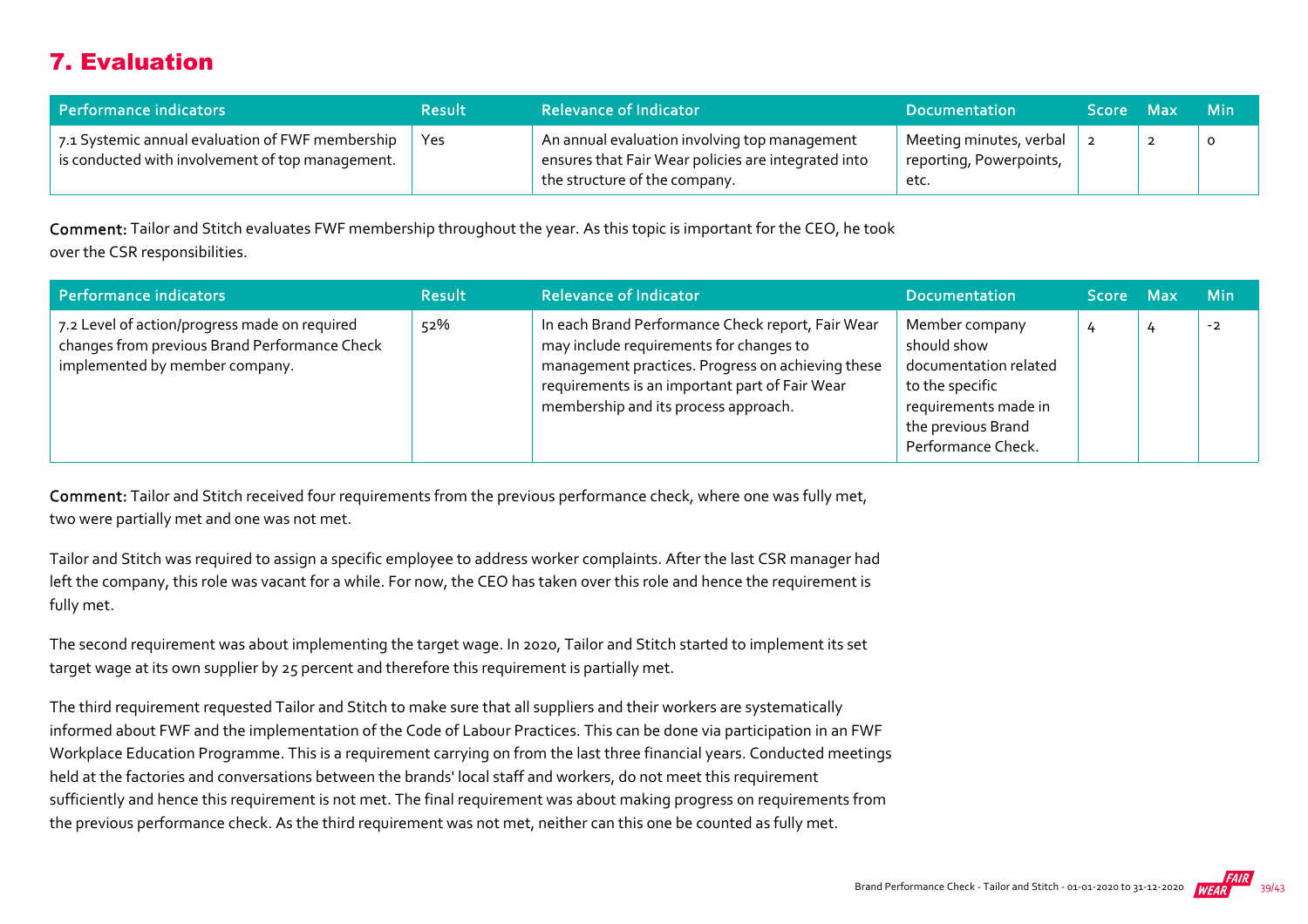# Evaluation

Possible Points: 6

Earned Points: 6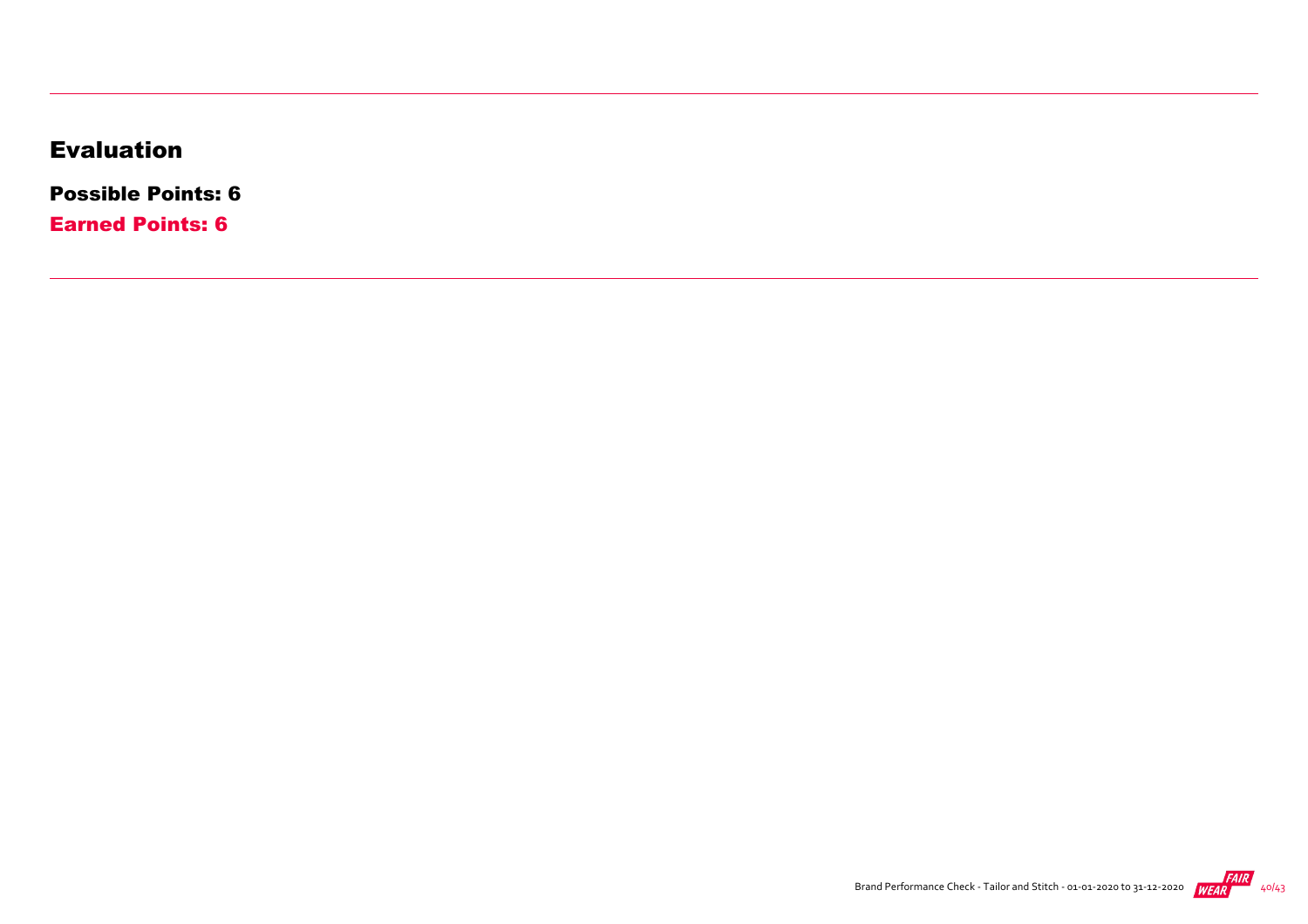#### Recommendations to Fair Wear

Tailor and Stitch is very satisfied with the on‐going support it receives from its brand liaison. The brand welcomes the online trainings for factories, which makes participation easier.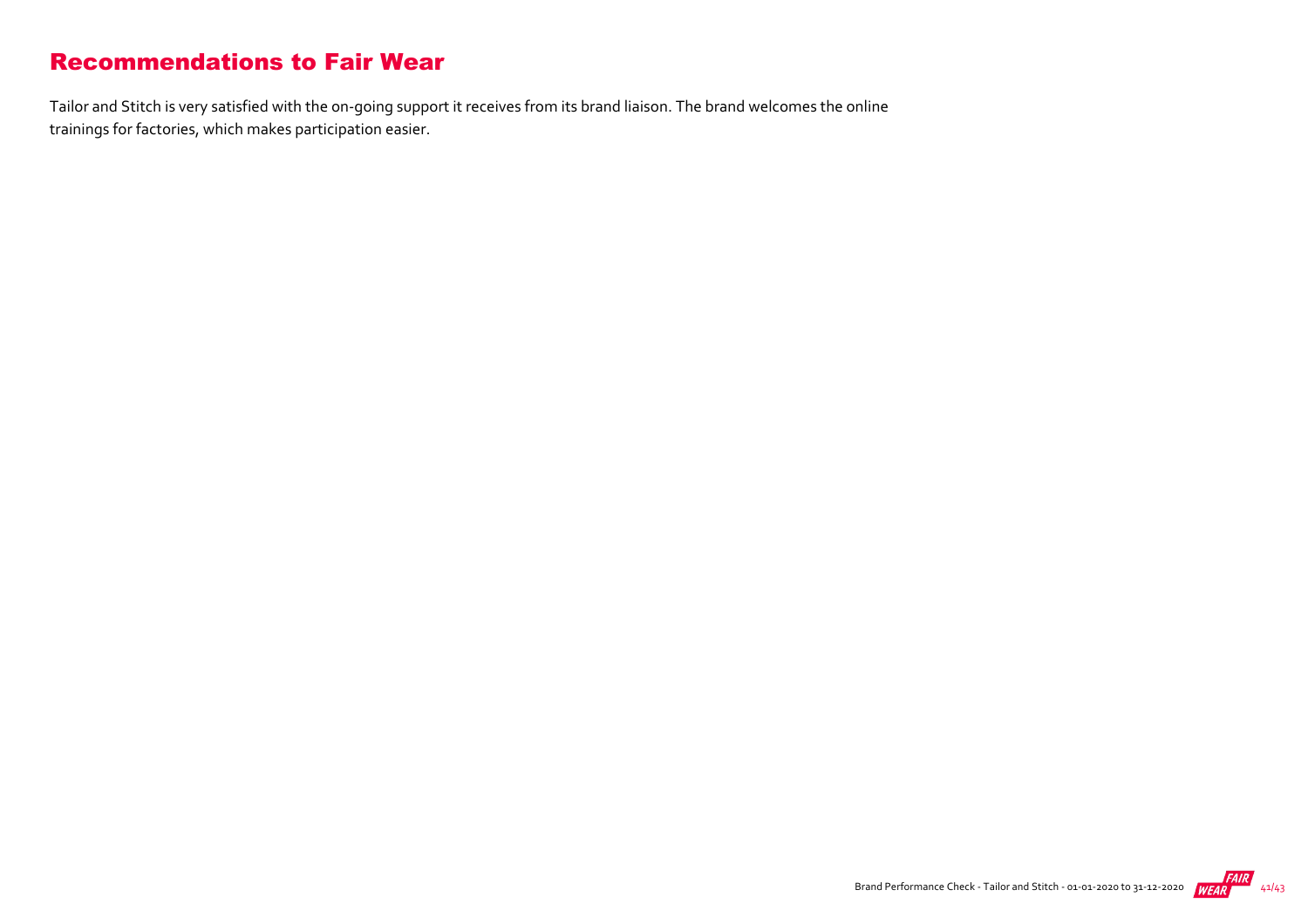# Scoring Overview

| Category                              | Earned | Possible |
|---------------------------------------|--------|----------|
| <b>Purchasing Practices</b>           | 35     | 52       |
| Monitoring and Remediation            | 19     | 26       |
| <b>Complaints Handling</b>            | b      | 15       |
| <b>Training and Capacity Building</b> |        | 9        |
| <b>Information Management</b>         |        |          |
| Transparency                          | b      | b        |
| Evaluation                            |        | b        |
| Totals:                               | 82     | 121      |

Benchmarking Score (earned points divided by possible points) 68

| Performance Benchmarking Category |
|-----------------------------------|
| Good                              |